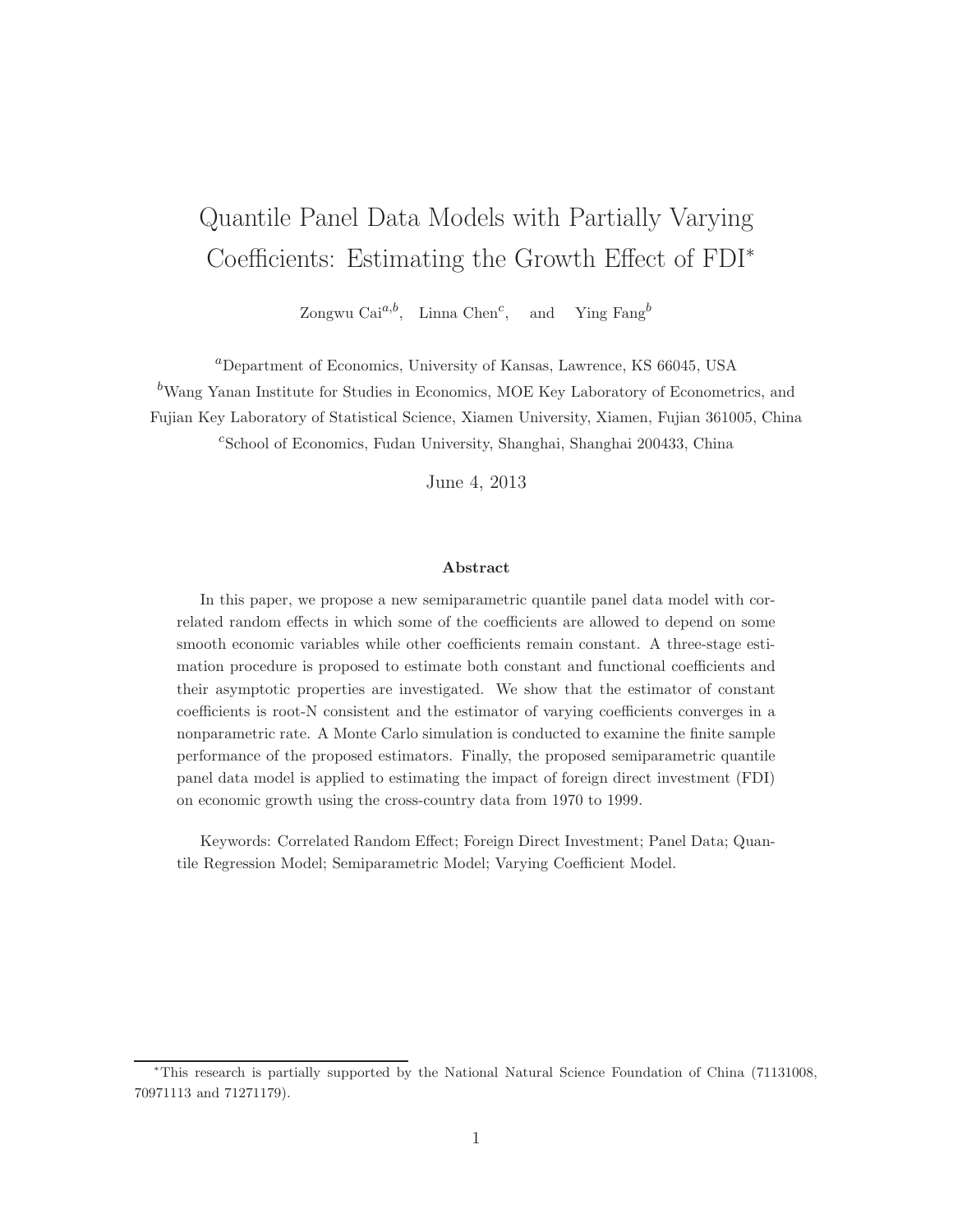### 1 Introduction

Since the seminal paper by Koenker and Bassett (1978), linear quantile models have received heated attentions both in theoretical and empirical studies in economics; see the book by Koenker (2005). Recently, many studies have focused on nonparametric or semiparametric quantile regression models for either independently identically distributed (iid) data or time series data. For example, Chaudhuri (1991) studied nonparametric quantile estimation and derived its local Bahadur representation, He, Ng and Portnoy (1998), He and Ng (1999) and He and Portnoy (2000) considered nonparametric estimation using splines, De Gooijer and Zerom (2003), Yu and Lu (2004) and Horowitz and Lee (2005) focused on additive quantile models, and Honda (2004) and Cai and Xu (2008) studied varying-coefficient quantile models for time series data. In particular, semiparametric quantile models have attracted increasing research interests during the recent years due to their flexibility. For example, He and Liang (2000) investigated the quantile regression of a partially linear errors-in-variable model, Lee (2003) discussed the efficient estimation of a partially linear quantile regression, and Cai and Xiao (2012) proposed a partially varying-coefficient dynamic quantile regression model, among others.

Due to the fact that the approach of taking difference, which is commonly used in conditional mean (linear) panel data models to eliminate individual effects, is invalid in quantile regression settings, even for linear quantile regression model, the literature on quantile panel data models is relatively small. To the best of our knowledge, the paper by Koenker (2004) is the first paper to consider a linear quantile panel data model with fixed effects, where the fixed effects are assumed to have pure location shift effects on the conditional quantiles of the dependent variable but the effects of regressors are allowed to be dependent on quantiles. Koenker (2004) proposed two methods to estimate such a panel data model with fixed effects. The first method is to solve a piecewise linear quantile loss function by using interior point methods and the second one is the so called penalized quantile regression method, in which the quantile loss function is minimized by adding  $L_1$  penalty on fixed effects. Recently, in a penalized quantile panel data regression model as in Koenker (2004), Lamarche (2010) discussed how to select the tuning parameter, which can control the degree of shrinkage for fixed effects, whereas Galvao (2011) extended the quantile regression to a dynamic panel data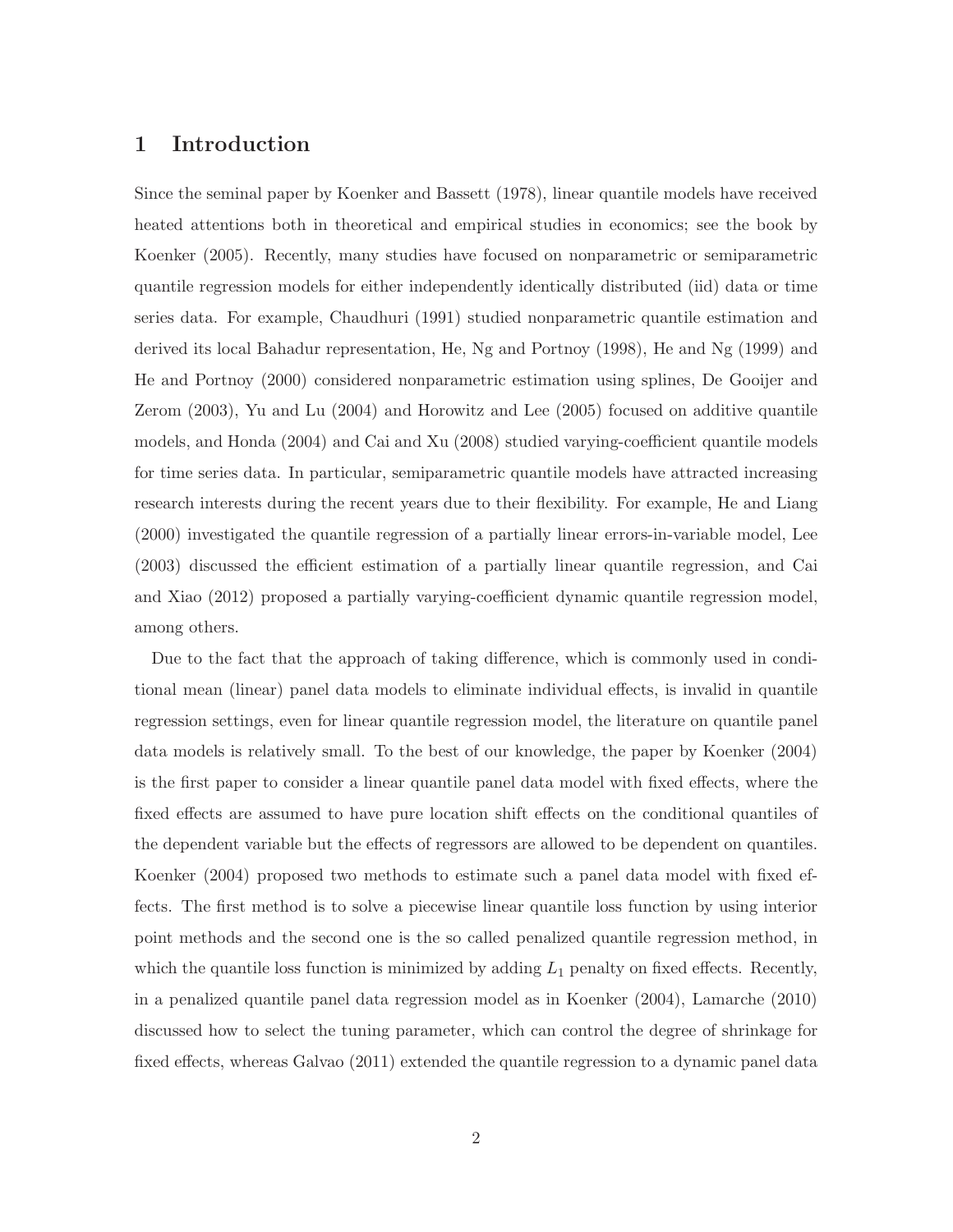model with fixed effects by employing the lagged dependent variables as instrumental variables and by extending Koenker's first method to Chernozhukov and Hansen (2006)'s quantile instrumental variable framework. Finally, Canay (2011) proposed a simple two-stage method to estimate a quantile panel data model with fixed effects. However, the consistency of the estimator in Canay  $(2011)$  relies on the assumption of T going to infinity and the existence of an initial  $\sqrt{NT}$ -consistent estimator in the conditional mean model.

An alternative way to deal with individual effects in a panel data model is to treat them as correlated random effects initiated by Chamberlain (1982, 1984). Under the framework of Chamberlain (1982, 1984), to estimate the effect of birth inputs on birth weight, Abrevaya and Dahl (2008) employed a linear quantile panel data model with correlated random effects which are viewed as a linear projection onto some covariates plus an error term. The identification of the effects of covariates only requires two-period information. Furthermore, Gamper-Rabindram, Khan and Timmins (2008) estimated the impact of piped water provision on infant mortality by adopting a linear quantile panel data model with random effects where the random effects were allowed to be correlated with covariates nonparametrically. The model can be estimated through a two-step procedure, in which some conditional quantiles were estimated nonparametrically in the first step and in the second step, the coefficients are estimated by regressing the differenced estimated quantiles on the differenced covariates.

Motivated by examining the impact of foreign direct investment (FDI) on economic growth, we propose a partially varying-coefficient quantile regression model for panel data with correlated random effects, which includes the models in Lee (2003), Cai and Xu (2008) and Cai and Xiao (2012) as a special case. In contrast to Koenker (2004), Galvao (2011) and Canay  $(2011)$  by requiring that both N and T go to infinity in their asymptotics, our model requires only N going to infinity with T possibly fixed. Actually,  $T \geq 2$  is required. Also, different from Abrevaya and Dahl (2008) and Gamper-Rabindram, Khan and Timmins (2008), we adopt a partially varying-coefficient structure in the conditional quantile model to provide more flexibility in model specification than a linear one. Finally, we apply the aforementioned semiparametric quantile panel data model to study the role of FDI in the economic growth process based on the cross-country data from 1970 to 1999 and the detailed report of this empirical study is given in Section 4.

It is well documented in the growth literature that foreign direct investment plays an im-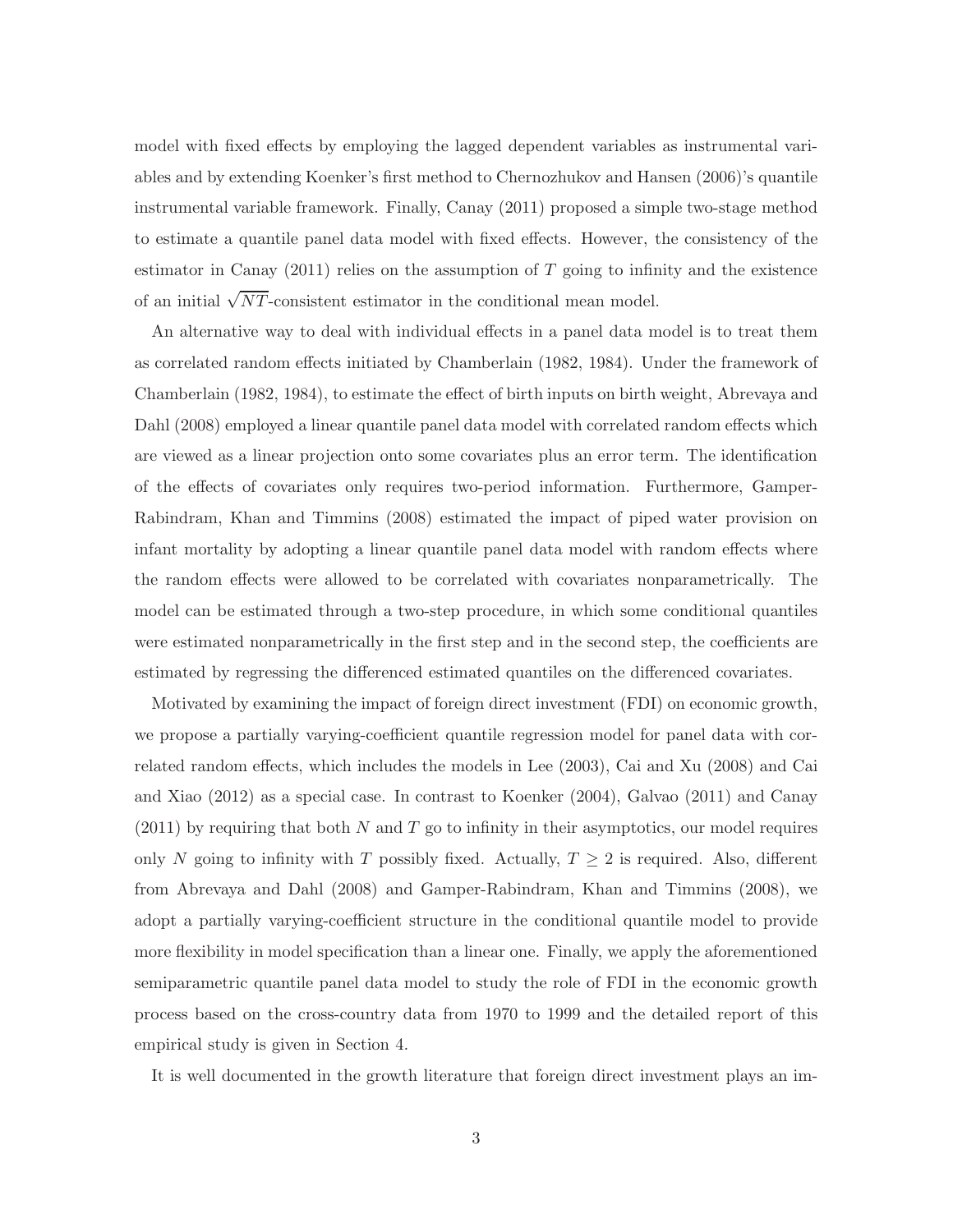portant role in economic growth process in host countries since FDI is often considered as a vehicle to transfer new ideas, advanced capitals, superior technology and know-how from developed countries to developing countries and so on. However, the existing empirical studies provide contradictory results on whether or not FDI promotes an economic development in host countries.<sup>1</sup> The recent studies in the literature concluded that the mixed empirical evidences may be due to nonlinearities in FDI effects on economic growth and the heterogeneity across countries.

Indeed, it is well recognized by many economists in empirical studies that a standard linear growth model may be inappropriate for investigating the nonlinear effect of FDI on economic development. The nonlinearity in FDI effects is mainly due to the so called absorptive capacity in host countries, the fact that host countries need some minimum conditions to absorb the spillovers from FDI.<sup>2</sup> Most existing literature to deal with the nonlinearity issue used simply some parametric nonlinear models, for example, including an interacted term in the regression model as in Li and Liu (2004) and Kottaridi and Stengos (2010) or running a threshold regression model as in Borensztein, De Gregorio and Lee (1998). A parametric nonlinear model has the risk of misspecifying a model and a misspecified model can lead to biased estimation and misleading empirical results. Recently, to overcome this difficulty, Henderson, Papageorgiou and Parmeter (2011) and Kottaridi and Stengos (2010) adopted nonparametric/semiparametric regression techniques into a growth model. However, due to the so-called curse of dimensionality in a pure nonparametric estimation, such applications are either restricted to the sample size problem or rely heavily on variable selection which is not an easy task.

<sup>&</sup>lt;sup>1</sup>For example, Blomstrom and Persson (1983), Blomstrom, Lipsey and Zejan (1992), De Gregorio (1992), Borensztein, De Gregorio and Lee (1998), De Mello (1999), Ghosh and Wang (2009), Kottaridi and Stengos (2010) among others found positive effects of FDI on promoting economic growth in various environments. On the other hand, many studies including Haddad and Harrison (1992), Aitken and Harrison (1999), Lipsey (2003), and Carkovic and Levine (2005) failed to find beneficial effects of FDI on economic growth in host countries. Grog and Strobl (2001) did a meta analysis of 21 studies using the data from 1974 to 2001 that worked on estimating FDI effects on productivity in host countries, of which 13 studies reported positive results, 4 studies reported negative effects and the remaining reported inconclusive evidence.

<sup>2</sup>Nunnenkamp (2004) emphasized the importance of the initial condition for host countries to absorb the positive impacts of FDI, Borensztein, De Gregorio and Lee (1998) found that a threshold stock of human capital in host countries is necessary for them to absorb beneficial effects of advanced technologies brought from FDI, and Hermes and Lensink (2003), Alfaro, Chandab, Kalemli-Ozcan and Sayek (2004) and Durham (2004) addressed the local financial market conditions of a country's absorptive capacity.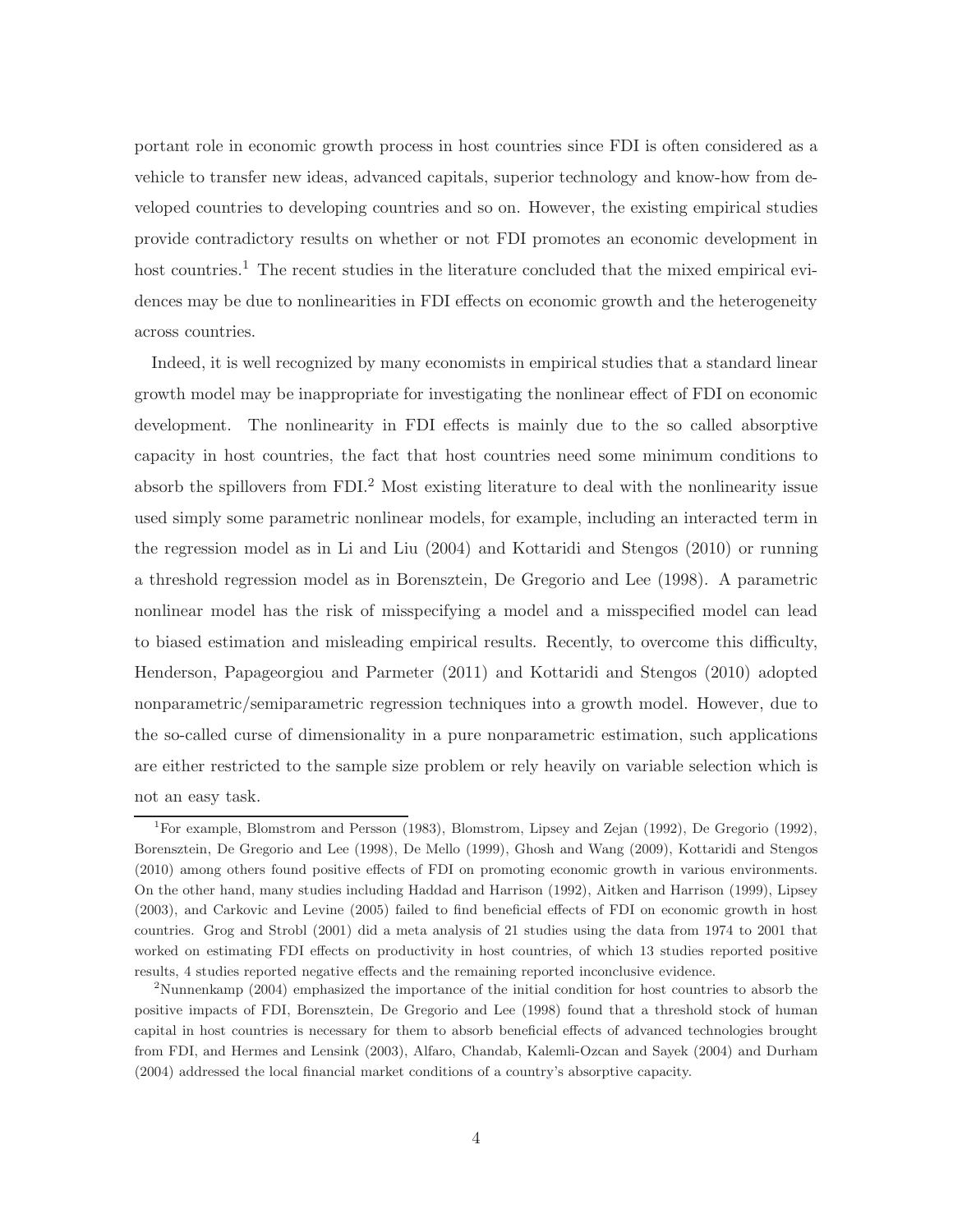Heterogeneity among countries is another concern in cross-country studies. Grog and Strobl (2001) found that whether a cross sectional or time series data had been used matters for estimating the effect of FDI on economic growth, because both the cross sectional and time series model cannot control the country-specific heterogeneity. Recent literature focused on using panel data to estimate growth models, which can control the country-specific unobserved heterogeneity using individual effects. However, including individual effects only allows a location shift for each country but it does not have an ability to deal with the heterogeneity effect of FDI on economic growth across countries. For example, some studies found that the empirical results had been changed when the sample included developed countries or not. The existing literature to handle this issue is to split sample into subgroups based on some prior information.<sup>3</sup> Generally speaking, splitting sample can lead to potential theoretical and empirical problems. First, splitting sample may lose sample information and degrees of freedom, which may lead to inefficient estimation. Secondly, the selection of thresholds to split sample is often lack of theoretical guideline and justification.

In this paper, to deal with the aforementioned two issues (nonlinearities and heterogeneity) in a simultaneous fashion, we propose a partially varying-coefficient quantile panel data model with correlated random effects to estimate the nonlinear effect of FDI on economic growth with heterogeneity. Different from the existing literature, we resolve the nonlinearity issue by employing a partially varying-coefficient model which allows some of coefficients to be constant but others, reflecting the effects of FDI on economic growth, to depend on the country's initial condition. Compared to a full nonparametric estimation, our model setup can achieve the dimension reduction and accommodate the well recognized economic theory such as the absorptive capacity. In addition to using panel data with individual effects which allow for location shifts for individual countries, we propose a semiparametric conditional quantile regression model instead of the commonly used conditional mean models. A conditional quantile model can provide more flexible structures than conditional mean models to characterize heterogeneity among countries. For example, besides including individual effects allowing country-specific heterogeneity, a conditional quantile model allows different growth equations for different quantiles. Therefore, we can take advantage of all sample information

<sup>3</sup>For example, Luiz and De Mello (1999) considered OECD and non-OECD samples and Kottaridi and Stengos (2010) split the whole sample into high-income and middle-income groups.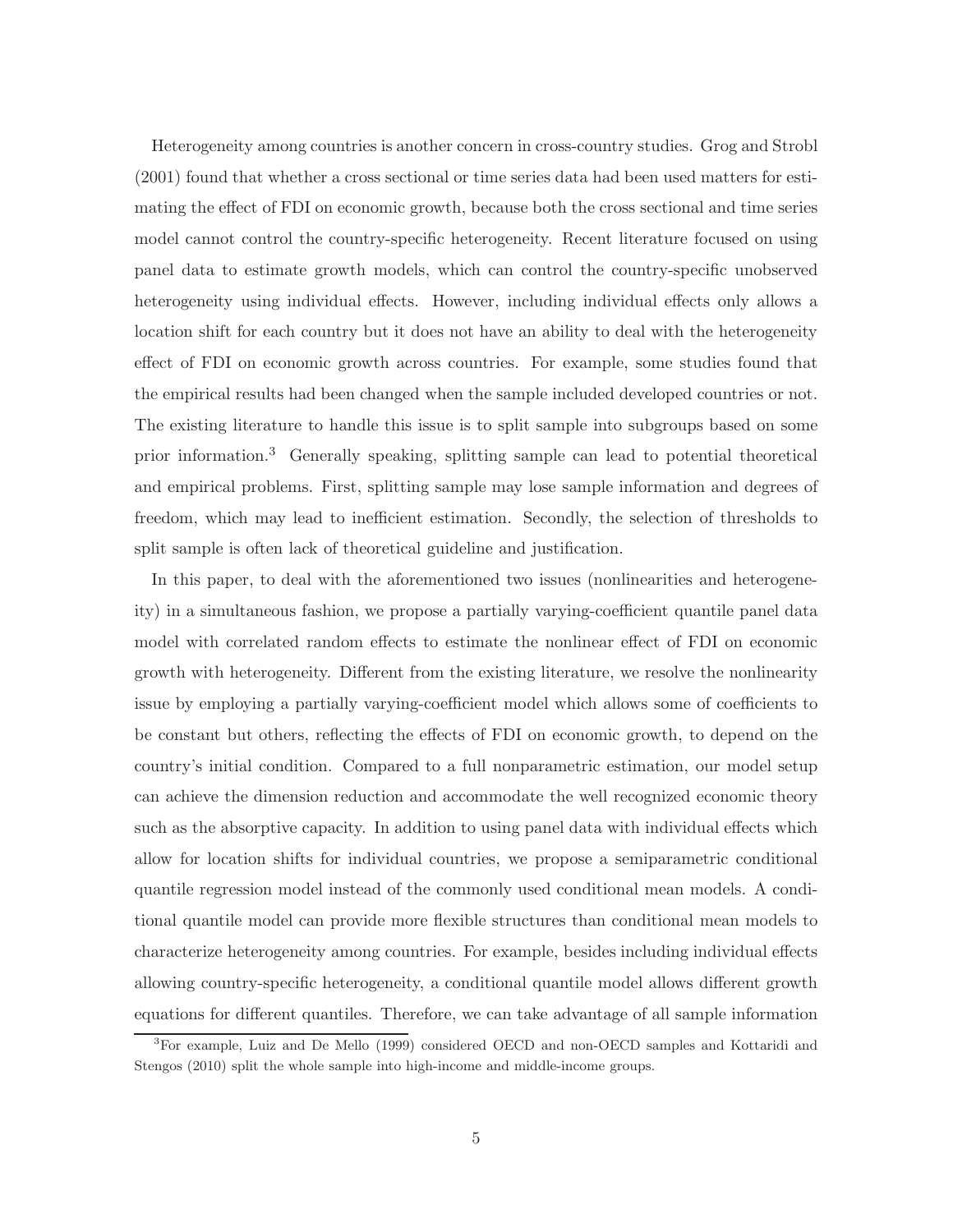to identify the effect of FDI on growth without splitting sample according to development stages. Moreover, estimating all quantiles can provide a whole picture of the conditional distribution and avoid the possibly misleading conditional mean results.

The rest of the paper is organized as follows. In Section 2, we introduce a partially varyingcoefficient quantile panel data model with correlated random effects and propose a three-stage estimation procedure. The asymptotic properties of our estimators are established. In Section 3, a simulation study is conducted to examine the finite sample performance. Section 4 is devoted to reporting the empirical results of the cross-country panel data growth model. Section 5 concludes.

### 2 Partially varying-coefficient quantile panel data model

#### 2.1 The model and estimation procedures

In this paper, we consider the following partially varying-coefficient conditional quantile panel data model with individual effects,

$$
Q_{\tau}(Y_{it}|\boldsymbol{U}_{it},\boldsymbol{X}_{it})=\boldsymbol{X}_{it,1}'\boldsymbol{\gamma}_{\tau}+\boldsymbol{X}_{it,2}'\boldsymbol{\beta}_{\tau}(\boldsymbol{U}_{it})+\alpha_{i}
$$
\n(1)

for  $i = 1, \dots, N$  and  $t = 1, \dots, T$ , where  $Q_{\tau}(Y_{it} | \boldsymbol{U}_{it}, \boldsymbol{X}_{it})$  is the  $\tau$ th conditional quantile of  $Y_{it}$  given  $U_{it}$  and  $X_{it}$  and both  $U_{it}$  and  $X_{it}$  are covariates. Here,  $\gamma_{\tau}$  and  $\beta_{\tau}(U_{it})$  denote constant and functional coefficients with a dimension of  $K_1 \times 1$  and  $K_2 \times 1$ , respectively,  $\boldsymbol{X}_{it} = (\boldsymbol{X}^{\prime}_{it,1}, \boldsymbol{X}^{\prime}_{it,2})^{\prime}$  is a  $K \times 1$   $(K = K_1 + K_2)$  vector of covariates with A' denoting the transpose of a matrix or vector A, and  $\alpha_i$  is an individual effect which is expected to control the unobserved heterogeneity among individuals. Here, we assume that  $U_{it}$  is a scalar smoothing variable, denoted by  $U_{it}$ <sup>4</sup>. In the quantile panel data literature, Koenker (2004) treated  $\alpha_i$ as a fixed effect and proposed a penalized quantile regression method which requires both N and T go to infinity. In this paper, following Abrevaya and Dahl (2008) and Gamper-Rabindran, Khan and Timmins (2008), we view the individual effect as a correlated random effect which is allowed to be correlated with covariates  $\boldsymbol{X}_i = (\boldsymbol{X}'_{i1}, \cdots, \boldsymbol{X}'_{iT})'$  and  $\{U_{it}\}_{t=1}^T$ ,

<sup>&</sup>lt;sup>4</sup>For simplicity, we only consider the univariate case for the smoothing variable. The estimation procedure and asymptotic results still hold for the multivariate case with much more complicated notation. Alternatively, one may apply a dimension reduction approach such as a single index method model as  $U_{it} = \omega' U_{it}$  coupled with the iterative backfiiting estimation method proposed by Fan, Yao and Cai (2003).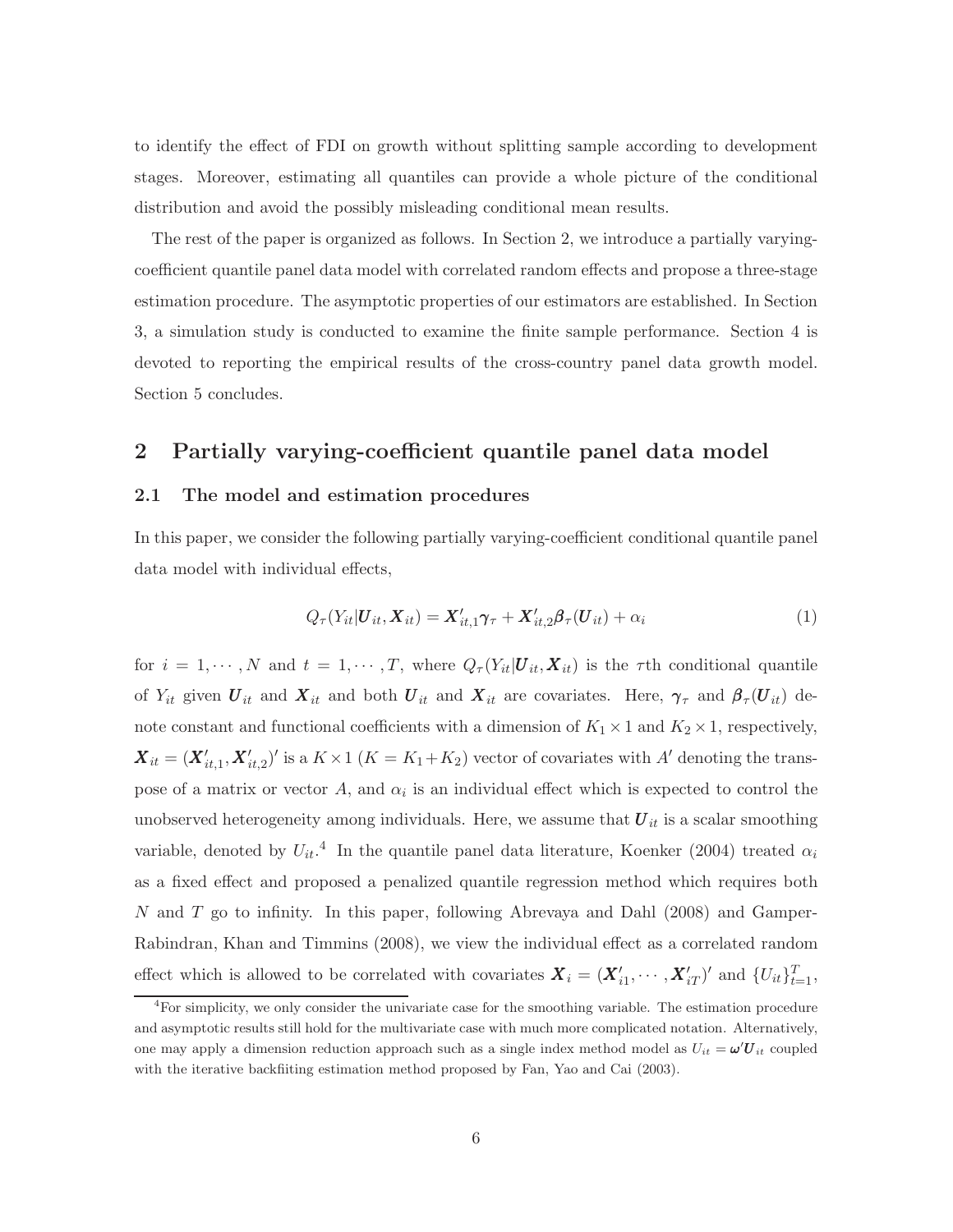and furthermore, we treat  $\alpha_i$  as a nonlinear function such as  $\alpha_i = \phi(\mathbf{X}_i, U_{i1}, \cdots, U_{iT})$ . However, in estimating FDI effect in our empirical study; see the detailed report given in Section 4, the smoothing variable varies only across different individuals but keeps constant over time periods. Therefore, in this paper, we focus on the simple case of  $U_{it} = U_i$  for any t and then model (1) becomes to

$$
Q_{\tau}(Y_{it}|U_i, \boldsymbol{X}_{it}) = \boldsymbol{X}_{it,1}'\boldsymbol{\gamma}_{\tau} + \boldsymbol{X}_{it,2}'\boldsymbol{\beta}_{\tau}(U_i) + \alpha_i.
$$
\n(2)

Note that all estimation procedures and their econometric theory as well as statistical inferences for model (2) developed later (see Sections 2.2 and 2.3) can be easily extended to model (1).

Finally, we approximate the unknown function  $\phi(\boldsymbol{X}_i,U_i)$  by the additive functional-coefficient model<sup>5</sup> such that

$$
\phi(\boldsymbol{X}_i, U_i) = \Sigma_{t=1}^T \boldsymbol{X}'_{it} \boldsymbol{\delta}_t(U_i) = \boldsymbol{X}'_i \boldsymbol{\delta}(U_i), \tag{3}
$$

where  $\boldsymbol{\delta}(U_i) = (\boldsymbol{\delta}'_1(U_i), \cdots, \boldsymbol{\delta}'_t(U_i), \cdots, \boldsymbol{\delta}'_T(U_i))'$  is a  $TK \times 1$  vector of unknown functional coefficients. A fully nonparametric model of  $\phi(\cdot)$  may lead to the problem of the so-called curse of dimensionality and become infeasible in practice. Compared to a linear projection in Chamberlain (1982) and Abrevaya and Dahl (2008), an additive model with functional coefficients can accommodate more flexibility. Therefore, model (2) can be expressed as

$$
Q_{\tau}(Y_{it}|U_i, \boldsymbol{X}_i) = \boldsymbol{X}'_{it,1}\boldsymbol{\gamma}_{\tau} + \boldsymbol{X}'_{it,2}\boldsymbol{\beta}_{\tau}(U_i) + \boldsymbol{X}'_i\boldsymbol{\delta}(U_i). \tag{4}
$$

From the above model, one can see that the conditional quantile effects of  $\boldsymbol{X}_{it}$  on  $Y_{it}$ are through two channels: a direct effect  $\gamma_\tau$  for constant coefficients or  $\beta_\tau(U_i)$  for varying coefficients, and an indirect effect  $\delta_t(U_i)$  working through the correlated random effect. Hence, to identify the direct effects  $\gamma_{\tau}$  and  $\beta_{\tau}(U_i)$ , one has to estimate at least two conditional quantile models  $Q_{\tau}(\boldsymbol{Y}_{it} | U_i, \boldsymbol{X}_i)$  and  $Q_{\tau}(\boldsymbol{Y}_{is} | U_i, \boldsymbol{X}_i)$  given by

$$
Q_{\tau}(Y_{it}|U_i,\boldsymbol{X}_i)=\boldsymbol{X}'_{it,1}[\boldsymbol{\gamma}_{\tau}+\boldsymbol{\delta}_{t,1}(U_i)]+\boldsymbol{X}'_{it,2}[\boldsymbol{\beta}_{\tau}(U_i)+\boldsymbol{\delta}_{t,2}(U_i)]+\Sigma_{l\neq t}\boldsymbol{X}'_{il}\boldsymbol{\delta}_{l}(U_i)
$$

and

$$
Q_{\tau}(Y_{is}|U_i,\boldsymbol{X}_i)=\boldsymbol{X}'_{it,1}\boldsymbol{\delta}_{t,1}(U_i)+\boldsymbol{X}'_{it,2}\boldsymbol{\delta}_{t,2}(U_i)+\boldsymbol{X}'_{is,1}\boldsymbol{\gamma}_{\tau}+\boldsymbol{X}'_{is,2}\boldsymbol{\beta}_{\tau}(U_i)+\Sigma_{l\neq t}\boldsymbol{X}'_{il}\boldsymbol{\delta}_{l}(U_i),
$$

<sup>5</sup>As elaborated in Cai, Das, Xiong and Wu (2006) and Cai (2010), a functional-coefficient model can be actually a good approximation to a general fully nonparametric model,  $g(X, Z) \approx \sum_{j=0}^{d} g_j(Z) X_j = X' g(Z)$ .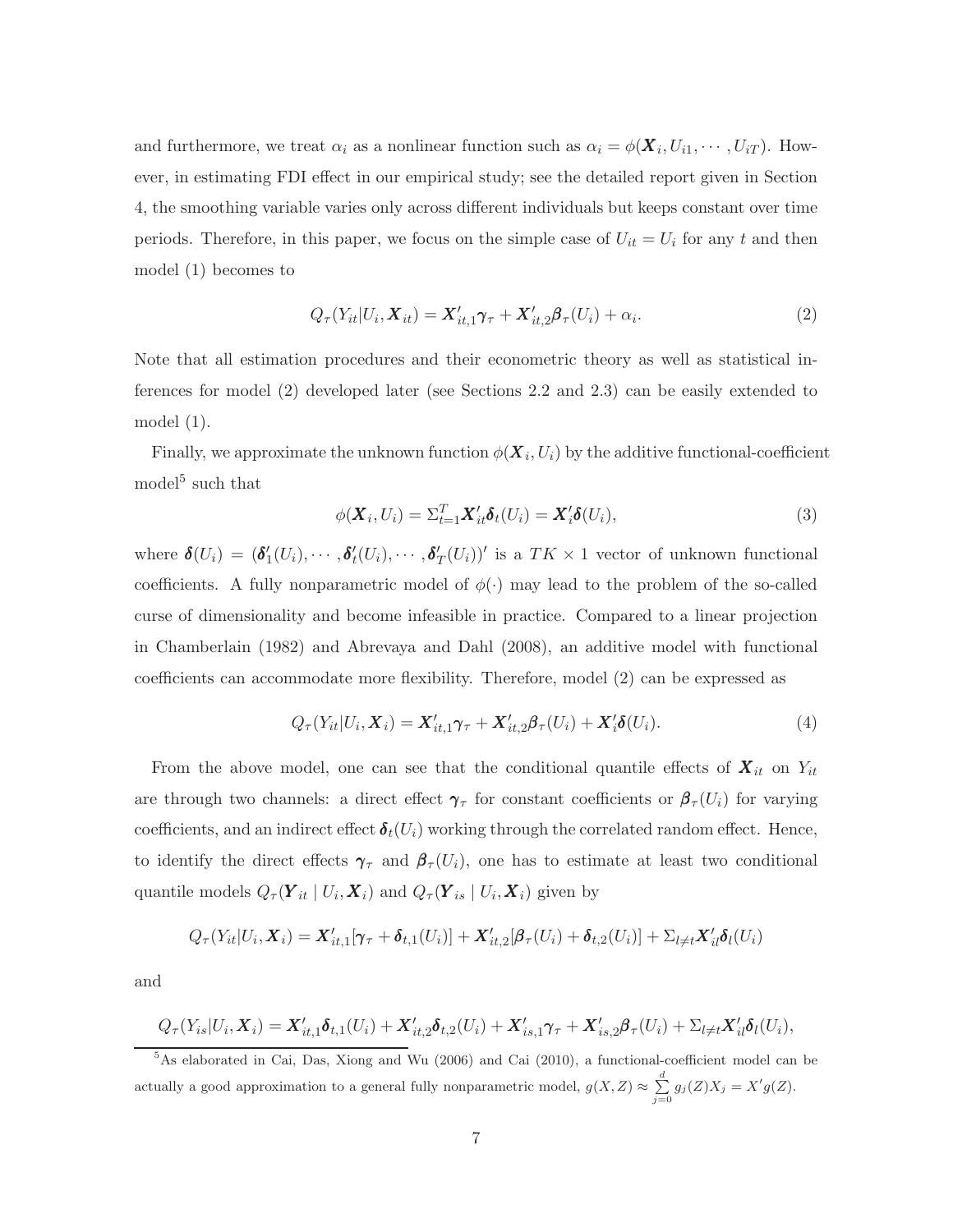respectively, where  $t \neq s$ ,  $\delta_{t,1}(U_i)$  is the vector which contains the first  $K_1$  components of  $\boldsymbol{\delta}_t(U_i)$ , and  $\boldsymbol{\delta}_{t,2}(U_i)$  is the vector which contains the last  $K_2$  components of  $\boldsymbol{\delta}_t(U_i)$ . Hence, the estimates of  $\pmb{\gamma}_{\tau}$  and  $\pmb{\beta}_{\tau}(U_i)$  are respectively given by

$$
\boldsymbol{\gamma}_{\tau} = \frac{\partial Q_{\tau}(\boldsymbol{Y}_{it} \mid U_i, \boldsymbol{X}_i)}{\partial \boldsymbol{X}_{it,1}} - \frac{\partial Q_{\tau}(\boldsymbol{Y}_{is} \mid U_i, \boldsymbol{X}_i)}{\partial \boldsymbol{X}_{it,1}},
$$

and

$$
\boldsymbol{\beta}_{\tau}(U_i) = \frac{\partial Q_{\tau}(\boldsymbol{Y}_{it} \mid U_i, \boldsymbol{X}_i)}{\partial \boldsymbol{X}_{it,2}} - \frac{\partial Q_{\tau}(\boldsymbol{Y}_{is} \mid U_i, \boldsymbol{X}_i)}{\partial \boldsymbol{X}_{it,2}}.
$$

However, in order to avoid running two separating conditional quantile models, we adopt Abrevaya and Dahl (2008)'s pooling regression strategy by stacking covariates. From model (4),  $Q_{\tau}(\boldsymbol{Y}_{it} | U_i, \boldsymbol{X}_i)$  and  $Q_{\tau}(\boldsymbol{Y}_{is} | U_i, \boldsymbol{X}_i)$  can be expressed as

$$
Q_{\tau}(Y_{it}|U_i,\boldsymbol{X}_i)=\boldsymbol{X}'_{it,1}\boldsymbol{\gamma}_{\tau}+\boldsymbol{X}'_{it,2}\boldsymbol{\beta}_{\tau}(U_i)+\boldsymbol{X}'_{i1}\boldsymbol{\delta}_{1}(U_i)+\cdots+\boldsymbol{X}'_{iT}\boldsymbol{\delta}_{T}(U_i)
$$

and

$$
Q_{\tau}(Y_{is}|U_i,\boldsymbol{X}_i)=\boldsymbol{X}_{is,1}'\boldsymbol{\gamma}_{\tau}+\boldsymbol{X}_{is,2}'\boldsymbol{\beta}_{\tau}(U_i)+\boldsymbol{X}_{i1}'\boldsymbol{\delta}_1(U_i)+\cdots+\boldsymbol{X}_{iT}'\boldsymbol{\delta}_T(U_i).
$$

Hence, we treat

$$
\begin{pmatrix}\nY_{11} \\
\vdots \\
Y_{1T} \\
\vdots \\
Y_{i1} \\
Y_{i1} \\
\vdots \\
Y_{iT} \\
Y_{iT} \\
\vdots \\
Y_{N1} \\
Y_{N1}\n\end{pmatrix}\n\begin{pmatrix}\nX'_{11,1} & X'_{11,2} & X'_{11} & \cdots & X'_{1T} \\
\vdots & \vdots & \vdots & \cdots & \vdots \\
X'_{1T,1} & X'_{1T,2} & X'_{11} & \cdots & X'_{1T} \\
\vdots & \vdots & \vdots & \ddots & \vdots \\
X'_{iT,1} & X'_{iT,2} & X'_{i1} & \cdots & X'_{iT} \\
\vdots & \vdots & \vdots & \cdots & \vdots \\
X'_{N1,1} & X'_{N1,2} & X'_{N1} & \cdots & X'_{NT} \\
\vdots & \vdots & \vdots & \cdots & \vdots \\
X'_{NT,1} & X'_{NT,2} & X'_{N1} & \cdots & X'_{NT}\n\end{pmatrix}
$$

as the dependent variable and the right-side explanatory variables, respectively. This pooled regression directly estimates  $(\gamma'_\tau, \beta'_\tau(U_i), \delta'_1(U_i), \cdots, \delta'_T(U_i))'$ . We now consider the following transformed model from (4),

$$
Q_{\tau}(U_i, \{\boldsymbol{Z}_{it}\}_{t=1}^T) = \boldsymbol{Z}_{it,1}'\boldsymbol{\gamma}_{\tau} + \boldsymbol{Z}_{it,2}'\boldsymbol{\theta}_{\tau}(U_i),
$$
\n(5)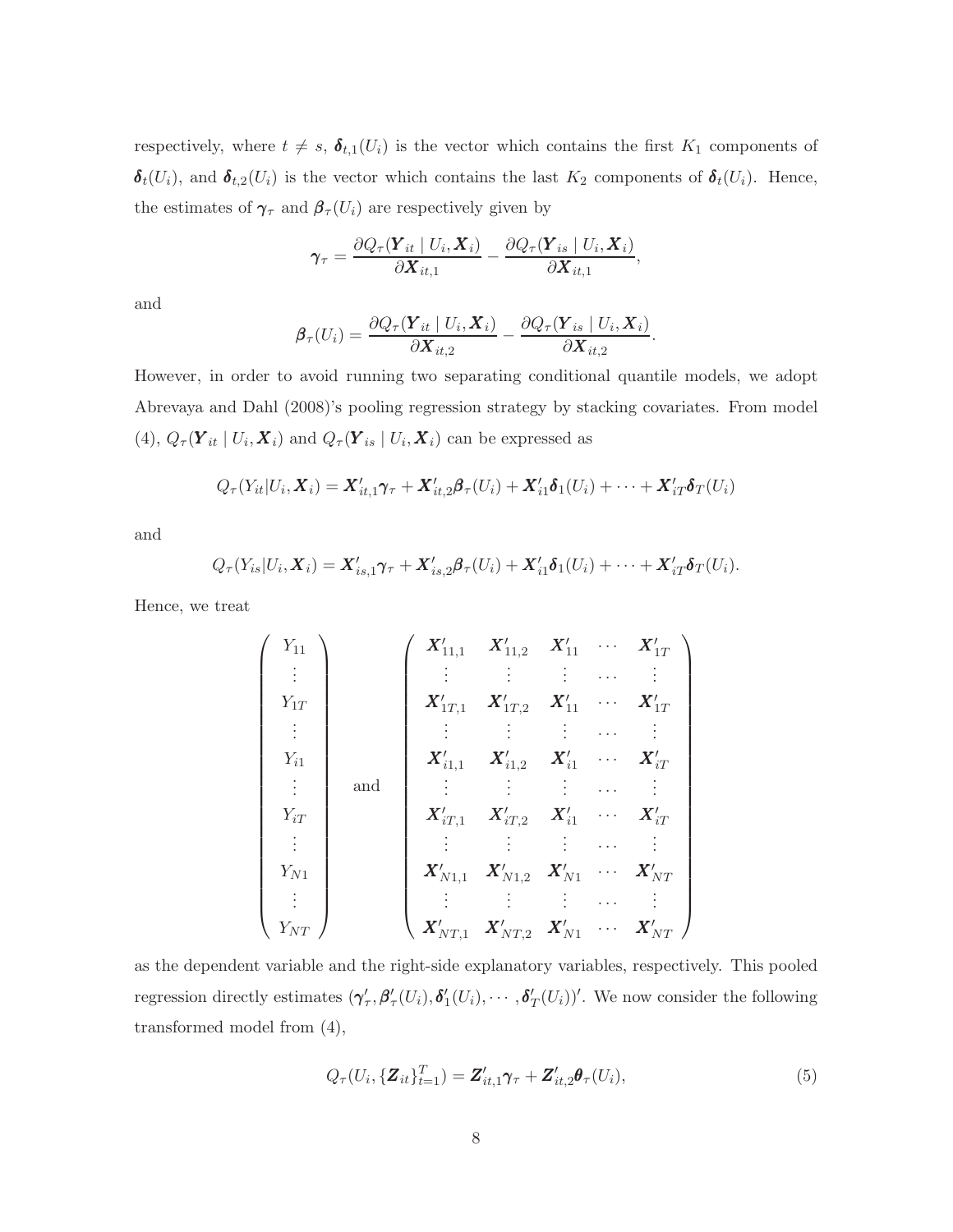where  $\theta_{\tau}(U_i) = (\beta'_{\tau}(U_i), \delta'_{1}(U_i), \cdots, \delta'_{T}(U_i))'$ ,  $\mathbf{Z}_{it,1}$  denotes the corresponding variables in the first column in the above matrix,  $\mathbf{Z}_{it,2}$  represents those entries in the remaining columns, and  $\mathbf{Z}_{it} = (\mathbf{Z}_{it,1}', \mathbf{Z}_{it,2}')'$ . To estimate the above semiparametric model, similar to Cai and Xiao (2012), we propose a three-stage estimation procedure to the panel data model, described as follows.

At the first stage, we treat all coefficients as functional coefficients depending on  $U_i$ , such as  $\gamma_{\tau} = \gamma_{\tau}(U_i)$ . It is assumed throughout that  $\gamma_{\tau}(\cdot)$  and  $\theta_{\tau}(\cdot)$  are both twice continuously differentiable. Then, when  $U_i$  is in a neighborhood of  $u_0$ , a given grid point within the domain of  $U_i$ , we apply the local constant approximation to  $\gamma_\tau(\cdot)$  and the local linear approximation to  $\theta_{\tau}(\cdot)$ , respectively. Hence, model (5) is estimated as a fully functional-coefficient model and following Cai and Xu (2008), the localized objective function is given by

$$
\min_{\gamma_0, \theta_0, \theta_1} \sum_{i=1}^N \sum_{t=1}^T \rho_\tau (Y_{it} - \mathbf{Z}_{it,1}' \boldsymbol{\gamma}_0 - \mathbf{Z}_{it,2}' \boldsymbol{\theta}_0 - \mathbf{Z}_{it,2}' \boldsymbol{\theta}_1 (U_i - u_0)) K_h (U_i - u_0),
$$
\n(6)

where  $\gamma_0 = \gamma_\tau(u_0)$ ,  $\theta_0 = \theta_\tau(u_0)$ ,  $\theta_1 = \dot{\theta}_\tau(u_0)$ ,  $\rho_\tau(y) = y[\tau - I_{y<0}]$  is called the check function,  $I_A$  is the indicator function of any set  $A$ ,  $K_h(u) = K(u/h)/h$ , and  $K(\cdot)$  is the kernel function. Note that  $\tilde{A}$  and  $\tilde{A}$  denote the first order and second order partial derivatives of  $A$  throughout the paper.

Since  $\gamma_{\tau}$  is a global parameter, in order to utilize all sample information to estimate  $\gamma_{\tau}$ , at the second stage, we employ the average method to achieve the root-N consistent estimator of  $\gamma_{\tau}$ , which is given by

$$
\hat{\pmb{\gamma}}_{\tau} = \frac{1}{N} \sum_{i=1}^{N} \hat{\pmb{\gamma}}_{\tau}(U_i). \tag{7}
$$

Theorem 1 (see later) shows that indeed,  $\hat{\gamma}_{\tau}$  is a root-N consistent estimator.

Remark 1: First, it is worth to point out that the well known profile least squares type of estimation approach (Robinson (1988) and Speckman (1988)) for classical semiparametric regression models may not be suitable to quantile setting due to lack of explicit normal equations. Secondly, the estimator  $\hat{\gamma}_{\tau}$  given in (7) has the advantage that it is easy to construct and also achieves the  $\sqrt{N}$ -rate of convergence (see Theorem 1 later). In addition to this simple estimator, other root-N consistent estimators of  $\gamma_\tau$  can be constructed. For example, to estimate the parameter  $\gamma_{\tau}$  without being overly influenced by the tail behavior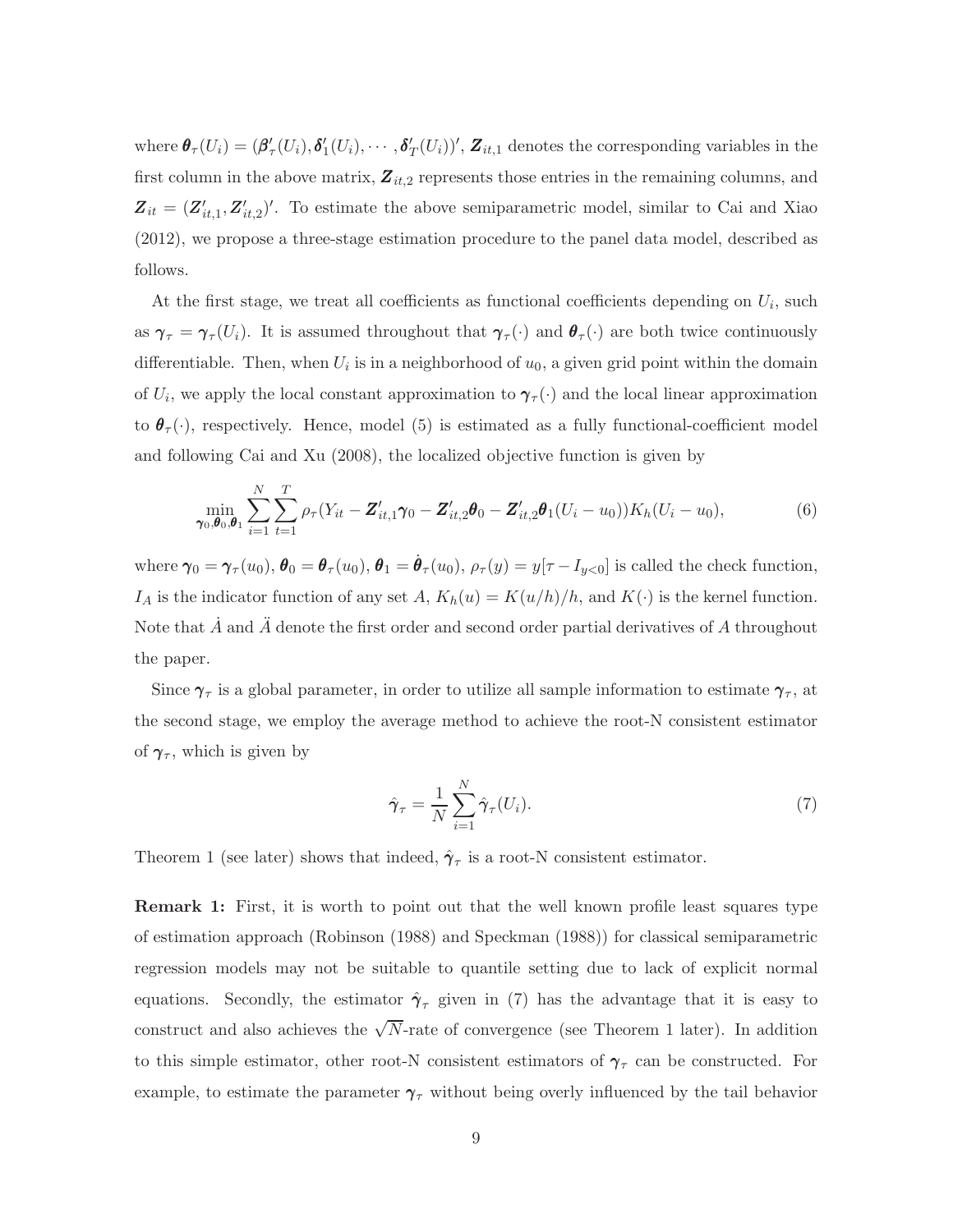of the distribution of  $U_i$ , one might use a trimming function  $w_i = I_{\{U_i \in \mathcal{D}\}}$  with a compact subset  $D$  of  $\Re$ ; see Cai and Xiao (2012) for details. Then, (7) becomes the weighted average estimator as

$$
\widetilde{\boldsymbol{\gamma}}_{w,\tau} = \left[\frac{1}{N} \sum_{i=1}^{N} w_i\right]^{-1} \left[\frac{1}{N} \sum_{i=1}^{N} w_i \hat{\boldsymbol{\gamma}}_{\tau}(U_i)\right].
$$

Indeed, this type of estimator was considered by Lee (2003) for a partially linear quantile regression model. To estimate  $\gamma_{\tau}$  more efficiently, following Cai and Xiao (2012), a general weighted average approach can be constructed as follows

$$
\check{\boldsymbol{\gamma}}_{w,\tau} = \left[\frac{1}{N}\sum_{i=1}^N W(U_i)\right]^{-1} \left[\frac{1}{N}\sum_{i=1}^N W(U_i)\hat{\boldsymbol{\gamma}_\tau}(U_i)\right],
$$

where  $W(\cdot)$  is a weighting function (a symmetric matrix) which can be chosen optimally by minimizing the asymptotic variance; see Cai and Xiao (2012) for details. For simplification of presentation, our focus is on  $\hat{\gamma}_{\tau}$  given in (7).

At the last step, to estimate the varying coefficients, for a given  $\sqrt{N}$ -consistent estimator  $\hat{\gamma}_{\tau}$  of  $\gamma_{\tau}$ , which may be obtained from (7), we plug  $\hat{\gamma}_{\tau}$  into model (5) and obtain the partial residual denoted by  $Y_{it}^* = Y_{it} - \mathbf{Z}_{it,1}' \hat{\boldsymbol{\gamma}}_{\tau}$ . Hence, the functional coefficients can be estimated by using the local linear quantile estimation which is given by

$$
\min_{\boldsymbol{\theta}_0, \boldsymbol{\theta}_1} \sum_{i=1}^N \sum_{t=1}^T \rho_\tau (Y_{it}^* - \boldsymbol{Z}_{it,2}' \boldsymbol{\theta}_0 - \boldsymbol{Z}_{it,2}' \boldsymbol{\theta}_1 (U_i - u_0)) K_h (U_i - u_0).
$$
\n(8)

By moving  $u_0$  along the domain of  $U_i$ , the entire estimated curve of the functional coefficient is obtained. Note that the programming involved in the above local linear quantile estimations given in (6) and (8) can be modified with few efforts from the existing programs for a linear quantile model.

#### 2.2 Asymptotic results

This section provides asymptotic results of  $\hat{\gamma}_{\tau}$  and  $\hat{\theta}_{\tau}(U_i)$  defined in Section 2.1. All proofs are relegated to the appendices. Firstly, we give the following notations and definitions which will be used in the rest of the paper. Define  $\mu_j = \int_{-\infty}^{\infty} u^j K(u) du$  and  $\nu_j = \int_{-\infty}^{\infty} u^j K^2(u) du$ with  $j > 0$ . Let  $\Omega(u_0) = E(\mathbf{Z}_{it} \mathbf{Z}_{it} | U_i = u_0) \equiv E(\mathbf{Z}_{it} \mathbf{Z}_{it} | u_0)$ , in what follows. Define  $\Omega^*(u_0) = E(Z_{it}Z'_{it}f_{Y|U,Z}(Q_{\tau}(u_0,Z_{it}))|u_0)$ , and  $\Omega_{1t}(u_0) = E(Z_{i1}Z'_{it}|u_0)$ . Let  $h_1$  be the bandwidth used at the first stage. Let  $H = \text{diag}(\mathbf{1}_{K^*}, h_1 \mathbf{1}_{K_2^*})_{(K^*+K_2^*)\times (K^*+K_2^*)}$  and  $G =$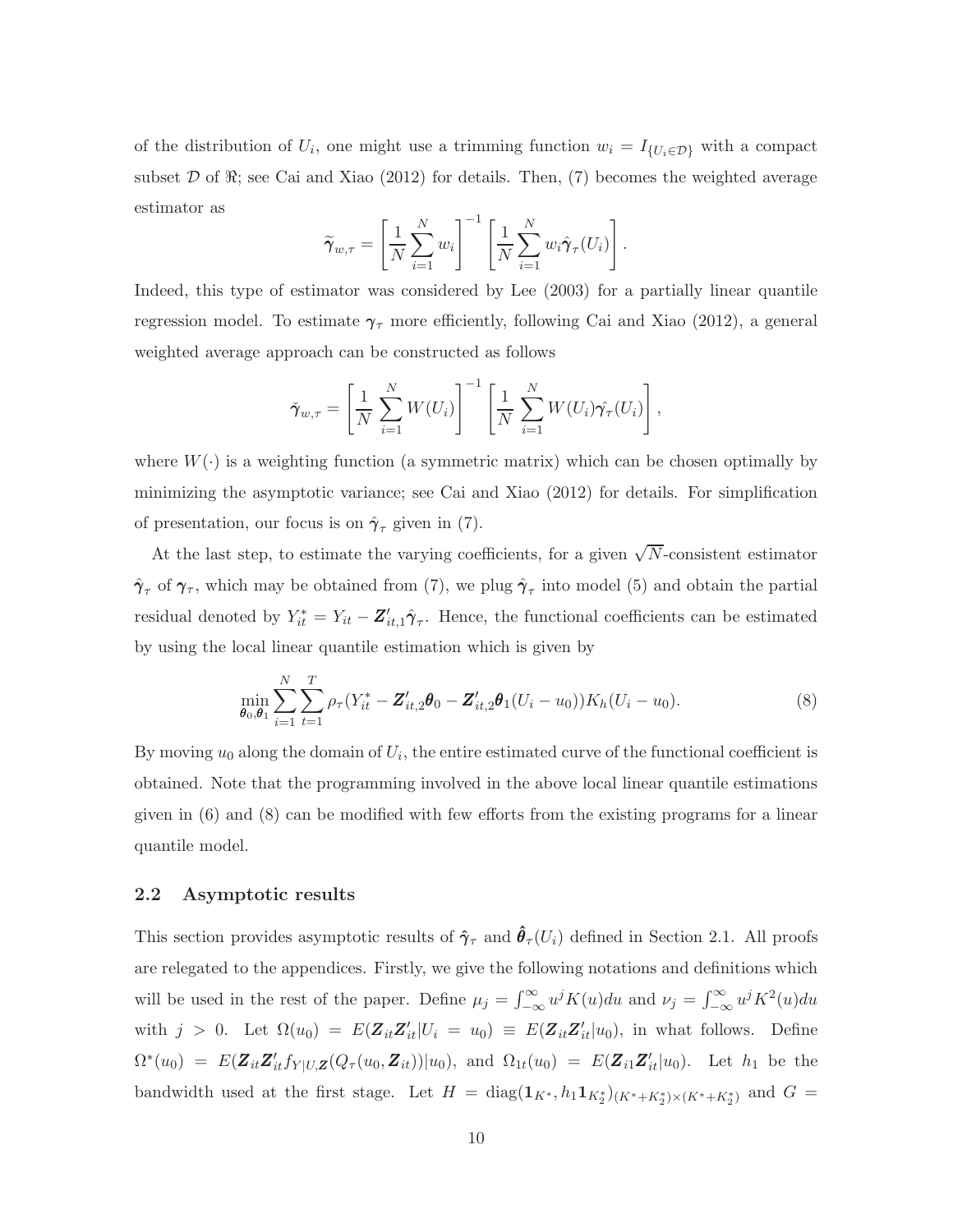$\int \qquad I_{K^*}$  $I_{K_2^*\times K_1^*}, U_{ih_1}I_{K_2^*}$  $\setminus$  $(K^*+K_2^*)\times K^*$ , where  $U_{ih_1} = (U_i - u_0)/h_1$ ,  $K^* = K_1^* + K_2^*$ ,  $K_1^* = K_1$  and  $K_2^* = K_2 + KT$ . Finally, denote  $f_U(u)$  by the marginal density of U and  $\psi_\tau(z) = \tau - I_{\{z < 0\}}$ .

The following conditions are necessary to establish the consistency and asymptotic normality of our estimators, although they might not be the weakest ones. Most conditions listed below are similar to Cai and Xu (2008) and Cai and Xiao (2012).

#### Conditions: A

A1. The kernel function  $K(\cdot)$  is a bounded density with a bounded support region.

A2. Assume that the functional coefficients  $\theta(u)$  are 2 times continuously differentiable in a small neighborhood of  $u_0$ .

A3. The series  $\{U_i\}$  is iid. The series  $\{Z_{it}\}$  is iid across individual i, but can be correlated around t for fixed i.

A4. Assume that bandwidth  $h_1 \to 0$ ,  $h_2 \to 0$ ,  $Nh_1 \to \infty$  and  $Nh_2 \to \infty$  as  $N \to \infty$ . Furthermore,  $Nh_1^4 \rightarrow 0$ .

#### Conditions: B

B1. The error distribution,  $F$ , has a continuous and strictly positive density,  $f$ .

B2. The marginal density smoothing variable U,  $f_U(\cdot)$ , is continuous with  $f_U(u_0) > 0$ .

B3. The conditional density of Y given U and Z,  $f_{Y|U,Z}(\cdot)$  is bounded and satisfies the Lipschitz continuity condition.

B4. The kernel function  $K(\cdot)$  is symmetric.

B5. Assume  $\Omega(u_0)$  and  $\Omega^*(u_0)$  are positive-definite and continuous in a neighborhood of  $u_0$ .

B6. Assume that  $E(||\mathbf{Z}||^{2\delta^*}) < \infty$  with  $\delta^* > \delta > 2$ .

To obtain the asymptotic properties of conditional quantile estimators, we need to firstly derive a local Bahadur representation for both estimators. Following Cai and Xu (2008) and Cai and Xiao (2012), we have

$$
\sqrt{Nh_1}H\left(\begin{array}{c}\hat{\pmb{\gamma}}_{\tau}(u_0)-\pmb{\gamma}_{\tau}(u_0)\\ \hat{\pmb{\theta}}_{0,\tau}(u_0)-\pmb{\theta}_{\tau}(u_0)\\ \hat{\pmb{\theta}}_{1,\tau}(u_0)-\dot{\pmb{\theta}}_{\tau}(u_0)\end{array}\right)=\frac{\tilde{\Omega}^{-1}(u_0)}{\sqrt{Nh_1}Tf_U(u_0)}\sum_{i=1}^N\sum_{t=1}^T G\pmb{Z}_{it}\psi_{\tau}(\tilde{\varepsilon}_{it})K(U_{ih_1})+o_p(1),
$$

where  $\tilde{\varepsilon}_{it} = Y_{it} - \mathbf{Z}_{it,1}'\boldsymbol{\gamma} - \mathbf{Z}_{it,2}'[\boldsymbol{\theta}_0(u_0) + \boldsymbol{\theta}_1(u_0)h_1U_{ih_1}], \tilde{\Omega}(u_0) = \text{diag}(\Omega^*(u_0), \mu_2 e_0' \Omega^*(u_0) e_0)$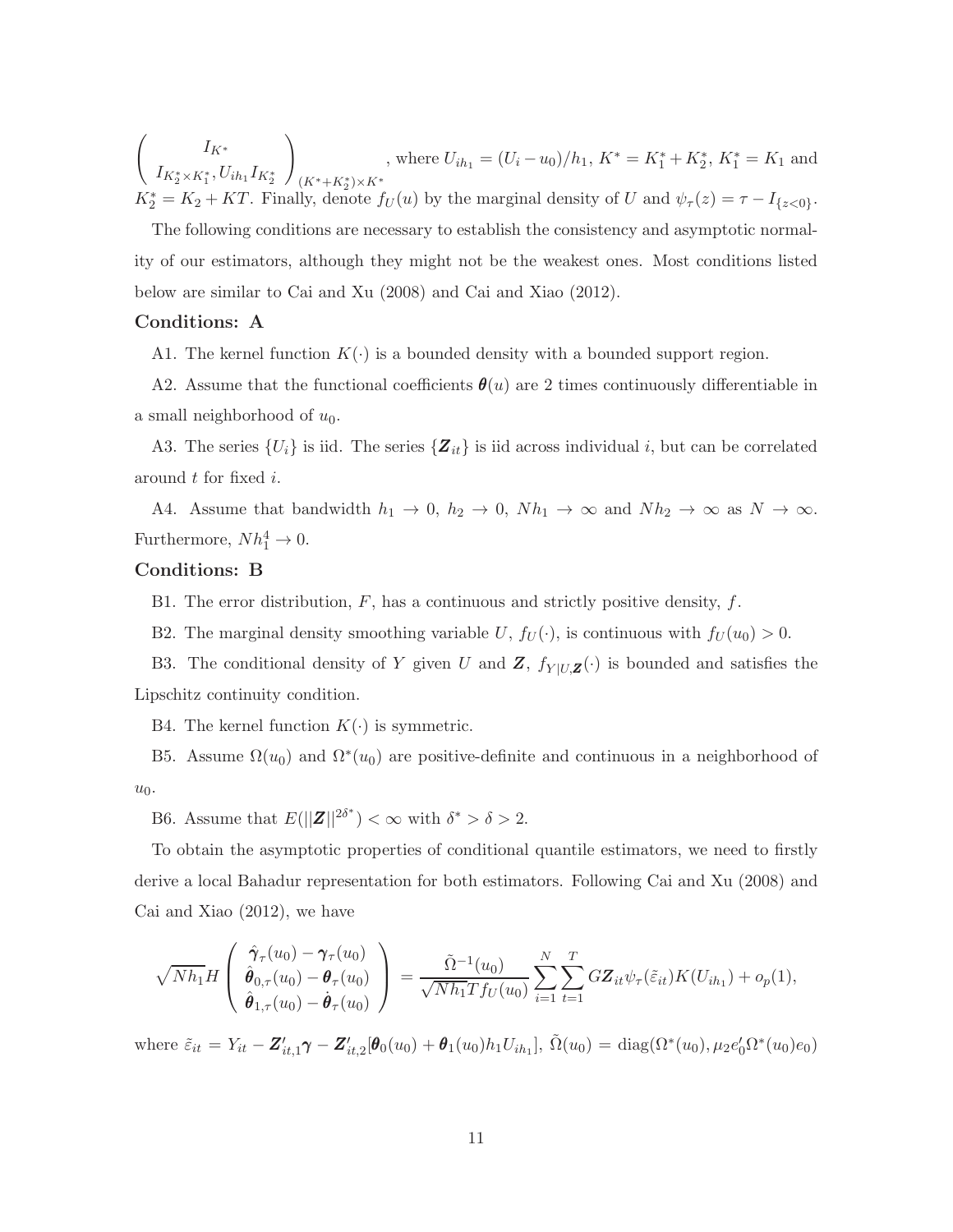and  $e'_0 = (\mathbf{0}_{K_2^* \times K_1^*}, \mathbf{I}_{K_2^*})$ . In particular, we can obtain

$$
\sqrt{Nh_1} \left( \begin{array}{c} \hat{\pmb{\gamma}}_{\tau}(u_0) - \pmb{\gamma}_{\tau}(u_0) \\ \hat{\pmb{\theta}}_{0,\tau}(u_0) - \pmb{\theta}_{\tau}(u_0) \end{array} \right) = \frac{(\Omega^*(u_0))^{-1}}{\sqrt{Nh_1}Tf_U(u_0)} \sum_{i=1}^N \sum_{t=1}^T \pmb{Z}_{it} \psi_{\tau}(\tilde{\varepsilon}_{it}) K(U_{ih_1}) + o_p(1), \qquad (9)
$$

which is useful for establishing the asymptotic results for our estimators.

As mentioned above, a root-N consistent estimator of  $\gamma_\tau$  at the second stage is constructed by using the average method defined in (7). Theorem 1 states its asymptotic normality result and its detailed proof is presented in Appendices. Indeed, the theoretical proof of Theorem 1 follows by using the U-statistic technique in Powell, Stock and Stoker (1989) instead of the U-statistic technique used in Cai and Xiao (2012).

**Theorem 1:** Suppose that Assumptions A and B hold, we have

$$
\sqrt{N}\left[\hat{\pmb{\gamma}}_{\tau}-\pmb{\gamma}_{\tau}-\pmb{B}_{\gamma}\right]\stackrel{D}{\rightarrow} N\left(0,\frac{\tau(1-\tau)}{T}\Sigma_{\gamma}\right),\,
$$

where  $\Sigma_{\gamma} = E\{e'_1(\Omega^*(U_i))^{-1}[\Omega(U_i)+\sum_{i=1}^T$  $_{t=2}$  $\frac{2(T-t+1)}{T} \Omega_{1t}(U_i) |(\Omega^*(U_i))^{-1} e_1\}$  and  $\mathbf{B}_{\gamma} = \mu_2 h_1^2 (2\mathbf{B}_1^* B_2^*$ ) in which  $B_1^* = e'_1 E[(\Omega^*(U_i))^{-1} \dot{\Omega}^*(U_i)]$  $\begin{pmatrix} 0 \\ 0 \end{pmatrix}$  $\dot{\boldsymbol{\theta}}_\tau (U_i)$  $\setminus$ ], **B**<sup>\*</sup><sub>2</sub> = e'<sub>1</sub>E[(Ω<sup>\*</sup>(U<sub>i</sub>))<sup>-1</sup>Θ(U<sub>i</sub>)], e'<sub>1</sub> =  $(I_{K_1^*}, \mathbf{0}_{K_1^* \times K_2^*})$  and  $\Theta(U_i) = E\{f_{Y|U_i, \mathbf{Z}}(Q_\tau(U_i, \mathbf{Z}))\mathbf{Z}[\mathbf{Z}_2'\mathbf{\dot{\theta}}_\tau(U_i)]^2|U_i\}$ . In particular,

$$
\sqrt{N} \left[ \hat{\gamma}_{\tau} - \gamma_{\tau} \right] \stackrel{D}{\rightarrow} N \left( 0, \frac{\tau (1 - \tau)}{T} \Sigma_{\gamma} \right)
$$

if  $\sqrt{N}h_1^2 \to 0$ .

From Theorem 1, the estimator  $\hat{\gamma}_{\tau}$  is root-N consistent when the bandwidth  $h_1$  satisfies  $\sqrt{N}h_1^2 \rightarrow 0$ , which implies that it requires under-smoothed at the first stage. The bias term  $\mathbf{B}_{\gamma}$  is exactly the same as the one in Cai and Xiao (2012) but the asymptotic variance is different. The asymptotic variance in Theorem 1 also depends on  $T$  and the theorem demonstrates that larger T can make the estimation much better.

At the last stage, the partial residual  $\bm{Y}_{it}^*$  is used to estimate  $\hat{\bm{\theta}}_{0,\tau}(u_0)$ . To this effect, we introduce the following additional notations and definitions:  $\Omega_2(u_0) = E(\mathbf{Z}_{it,2} \mathbf{Z}_{it,2}' | u_0),$  $\Omega_2^*(u_0) = E(\mathbf{Z}_{it,2}\mathbf{Z}_{it,2}'f_{Y^*|U,\mathbf{Z}_2}(Q_\tau(U_i,\mathbf{Z}_{it,2}))|u_0)$ , and  $\Omega_{1t,2}(u_0) = E(\mathbf{Z}_{i1,2}\mathbf{Z}_{it,2}'|u_0)$ . Denote  $h_2$ by the bandwidth used at the last stage. Finally, we define  $\,$  $\begin{pmatrix} I_{K_2^*} & \cdots & I_{K_n^*} \end{pmatrix}$  $U_{ih_2}I_{K_2^{\ast}}$ !  $2K_2^* \times K_2^*$  $\dot{2}$ and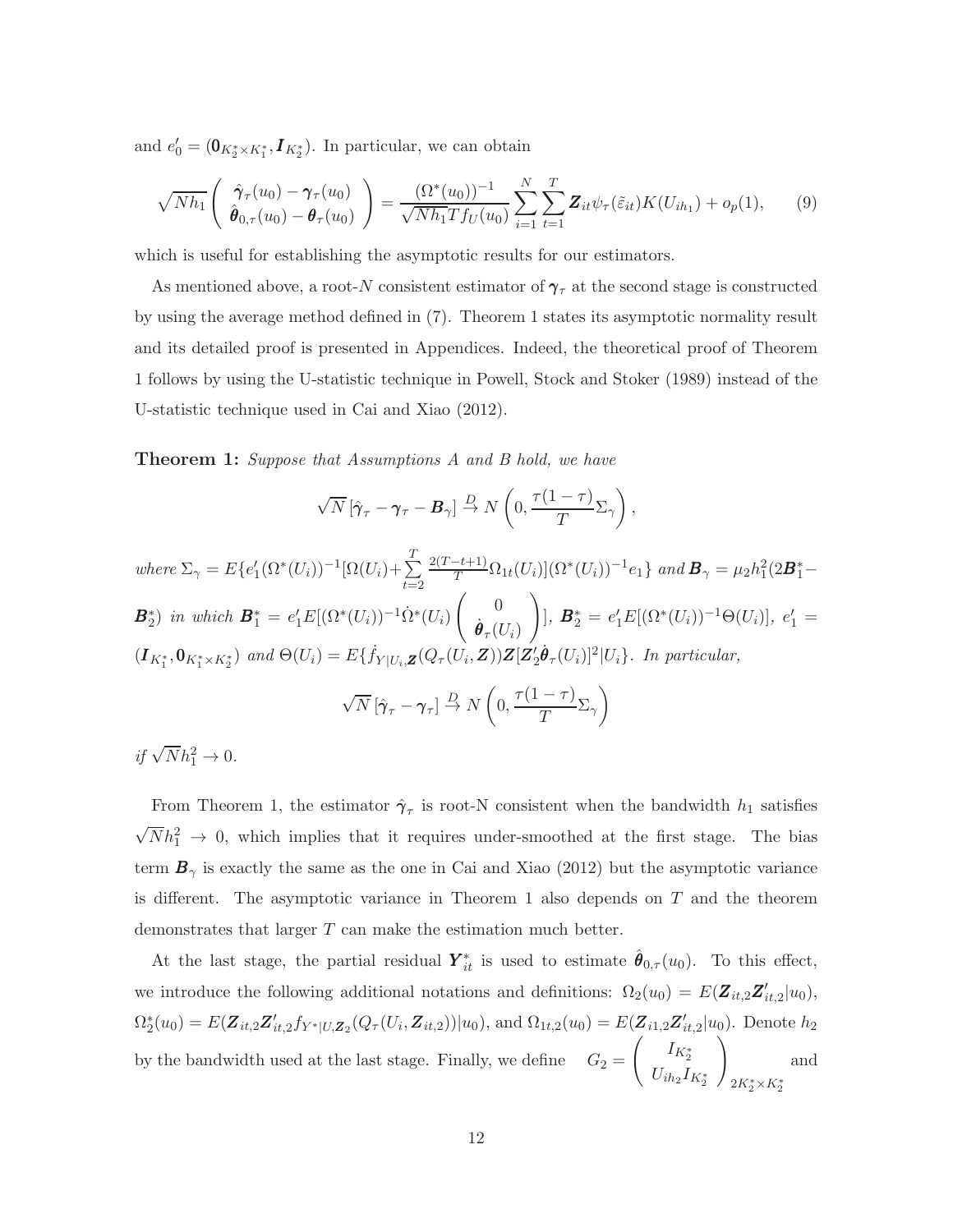$H_2 = \text{diag}(\mathbf{1}_{K_2^*}, h_2 \mathbf{1}_{K_2^*})_{2K_2^* \times 2K_2^*}$ . Thus, we can obtain

$$
\sqrt{Nh_2}H_2\left(\begin{array}{c}\hat{\theta}_{0,\tau}(u_0)-\theta_{\tau}(u_0)\\ \hat{\theta}_{1,\tau}(u_0)-\hat{\theta}_{\tau}(u_0)\end{array}\right)=\frac{\check{\Omega}^{-1}(u_0)}{\sqrt{Nh_2}Tf_U(u_0)}\sum_{i=1}^N\sum_{t=1}^T G_2\mathbf{Z}_{it,2}\psi_{\tau}(\check{\varepsilon}_{it})K(U_{ih_2})+o_p(1),
$$

where  $U_{ih2} = (U_i - u_0)/h_2$ ,  $\varepsilon_{it} = Y_{it}^* - Z_{it,2}'[\theta_0(u_0) + \theta_1(u_0)h_2 U_{ih2}]$  and  $\check{\Omega}(u_0) = \text{diag}(\Omega_2^*(u_0), \mu_2 \Omega_2^*(u_0))$ . Similar to (9), we have

$$
\sqrt{Nh_2}\left(\hat{\boldsymbol{\theta}}_{0,\tau}(u_0) - \boldsymbol{\theta}_{\tau}(u_0)\right) = \frac{(\Omega_2^*(u_0))^{-1}}{\sqrt{Nh_2}Tf_U(u_0)}\sum_{i=1}^N\sum_{t=1}^T \mathbf{Z}_{it,2}\psi_\tau(\check{\varepsilon}_{it})K(U_{ih_2}) + o_p(1),
$$

which is useful to establish the asymptotic result for  $\hat{\theta}_{0,\tau}(u_0)$ , stated in the following theorem.

**Theorem 2:** Suppose that Assumptions A and B hold, given the square root-N consistent estimator of  $\gamma_{\tau}$ , we have

$$
\sqrt{Nh_2}\left[\hat{\boldsymbol{\theta}}_{0,\tau}(u_0)-\hat{\boldsymbol{\theta}}_{\tau}(u_0)-\frac{h_2^2}{2}\mu_2\ddot{\boldsymbol{\theta}}_{\tau}(u_0)\right]\rightarrow N(0,\Sigma_{\theta}(u_0)),
$$

where  $\Sigma_{\theta}(u_0) = \frac{\tau(1-\tau)\nu_0}{Tf_U(u_0)}\Sigma(u_0)$  and  $\Sigma(u_0) = (\Omega_2^*(u_0))^{-1}[\Omega_2(u_0) + \sum_{k=0}^T \Omega_k^k]$  $t=2$  $\frac{2(T-t+1)}{T} \Omega_{1t,2}(u_0) \, \big( \Omega_2^*(u_0) \big)^{-1}.$ In particular,

$$
\sqrt{Nh_2}\left[\hat{\boldsymbol{\beta}}_{\tau}(u_0)-\hat{\boldsymbol{\beta}}_{\tau}(u_0)-\frac{h_2^2}{2}\mu_2\ddot{\boldsymbol{\beta}}_{\tau}(u_0)\right]\rightarrow N(0,\Sigma_{\beta}(u_0)),
$$

where  $\Sigma_{\beta}(u_0)$  is the upper corner  $K_2 \times K_2$  sub-matrix of  $\Sigma_{\theta}(u_0)$ ,

Compared to Theorem 1 in Cai and Xu (2008) and Theorem 2 in Cai and Xiao (2012), the asymptotic bias term in the above theorem is the same but the asymptotic variance in our case depends on T. Also, it is easy see that the asymptotic mean square error of  $\hat{\beta}_{\tau}(u_0)$  is of the order of  $O(N^{-4/5})$ , when the optimal bandwidth is chosen as  $h_2 = c N^{-1/5}$  for some  $c > 0$ . This means that some conventional bandwidth selection procedures can be applied here to select the optimal bandwidth in a data-driven fashion. This deserves a further investigation.

#### 2.3 Statistical inferences

After deriving the asymptotic results, we now turn to discussing statistical inferences such as constructing confidence intervals and testing hypotheses. To make statistical inferences for  $\gamma_{\tau}$  and  $\beta_{\tau}(\cdot)$  in practice, first one needs some consistent covariance estimators of  $\Sigma_{\gamma}$ and  $\Sigma(u_0)/f_U(u_0)$ . To this end, we need estimate  $\Omega^*(u_0)$ ,  $\Omega(u_0)$ ,  $\Omega_{1t}(u_0)$ ,  $\Omega_2^*(u_0)$ ,  $\Omega_2(u_0)$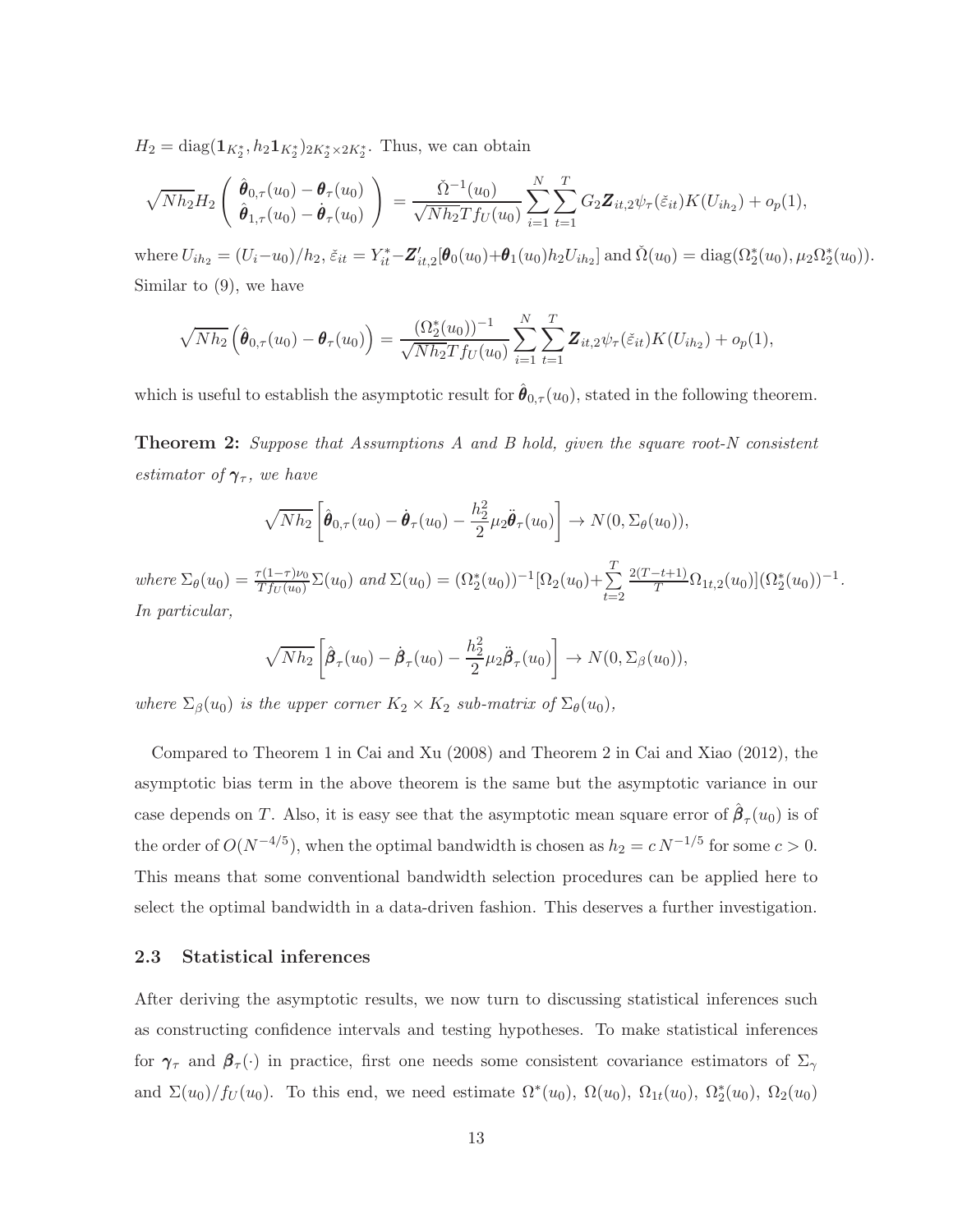and  $\Omega_{1t,2}(u_0)$  consistently. Since the estimation of  $\Omega_2^*(u_0)$ ,  $\Omega_2(u_0)$  and  $\Omega_{1t,2}(u_0)$  is similar to  $\Omega^*(u_0)$ ,  $\Omega(u_0)$  and  $\Omega_{1t}(u_0)$ , therefore, the focus is only on the latter to save notations. Following Cai and Xu (2008), we define

$$
\hat{\Omega}(u_0) = (NT)^{-1} \sum_{i=1}^N \sum_{t=1}^T \mathbf{Z}_{it} \mathbf{Z}'_{it} K_h (U_i - u_0),
$$
  

$$
\hat{\Omega}_{1t}(u_0) = (N(T - t))^{-1} \sum_{i=1}^N \sum_{s=1}^{T-t} \mathbf{Z}_{is} \mathbf{Z}'_{i(s+t)} K_h (U_i - u_0),
$$

and

$$
\hat{\Omega}^*(u_0) = (NT)^{-1} \sum_{i=1}^N \sum_{t=1}^T \mathbf{Z}_{it} \mathbf{Z}_{it}' \hat{f}_{Y|U,\mathbf{Z}}(Q_\tau(U_i, \mathbf{Z}_{it})) K_h(U_i - u_0)),
$$

where

$$
\hat{f}_{Y|U,\mathbf{Z}}(Q_{\tau}(u,\mathbf{z})) = \sum_{i=1}^{N} \sum_{t=1}^{T} K_h(U_i-u,\mathbf{Z}_{it}-\mathbf{z}) L_h(Y_{it}-Q_{\tau}(u,\mathbf{z})) \left[ \sum_{i=1}^{N} \sum_{t=1}^{T} K_h(U_i-u,\mathbf{Z}_{it}-\mathbf{z}) \right]^{-1}
$$

is the Nadaraya-Watson type double kernel method as in Fan, Yao and Tong (1996), and  $L_h(\cdot)$  is another kernel function. It can be easily shown that  $\hat{\Omega}(u_0) = f_U(u_0)\Omega(u_0) + o_p(1)$ ,  $\hat{\Omega}_{1t}(u_0) = f_U(u_0)\Omega_{1t}(u_0) + o_p(1)$ , and  $\hat{\Omega}^*(u_0) = f_U(u_0)\Omega^*(u_0) + o_p(1)$ . Finally, the consistent covariance estimators of  $\Sigma_{\gamma}$  and  $\Sigma(u_0)/f_U(u_0)$  can be respectively given by

$$
e'_1 N^{-1} \sum_{i=1}^N (\hat{\Omega}^*(U_i))^{-1} [\hat{\Omega}(U_i) + \sum_{t=2}^T \frac{2(T - t + 1)}{T} \hat{\Omega}_{1t}(U_i)] (\hat{\Omega}^*(U_i))^{-1} e_1,
$$

and

$$
(\hat{\Omega}_2^*(u_0))^{-1}[\hat{\Omega}_2(u_0)+\sum_{t=2}^T\frac{2(T-t+1)}{T}\hat{\Omega}_{1t,2}(u_0)](\hat{\Omega}_2^*(u_0))^{-1}.
$$

Therefore, the consistent estimate of  $\Sigma_{\theta}(u_0)$  can be constructed accordingly in an obvious manner and so is  $\Sigma_{\beta}(u_0)$ .

In empirical studies, it is of importance to test the constancy of the varying coefficients. That is to test the null hypothesis defined as  $H_0$ :  $\beta_\tau(u) = \beta_\tau$ . Under the null hypothesis, following Cai and Xiao (2012), a simple and easily implemented test statistics can be constructed as follows

$$
T_N = \max_{1 \le j \le q} ||\sqrt{Nh_2}\hat{\Sigma}_{\beta}(v_j)^{-1/2}(\hat{\beta}_{\tau}(v_j) - \hat{\beta}_{\tau})||^2,
$$

where  $\{v_j\}_{j=1}^q$  are any distinct points within the domain of  $U_i$  and  $T_N \to \max_{1 \le j \le q} \chi_j^2(K_2) = T_q$ , where  $\chi_j^2(K_2)$  is the independent chi-square random variable with  $K_2$  degrees of freedom.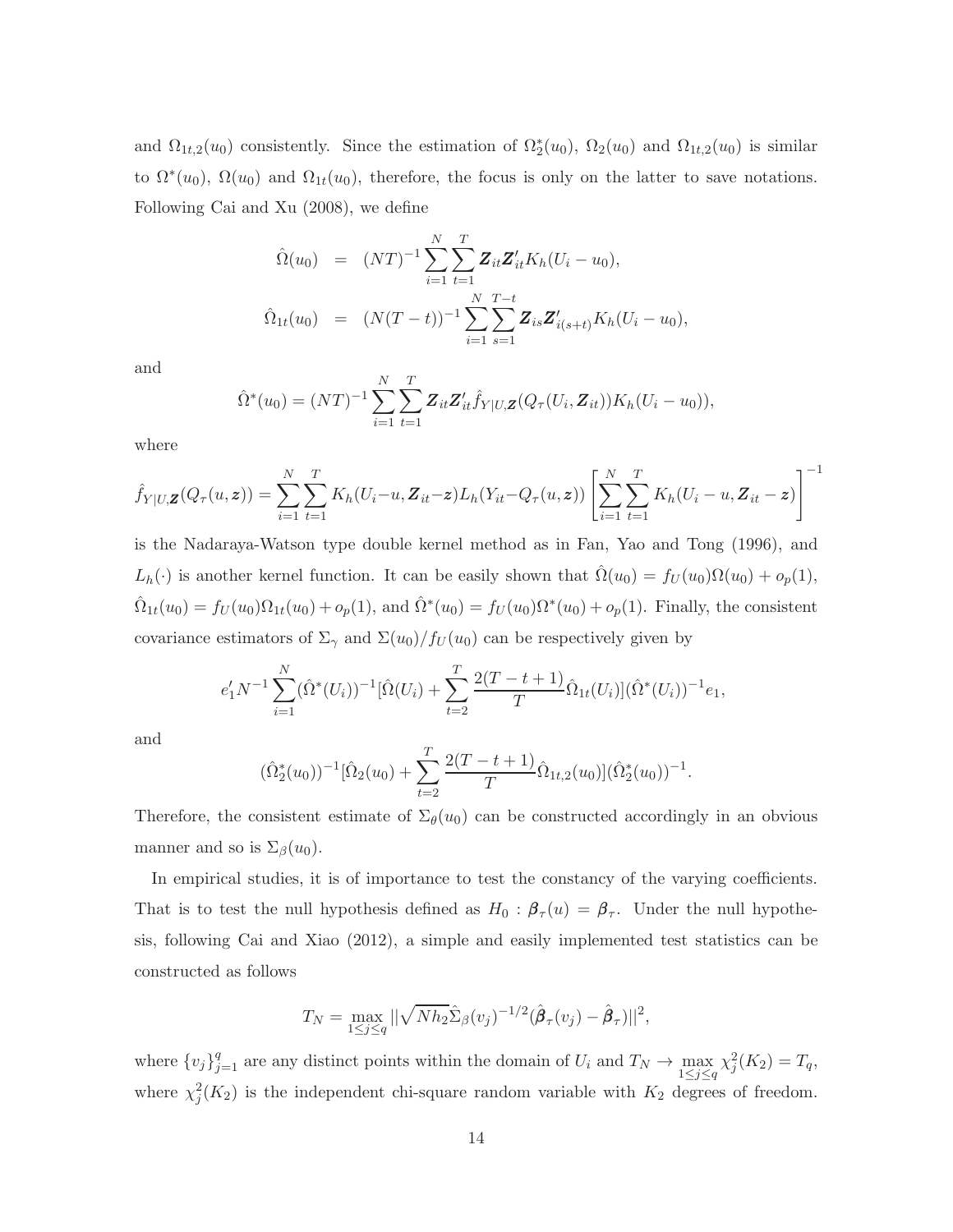Thus, the null is rejected if  $T_N$  is too large. The critical value of  $T_q$  can be easily tabulated since the distribution of  $T_q$  is a functional of independent chi-square random variables independent of nuisance parameters and quantiles. To improve the finite sample performance, one may use a bootstrap based test to the above hypothesis. Of course, some other type of test statistics may be constructed and it would be warranted as a future research topic to investigate the properties of those test statistics. See Cai and Xiao (2012) for details in particular, on the choice of  ${v_j}_{j=1}^q$  and q in practice.

### 3 Monte Carlo Simulations

In this section, Monte Carlo simulations are conducted to demonstrate the finite sample performance of both estimators. To measure the estimation performance of  $\hat{\gamma}_{j,\tau}$  for  $0 \leq j \leq 2$ and  $\hat{\beta}_{\tau}(\cdot)$ , the mean absolute deviation error (MADE) for  $\hat{\beta}_{\tau}(\cdot)$  is defined by

$$
\text{MADE}(\hat{\beta}_{\tau}(\cdot)) = \frac{1}{n_0} \sum_{l=1}^{n_0} |\hat{\beta}_{\tau}(u_l) - \beta_{\tau}(u_l)|
$$

where  ${u_l}_{l=1}^{n_0}$  are the grid points within the domain of  $U_i$ , and the absolute deviation error (ADE) for  $\gamma_{i,\tau}$  is given by

$$
\text{ADE}(\hat{\gamma}_{j,\tau}) = |\hat{\gamma}_{j,\tau} - \gamma_{j,\tau}|
$$

for  $0 \leq j \leq 1$ .

We consider the following data generating process

$$
Y_{it} = \gamma_0 + X_{it,1}\gamma_1 + X_{it,2}\beta(U_i) + \alpha_i + \epsilon_{it}
$$

with  $\alpha_i = \sum^T$  $\sum_{t=1} [X_{it,1}\delta_{t,1}(U_i) + X_{it,2}\delta_{t,2}(U_i)],$  and  $\epsilon_{it} = (\varphi_0 + X_{it,1}\varphi_1 + X_{it,2}\varphi_2)u_{it}$ , where the smoothing variable  $U_i$  is generated from  $iid$  Uniform( $-3, 3$ ),  $X_{it,1}$  and  $X_{it,2}$  are respectively generated from the *iid* Uniform $(2, 10)$  and Uniform $(3, 8)$ , and the error term  $u_{it}$  is generated from *iid* N(0, 1). Therefore,  $\gamma_{0,\tau} = \gamma_0 + \phi_0 \Phi^{-1}(\tau)$ ,  $\gamma_{1,\tau} = \gamma_1 + \phi_1 \Phi^{-1}(\tau)$ , and  $\beta_{\tau}(u) = \beta(u) + \beta(u)$  $\phi_2\Phi^{-1}(\tau)$ , where  $\Phi(\cdot)$  is the distribution of the standard normal. The constant coefficients are set by  $\gamma_0 = 4$ ,  $\gamma_1 = 1.5$ ,  $\varphi_0 = 0.5$ ,  $\varphi_1 = 0.3$ , and  $\varphi_2 = 0.2$ , respectively. The functional coefficients are defined as  $\beta(u) = 1.5 \cos(2u) + 0.5u$ ,  $\delta_{1,1}(u) = 1.5e^{-u^2}$ ,  $\delta_{1,2}(u) = \sin(1.5u)$ ,  $\delta_{2,1}(u) = 0.1(u-1)^2 + 0.3u^3$ , and  $\delta_{2,2}(u) = e^{\sin(u)}$ .

We take  $T = 2$  and  $N = 500$ , 800 and 1000 respectively. For a given sample size, we repeat 500 times of simulations to calculate the ADE or MADE values. We compare the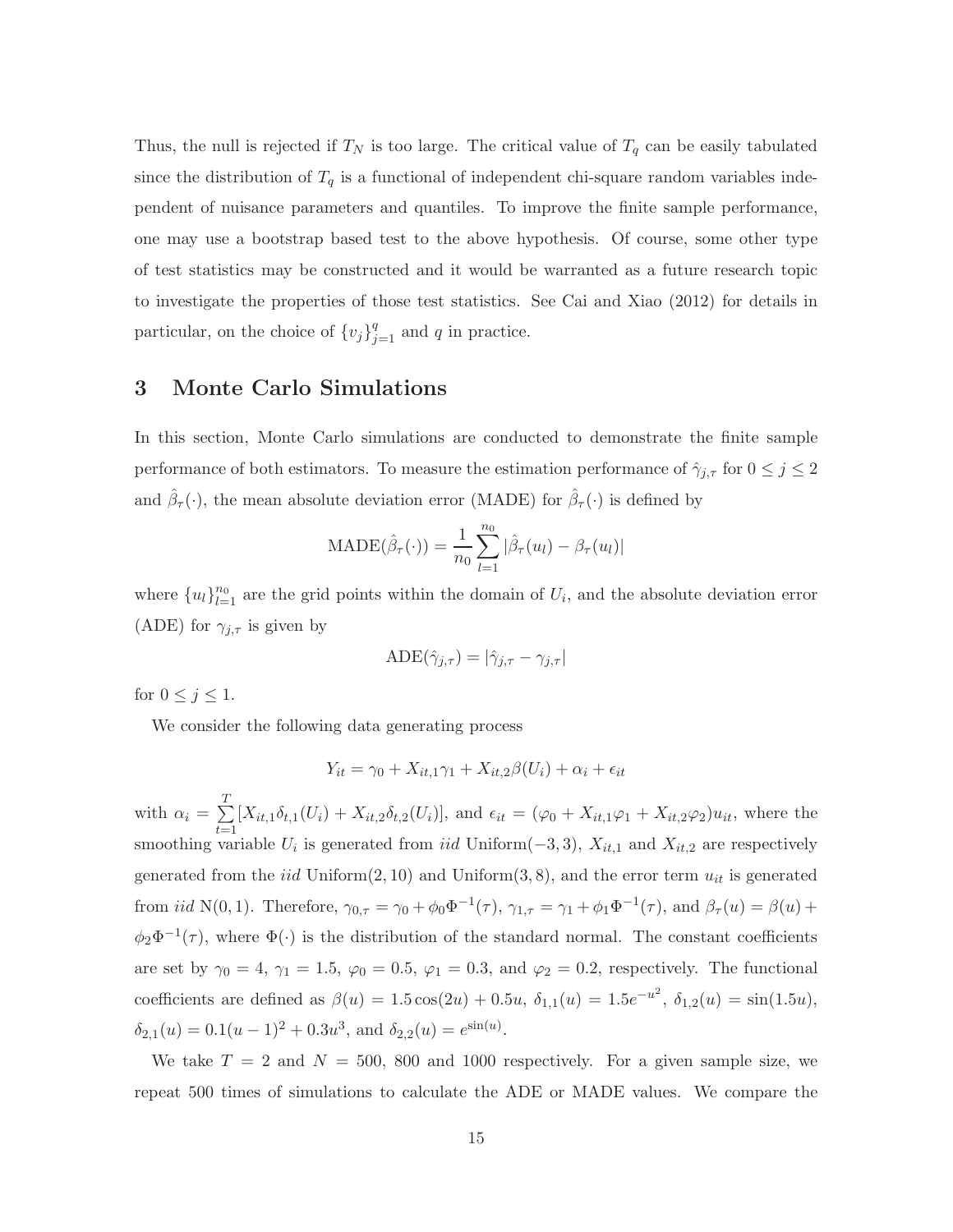estimation results using different bandwidths, such as  $h_1 = 5 N^{-2/5}$  and  $h_2 = c N^{-1/5}$ , where c is chosen from 0.8, 1.0, 1.2, 1.5, 1.7, 2,  $\cdots$ . In Table 1, the simulation results for the estimator of the constant coefficients are summarized. From Table 1, one can see that

|      | $\tau = 0.3$      |                   |                   | $\tau = 0.5$      | $\tau = 0.7$      |                   |
|------|-------------------|-------------------|-------------------|-------------------|-------------------|-------------------|
| N    | $\gamma_{0,\tau}$ | $\gamma_{1,\tau}$ | $\gamma_{0,\tau}$ | $\gamma_{1,\tau}$ | $\gamma_{0,\tau}$ | $\gamma_{1,\tau}$ |
| 500  | 0.109918          | 0.074976          | 0.026215          | 0.015286          | 0.116270          | 0.074873          |
|      | (0.045729)        | (0.025039)        | (0.022304)        | (0.013728)        | (0.042774)        | (0.024343)        |
| 800  | 0.098042          | 0.072410          | 0.018198          | 0.011117          | 0.103390          | 0.071485          |
|      | (0.034524)        | (0.018952)        | (0.016489)        | (0.009983)        | (0.032699)        | (0.018808)        |
| 1000 | 0.098407          | 0.070720          | 0.017121          | 0.010360          | 0.094826          | 0.069539          |
|      | (0.029876)        | (0.017287)        | (0.015570)        | (0.009283)        | (0.029437)        | (0.017233)        |

Table 1: The Median and SD of the ADE Values for  $\hat{\gamma}_{0,\tau}$  and  $\hat{\gamma}_{1,\tau}$ 

Table 2: The Median and SD of the MADE Values for  $\hat{\beta}_{\tau}(\cdot)$ 

|                  |          | $\tau = 0.3$ |           |          | $\tau = 0.5$ |           |          | $\tau = 0.7$ |           |
|------------------|----------|--------------|-----------|----------|--------------|-----------|----------|--------------|-----------|
| $\boldsymbol{N}$ | $c=0.8$  | $c = 1.2$    | $c = 1.7$ | $c=0.8$  | $c=1.2$      | $c = 1.7$ | $c=0.8$  | $c = 1.2$    | $c = 1.7$ |
| 500              | 0.0989   | 0.0868       | 0.1141    | 0.0725   | 0.0585       | 0.0892    | 0.0820   | 0.0735       | 0.0929    |
|                  | (0.0159) | (0.0161)     | (0.0171)  | (0.0136) | (0.0122)     | (0.0152)  | (0.0146) | (0.0151)     | (0.0169)  |
| 800              | 0.0747   | 0.0767       | 0.0982    | 0.0446   | 0.0471       | 0.0734    | 0.0682   | 0.0638       | 0.0773    |
|                  | (0.0134) | (0.0139)     | (0.0134)  | (0.0087) | (0.0098)     | (0.0123)  | (0.0127) | (0.0123)     | (0.0128)  |
| 1000             | 0.0832   | 0.0730       | 0.0930    | 0.0558   | 0.0406       | 0.0678    | 0.0648   | 0.0583       | 0.0733    |
|                  | (0.0120) | (0.0126)     | (0.0119)  | (0.0097) | (0.0082)     | (0.0101)  | (0.0109) | (0.0112)     | (0.0116)  |

the estimation of constant coefficients is not sensitive to the choice of the bandwidth when the first step is under-smoothed. Table 2 reports the simulation results for the estimator of varying coefficients for  $c = 0.8$ ,  $c = 1.2$  and  $c = 1.7$ , respectively. We find from Table 2 that the estimation of  $\beta_{\tau}(\cdot)$  is quite stable when the bandwidth selection is chosen within a reasonable range. In both tables, the standard deviation (SD) of the 500 ADE or MADE values is presented in parentheses.

From both tables, one can observe that both the medians of 500 ADE or MADE values all estimates decrease significantly as  $N$  increases at all settings. For example, when the sample size increases from 500 to 1000, the medians of ADE or MADE values for  $\hat{\gamma}_{0,0.5}$ ,  $\hat{\gamma}_{1,0.5}$  and  $\hat{\beta}_{0.5}(\cdot)$  shrink quickly from 0.0262 to 0.0171, from 0.0153 to 0.0103, and from 0.0585 to 0.0406, respectively. The standard deviations also shrink quickly when the sample size is enlarged.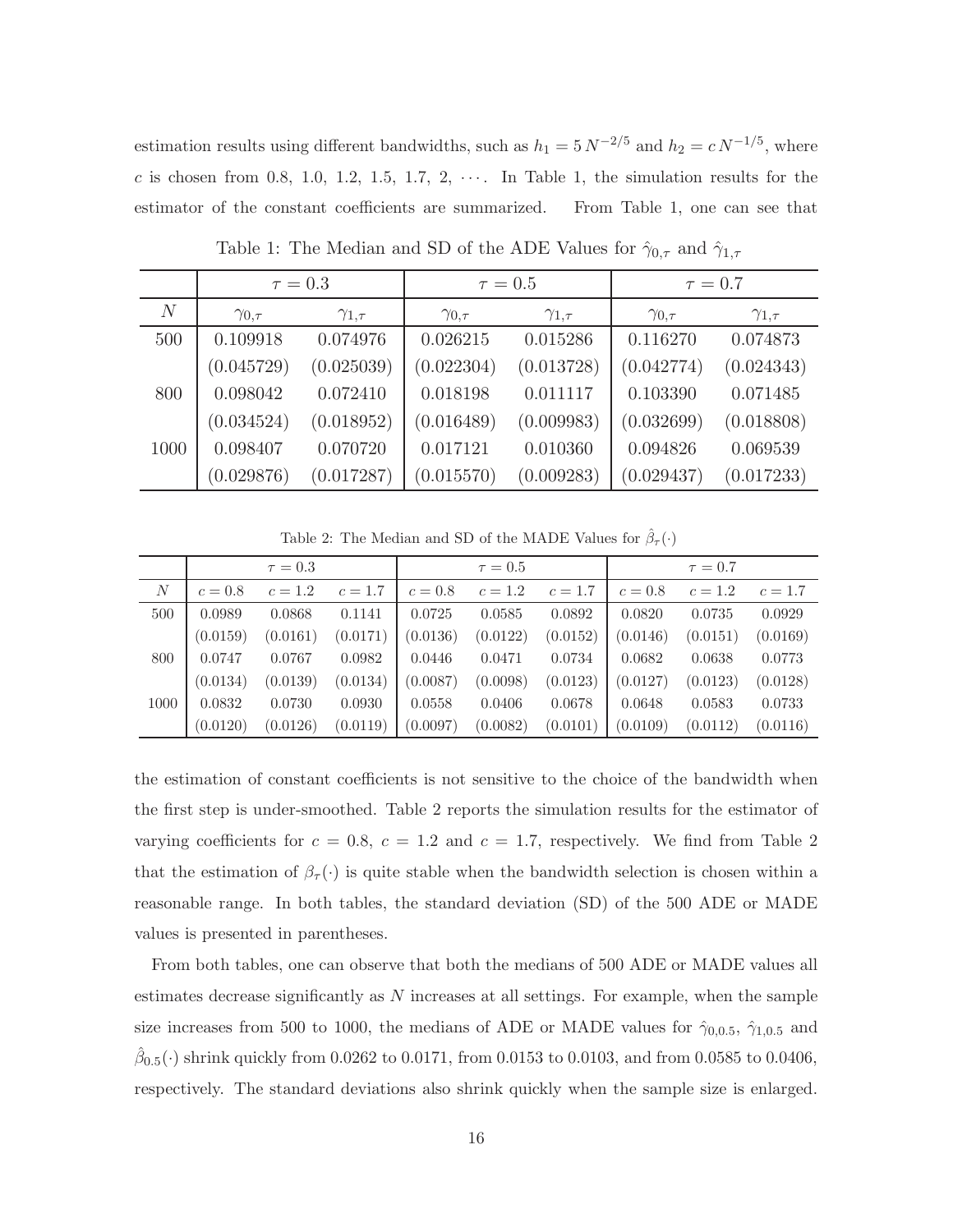For example, for  $\hat{\gamma}_{0,0.5}$ ,  $\hat{\gamma}_{1,0.5}$  and  $\hat{\beta}_{0.5}(U_i)$ , the standard deviations shrink from 0.0223 to 0.0156, from 0.0137 to 0.0093, and from 0.0122 to 0.0082, respectively. Similar results can be observed at the lower quantiles,  $\tau = 0.3$ , and the upper quantile,  $\tau = 0.7$ . This is in line with our asymptotic theory and implies that our proposed estimators are indeed consistent. Furthermore, the performance at the median quantile,  $\tau = 0.5$ , is slightly better than those at tails for  $\tau = 0.3$  and  $\tau = 0.7$ , which is due to the fact of the sparsity of data observations in the tailed regions. Compared to Table 2, the shrinkage speed in Table 1 is relatively fast, which is also consistent with the theoretical results in the previous sections. Finally, from Table 2, one may conclude that the performance for  $c = 2$  is best among three values of c in the bandwidth at the second stage  $h_2 = c N^{-1/5}$ , which shows that the optional bandwidth may be around  $h_2 = 1.2 N^{-1/5}$ . Therefore, one may conclude from the above simulation results that the finite sample performance of the proposed estimators is reasonably well.

### 4 Modeling the effect of FDI on economic growth

#### 4.1 The empirical econometric model

The existing literature presented contradictory empirical evidences on whether or not FDI can promote economic growth in host countries. Recent studies in the literature tried to find the sources of the mixed empirical conclusions and they concluded that the reason may be due to nonlinearities in FDI effects on economic growth and the heterogeneity among countries. In this section, we employ the aforementioned novel quantile panel data mode to deal with the nonlinearities and heterogeneity in a simultaneous fashion. We estimate a semiparametric quantile empirical growth equation which allows the effect of FDI on economic growth to depend on the initial condition in the host country. The following is the typical empirical growth equation

$$
y_{it} = \alpha_i + \beta_1 (\text{FDI}/Y)_{it} + \beta_2 \log(\text{DI}/Y)_{it} + \beta_3 n_{it} + \beta_4 h_{it} + \epsilon_{it}.
$$
 (10)

In the above model,  $y_{it}$  denotes the growth rate of GDP per capita in the country or region i during the period t,  $n_{it}$  is the logarithm of population growth rate and  $h_{it}$  is the human capital. The FDI and DI in (10) refer to foreign direct investment and domestic investment respectively and Y represents the total output. Hence,  $(FDI/Y)_{it}$  denotes the average ratio between the FDI and the total output during the period t in country i and  $(DI/Y)_{it}$  is defined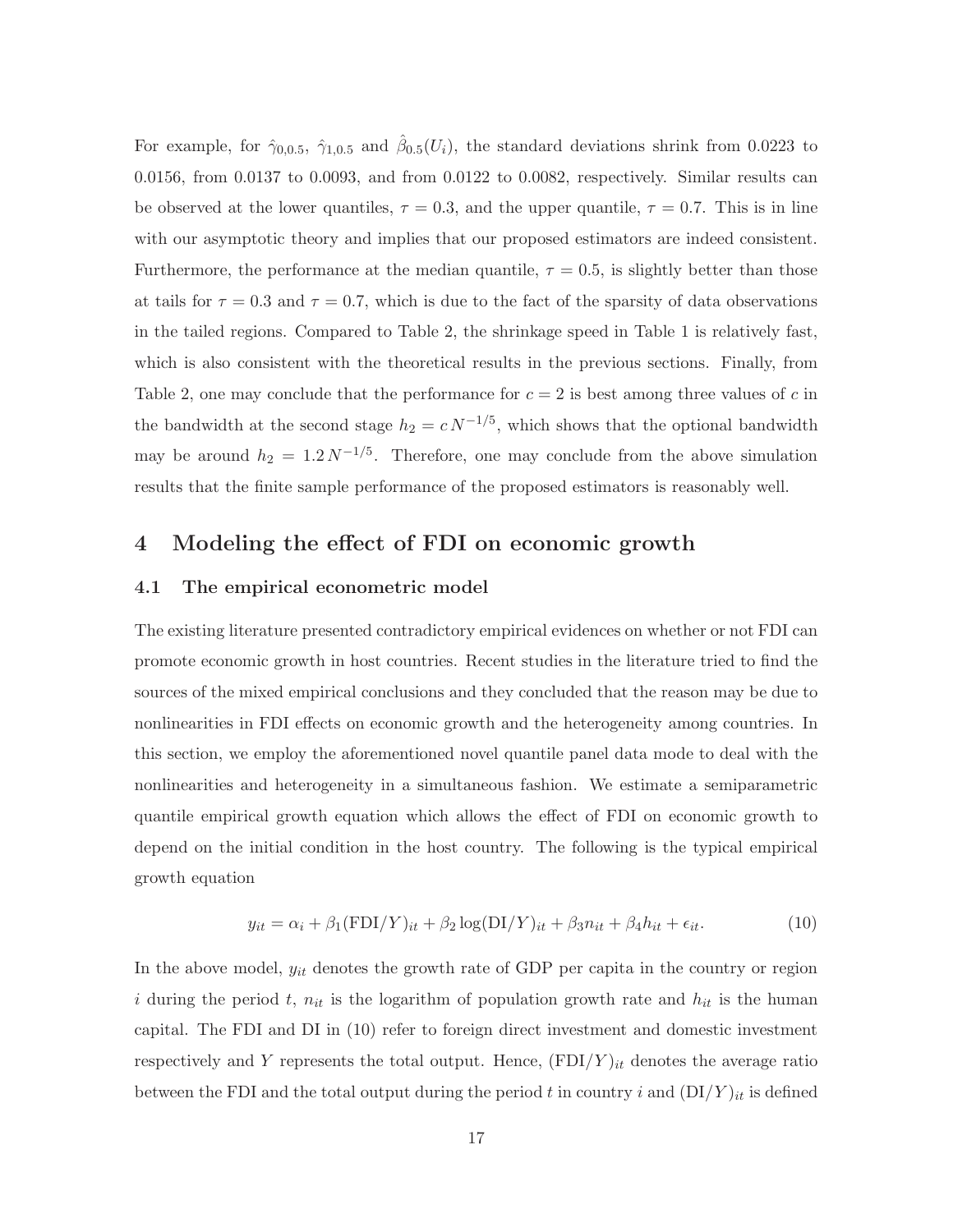in the same fashion for the domestic investment.  $\alpha_i$  is the individual effect used to control the unobserved country-specific heterogeneity. To allow the possible joint effect of FDI and human capital, some literatures; see Li and Liu (2004) and Kottaridi and Stengos (2010), among others, considered to add an interacted term between FDI and human capital into the empirical growth model, then (10) becomes

$$
y_{it} = \alpha_i + \beta_1 (\text{FDI}/Y)_{it} + \beta_2 \log(\text{DI}/Y)_{it} + \beta_3 n_{it} + \beta_4 h_{it} + \beta_5 ((\text{FDI}/Y)_{it} \times h_{it}) + \epsilon_{it}, \tag{11}
$$

which is indeed a nonlinear parametric model.

Since the majority of the literature realized that the effect of FDI on economic growth depends on the absorptive capacity in host countries and the initial GDP per capita is one of the most important indicators to reflect the initial conditions and the absorptive capacity in the host country; see Nunnemkamp (2004), among others, we hereby propose a partially varying-coefficient model which allows the effect of FDI on economic growth to depend on the initial GDP per capita in the host country. Hence, our empirical growth model is given by

$$
y_{it} = \alpha_i + \beta_1 (U_i)(\text{FDI}/Y)_{it} + \beta_2 \log(\text{DI}/Y)_{it} + \beta_3 n_{it} + \beta_4 h_{it} + \beta_5 ((\text{FDI}/Y)_{it} \times h_{it}) + \epsilon_{it}, (12)
$$

where  $U_i$  is the logarithm of initial GDP per capita in country i and  $\beta_1(U_i)$  is the varying coefficient over the logarithm of initial GDP per capita  $U_i$ . Therefore, model (12) has an ability to characterize how the FDI may have different effects on economic growth under the different initial conditions.

As we discussed in the introduction, the conditional mean model (12) is usually not sufficiently enough to control the heterogeneity among countries. The existing literature dealt with the aforementioned issue by simply looking at sub-samples. Instead, in this paper, we propose to adopt quantile regression approach to investigate the impact of FDI on economic growth. Our method is capable of dealing with heterogeneity among countries by allowing different quantiles to have different empirical growth equations, and at the same time, we can avoid splitting the sample. Different from the mean model, another advance of considering the quantile model is that one can see how the FDI effects differently on the economic growth in the different groups of countries, say the economy fast growing countries (upper quantile) and the economy slowly growing countries (lower quantile).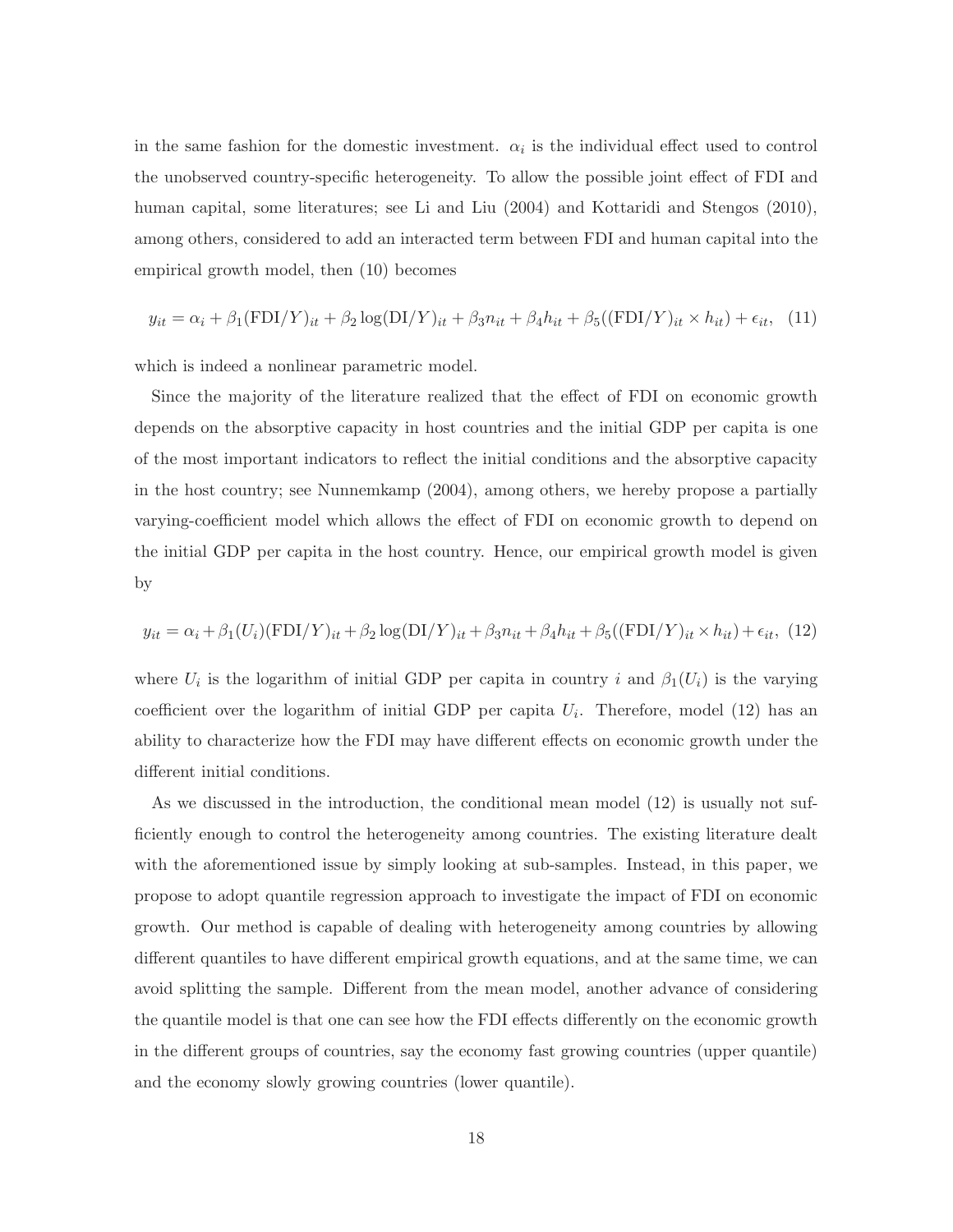By assuming that the  $\epsilon_{it}$  in (12) takes a linearly heteroscedastic form as  $\epsilon_{it} = (\mathbf{X}'_{it} \boldsymbol{\varphi}) u_{it}$ (Koenker and Bassett (1978)), where  $\boldsymbol{X}_{it}$  includes all regressors in (12) and  $u_{it}$  is independent of all covariates but given i,  $u_{it}$  is allowed to be correlated around t, then we can obtain the following conditional quantile model:

$$
\mathbf{Q}_{\tau}(y_{it} | U_i, \mathbf{X}_i) = \alpha_i + \beta_{1,\tau}(U_i)(\text{FDI}/Y)_{it} + \beta_{2,\tau} \log(\text{DI}/Y)_{it} + \beta_{3,\tau} n_{it} + \beta_{4,\tau} h_{it} + \beta_{5,\tau}((\text{FDI}/Y)_{it} \times h_{it}),
$$
\n(13)

where  $\mathbf{X}_i = {\mathbf{X}_{it}}_{t=1}^T$ , which can be regarded as a special case of model (2). Imposing the correlated random effect assumption in (3), we can derive the conditional quantile regression model in (4) and then the transformed model in (5) for this empirical example. Therefore, the three-stage estimation procedure described in Section 2 can be applied here to estimate the coefficients.

#### 4.2 The data and empirical results

Our data set includes 95 countries or regions from 1970 to 1999. In order to smooth the yearly fluctuations in aggregate economic variables, we take five-year averages by following the convention of the empirical growth literature as in Maasoumi, Racine and Stengos (2007), Durlauf, Kourtellos and Tan (2008), and Kottaridi and Stengos (2010). The population growth is computed by the average annual growth rate in each period, the human capital is measured as mean years of schooling in each period, and the domestic investment refers to the average of the domestic gross fixed capital formation measured by the US dollars in 2000 constant values. We measure the initial GDP by the GDP per capita of each country in the beginning year of each decade in constant 2000 US dollars.<sup>6</sup>All the above data are available to be downloaded from World Development Indicators (WDI). The FDI flows, in constant 2000 US dollars, are taken from United Nations Conference on Trade and Development (UNCTAD). The full list of countries and regions can be found in Table 5 in Appendix A.

Firstly, we consider the classical linear regression model in (11). Table 3 presents corresponding estimation results, including coefficient estimates, standard deviations, t-statistic values and p-values from Column 2 to Column 5. The estimate of the FDI effect, denoted by  $\beta_1$ , is about 0.56, which is positive and significant with a p-value of 0.027. On average, the

 $6\text{We combine three decades, from } 1970 \text{ to } 1979 \text{ (69 countries), from } 1980 \text{ to } 1989 \text{ (93 countries), and from } 1980 \text{ to } 1989 \text{ (95 countries)}$ 1990 to 1999 (95 countries), and then obtain a panel of 514 observations with  $N = 257$  and  $T = 2$ .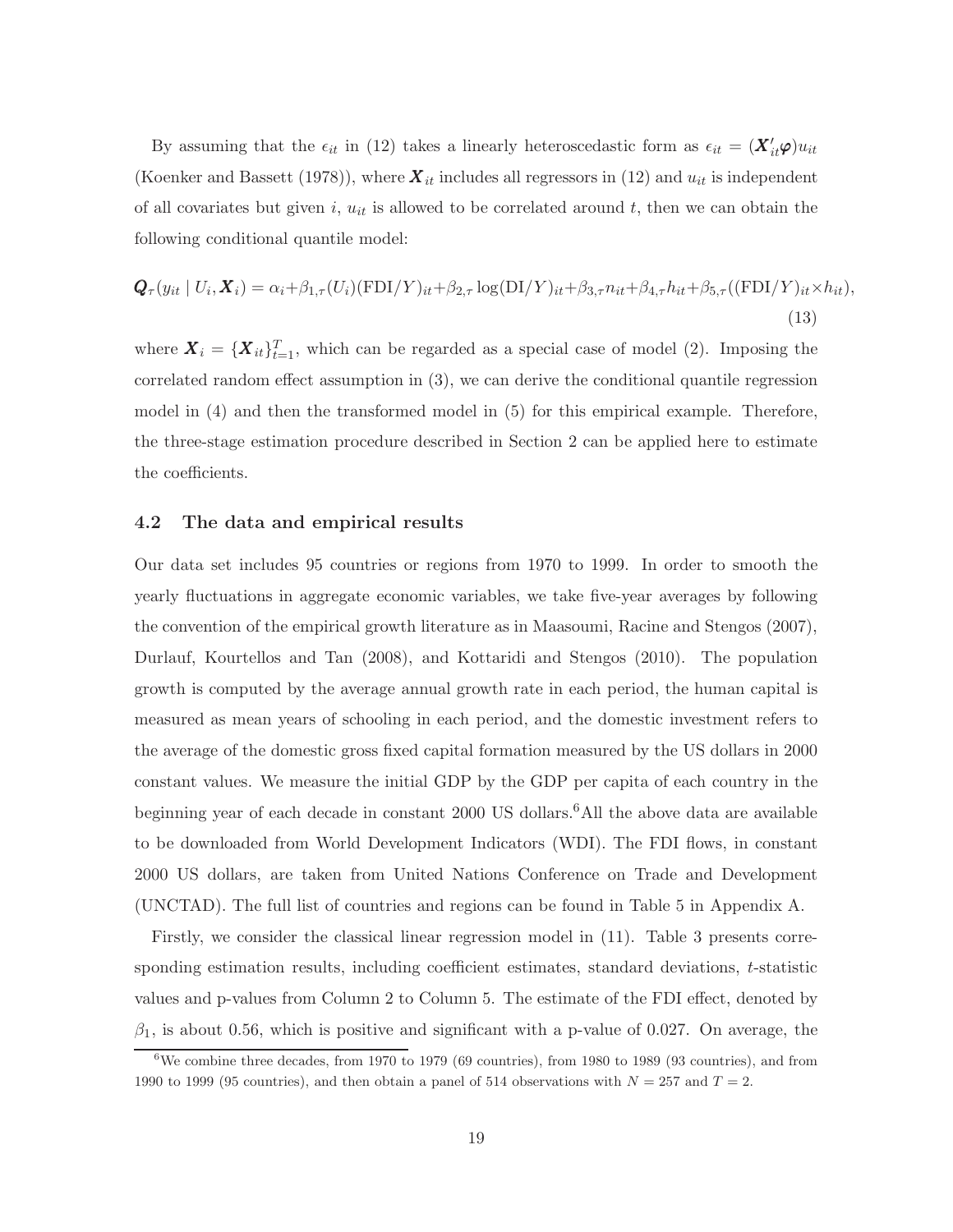linear conditional mean model reports a mild positive effect of FDI on promoting economic growth. Compared to the growth effect of FDI, Table 3 reports a larger effect of domestic investments on economic growth, which is about 2.72 and highly significant with the p-value of 0.009. The effect of population growth  $(\beta_2)$  is also positive and significant, with an estimate of 0.65. However, other estimates (the effect of human capital and the effect of the interacted term between human capital and FDI) are not significant.

| Mean Model | Coefficient | <b>Standard Deviation</b> | T-value  | P-value      |
|------------|-------------|---------------------------|----------|--------------|
| 13 J       | 0.55887     | 0.25128                   | 2.224    | $0.02703*$   |
| $\beta_2$  | 2.71795     | 1.03743                   | 2.620    | $0.00933$ ** |
| $\beta_3$  | 0.64828     | 0.25749                   | 2.518    | $0.01243*$   |
| $\beta_4$  | $-0.02904$  | 0.42691                   | $-0.068$ | 0.94582      |
| $\beta_5$  | $-0.03587$  | 0.03752                   | $-0.956$ | 0.34006      |

Table 3: Empirical Results of a Linear Conditional Mean Model in (11)

Next, we move to the partially varying-coefficient conditional mean model in (12). Compared to the linear model in (11), we now allow the effect of FDI to depend on the initial conditions. Figure 1 and Table 4 present the corresponding estimation results. The solid line in Figure 1 represents the nonparametric estimates of the varying coefficient  $\beta_1(\cdot)$  along various values of initial GDP, and the shaded area is the corresponding 90% pointwise confidence intervals with the bias ignored. The solid line in Figure 1 present the estimates of varying coefficients and the dashed lines denote the corresponding 90% confidence intervals. The estimates show a mild but clear pattern that the growth effect of FDI increases as the initial GDP improves, which is in line with the hypothesis of the absorptive capacity. The range of the estimates of the varying coefficient is between 0.9 and 1.5 for different initial GDPs, much larger than 0.56, the estimate of the linear model. Table 4 reports the estimates of constant coefficients in (12), which are quite different from the corresponding estimation results in Table 3. For example, the estimate of  $\beta_2$  is now 3.81 in stead of 2.72 in Table 3. The impact of population growth rate on economic growth now becomes to be significantly negative with an estimate of −1.18. Moreover, both the coefficients of human capital and the interacted term between FDI and human capital become significant in Table 4. The estimate of the impact of human capital is positive with a value of 0.17 and the estimate of the interacted term is −0.17. We attribute the different estimation results to the existence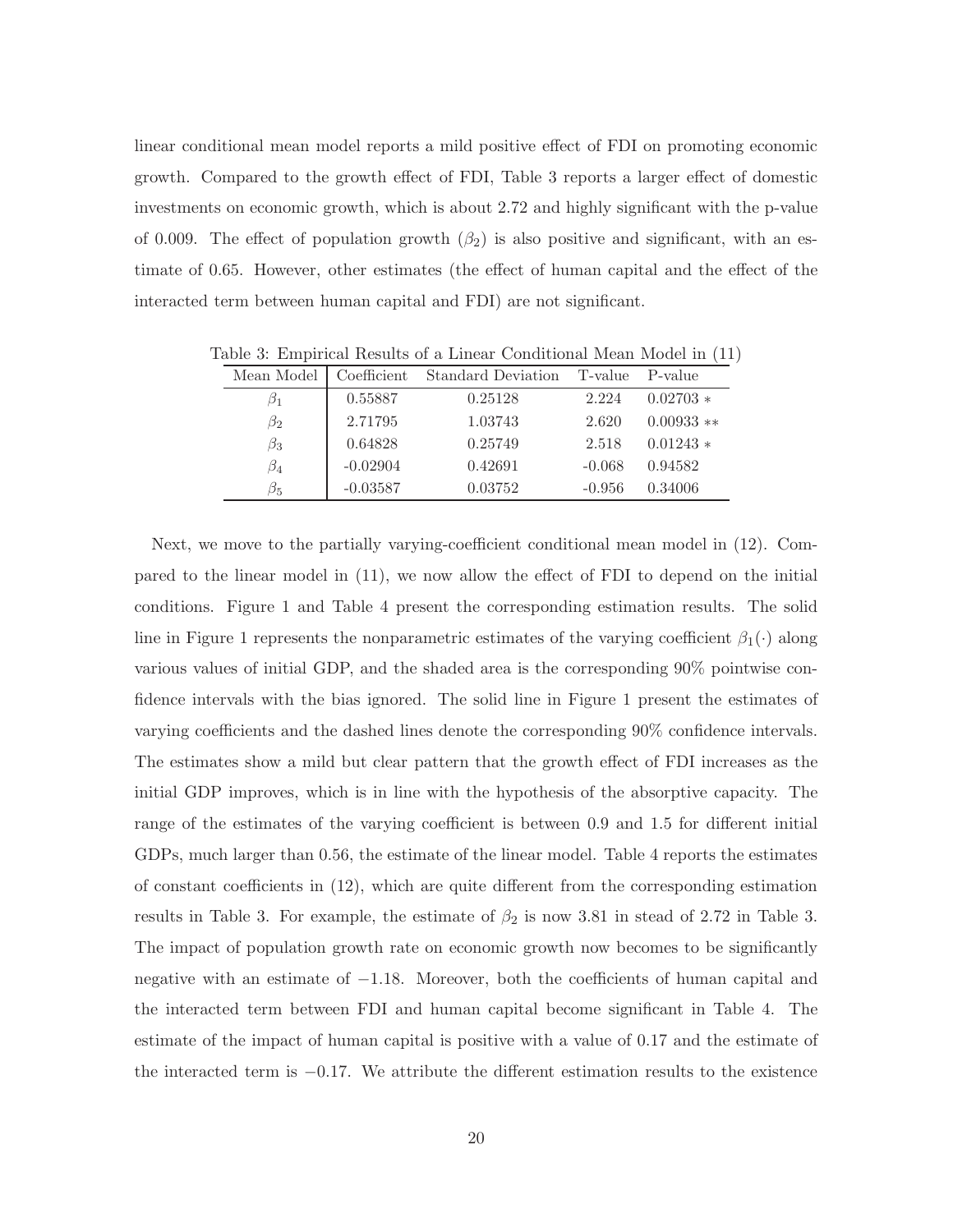

Figure 1: Estimated Curve of Functional Coefficient  $\beta_1(\cdot)$  in Model (12).

of nonlinearity in the regression model.

| Table 4: Constant Coefficients of a Partial Linear Conditional Mean Model in (12) |
|-----------------------------------------------------------------------------------|
|-----------------------------------------------------------------------------------|

| Mean Model | Coefficient  | <b>Standard Deviation</b> | T-value      | P-value        |
|------------|--------------|---------------------------|--------------|----------------|
| $\beta_2$  | 3.8100361    | 0.13214332                | 28.83260463  | $0.0000$ * * * |
| $\beta_3$  | $-1.1837808$ | 0.33564848                | -3.526846896 | $0.0004$ * * * |
| $\beta_4$  | 0.1728033    | 0.02678347                | 6.45186378   | $0.0000$ * * * |
| B5         | $-0.1752624$ | 0.01127884                | -15.5390448  | $0.0000$ * * * |

Finally, we consider the partially varying-coefficient quantile model in (13). Figure 2 presents estimates of all four constant coefficients  $\beta_{j,\tau}$  for  $2\leq j\leq 5$  under different quantiles. The horizontal axis represents different quantiles and the vertical axis measures the values of estimators. The curves in solid line denote the estimates under different quantiles and the areas in gray color are corresponding 90% confidence intervals. The horizontal solid lines denote the conditional mean estimates. Except the estimates of  $\beta_{3,\tau}$  in the upper left panel in Figure 2, most quantile estimates are outside the 90% confidence intervals of the conditional mean estimates, implying that the conditional mean model is not adequate to catch the heterogeneity effect. Moreover, we observe that the quantile estimates of  $\beta_{2,\tau}$  and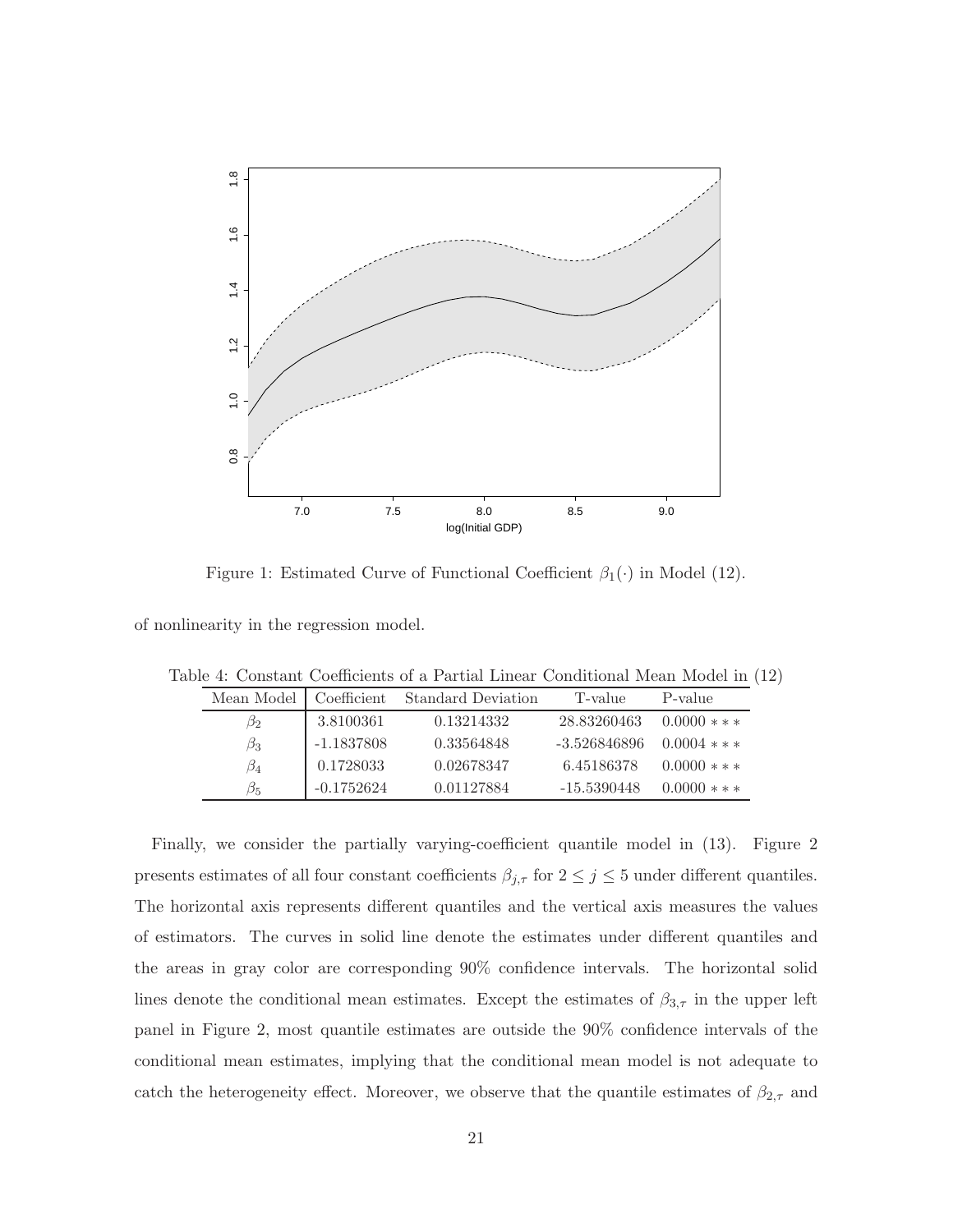

Figure 2: Estimated Results of Constant Coefficients  $\beta_{j,\tau}$  in Model (13) for  $2 \leq j \leq 5$ .

 $\beta_{4,\tau}$  increase with  $\tau$  but the quantile estimates of  $\beta_{5,\tau}$  decrease, when  $\tau$  is in the range from 0.2 to 0.8. Hence, generally speaking, we find evidence that domestic investments and human capitals have positive effects on economic growth, but these effects are larger in countries or regions with better economic growth performance than those with poor growth performance.

The nonparametric estimates of varying coefficient  $\beta_{1,\tau}(\cdot)$  with upper  $(\tau = 0.85)$  and lower ( $\tau = 0.15$ ) quantiles are demonstrated in Figure 3. The horizontal axis measures different values of initial GDP  $U_i$  and the vertical axis measures the values of nonparametric estimates. The dark shaded areas represent the 90% pointwise confidence intervals of quantile estimates with the bias ignored. For comparison, we also include the conditional mean varying coefficient, denoted by the solid line in the middle, in Figure 3. For the upper quantile, we observe a strong pattern that the estimated growth effect of FDI increases with the value of initial GDP. However, for the lower quantile, the estimated curve seems to be flat along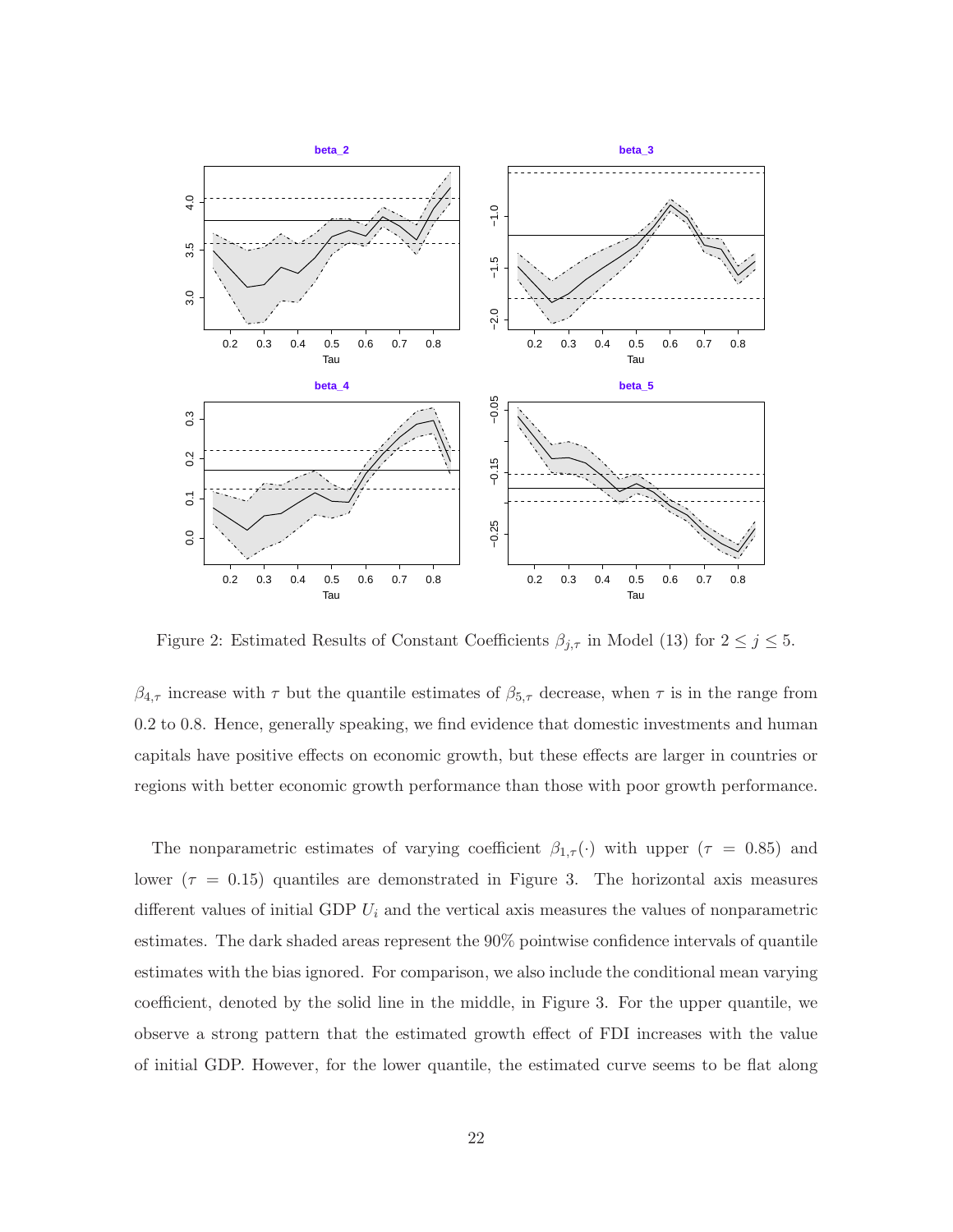

Figure 3: Estimated Curves of Functional Coefficient  $\beta_{1,\tau}(\cdot)$  in Model (13).

different levels of initial GDP. We conduct a constancy test as in Section 3.3 to testing whether the coefficient  $\beta_{1,\tau}(\cdot)$  does not vary with the initial GDP at different quantiles. It turns out that the p-values are 0.999, 0.000 and 0.000 for 0.15, 0.5 and 0.85 quantiles, respectively. The test strongly rejects the null of constancy in upper and median quantiles but it can not reject the constancy for the lower quantile. All these results verify the existence of the heterogeneity among countries and regions with different development stages.

### 5 Conclusion

Quantile panel data models have gained a lot of attentions in the literature during the recent years. In this paper, we propose a partially varying-coefficient quantile panel data model with correlated random effects. Compared to quantile panel data models with fixed effect, our estimation only depends on large  $N$  but fixed  $T$ , while the fixed effect model requires both N and T going to infinity. In our semiparametric model, we allow some of the coefficients to be a function of some smoothing variables while other coefficients are constant. We show that our estimator of varying coefficients is asymptotic normality in a nonparametric rate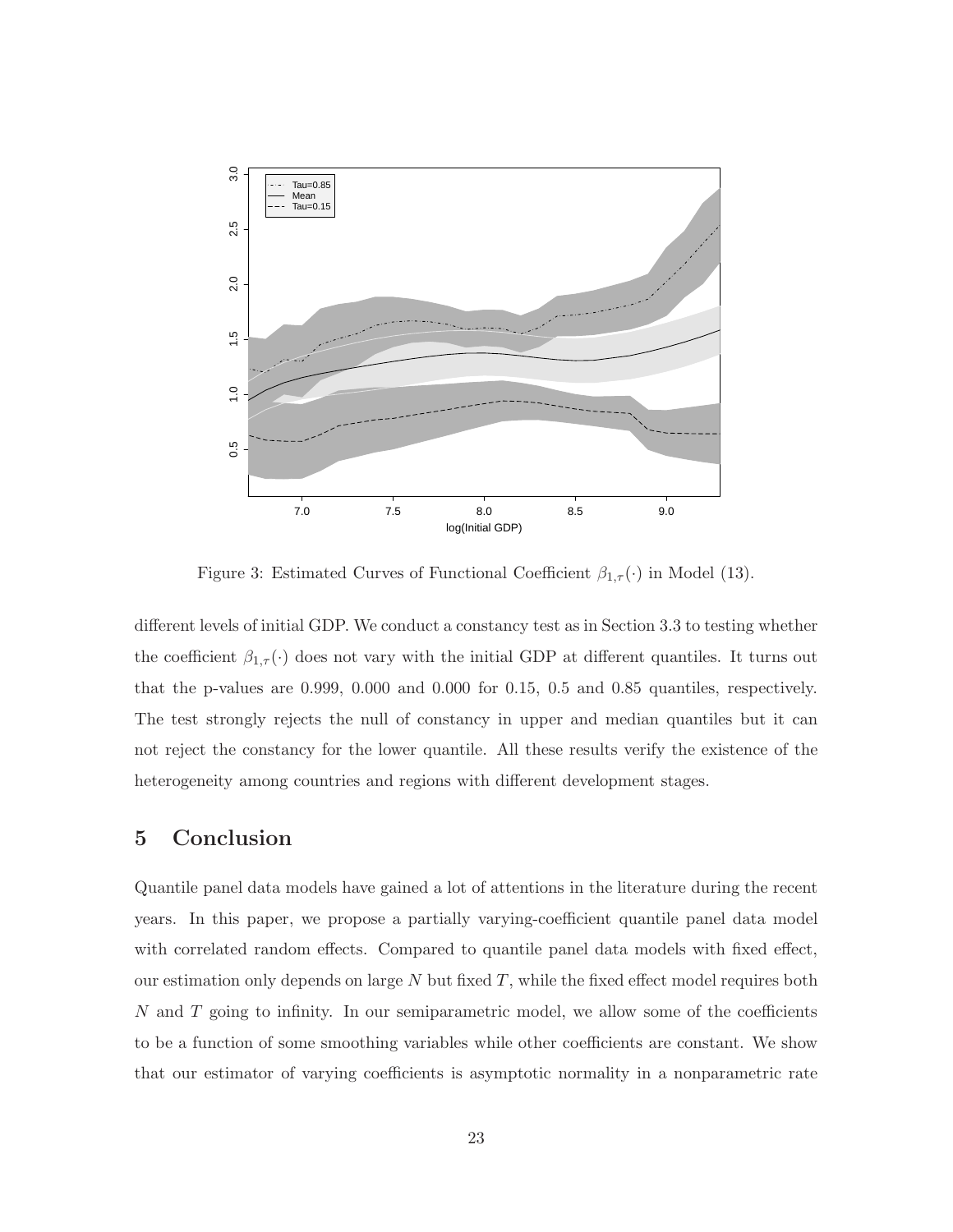and our estimator of constant coefficients is root-N consistent. This novel quantile panel data model is applied to estimate the impact of FDI on economic growth. There are several issues worth of future studies. For example, it is interesting to extending the current model by allowing for cross sectional dependence, fixed individual effect, and endogeneity which is very challenging as addressed in Li and Liu (2004), Durlauf, Kourtellos and Tan (2008), and Henderson, Papageorgiou and Parmeter (2012). Also, from the dynamic growth point of view, our model may be extended to the semiparametric dynamic panel model. Of course, it would be warranted as future research topics to investigate those models.

|                    |                          | Table 5: Countries   |                      |
|--------------------|--------------------------|----------------------|----------------------|
| Algeria            | Australia                | Austria              | Bahrain              |
| Bangladesh         | <b>Barbados</b>          | Belgium              | Benin                |
| <b>Bolivia</b>     | <b>Botswana</b>          | <b>Brazil</b>        | Cameroon             |
| Canada             | Central African Republic | Chile                | China                |
| Colombia           | Congo, Rep.              | Costa Rica           | Cyprus               |
| Denmark            | Dominican Republic       | Ecuador              | Egypt, Arab Rep.     |
| El Salvador        | Fiji                     | Finland              | France               |
| Gambia             | Germany                  | Ghana                | Greece               |
| Guatemala          | Guyana                   | Honduras             | Hong Kong SAR, China |
| Hungary            | Iceland                  | India                | Indonesia            |
| Iran, Islamic Rep. | Ireland                  | Israel               | Italy                |
| Jamaica            | Japan                    | Jordan               | Kenya                |
| Korea, Rep.        | Lesotho                  | Malawi               | Malaysia             |
| Mali               | Malta                    | Mauritius            | Mexico               |
| Mozambique         | Nepal                    | Netherlands          | New Zealand          |
| Nicaragua          | Niger                    | Norway               | Pakistan             |
| Panama             | Papua New Guinea         | Paraguay             | Peru                 |
| Philippines        | Poland                   | Portugal             | Rwanda               |
| Senegal            | Sierra Leone             | Singapore            | South Africa         |
| Spain              | Sri Lanka                | Sudan                | Swaziland            |
| Sweden             | Switzerland              | Syrian Arab Republic | Thailand             |
| Togo               | Trinidad and Tobago      | Tunisia              | Turkey               |
| Uganda             | United Kingdom           | United States        | Uruguay              |
| Venezuela, RB      | Zambia                   | Zimbabwe             |                      |

### Appendix A: Table of Countries and Regions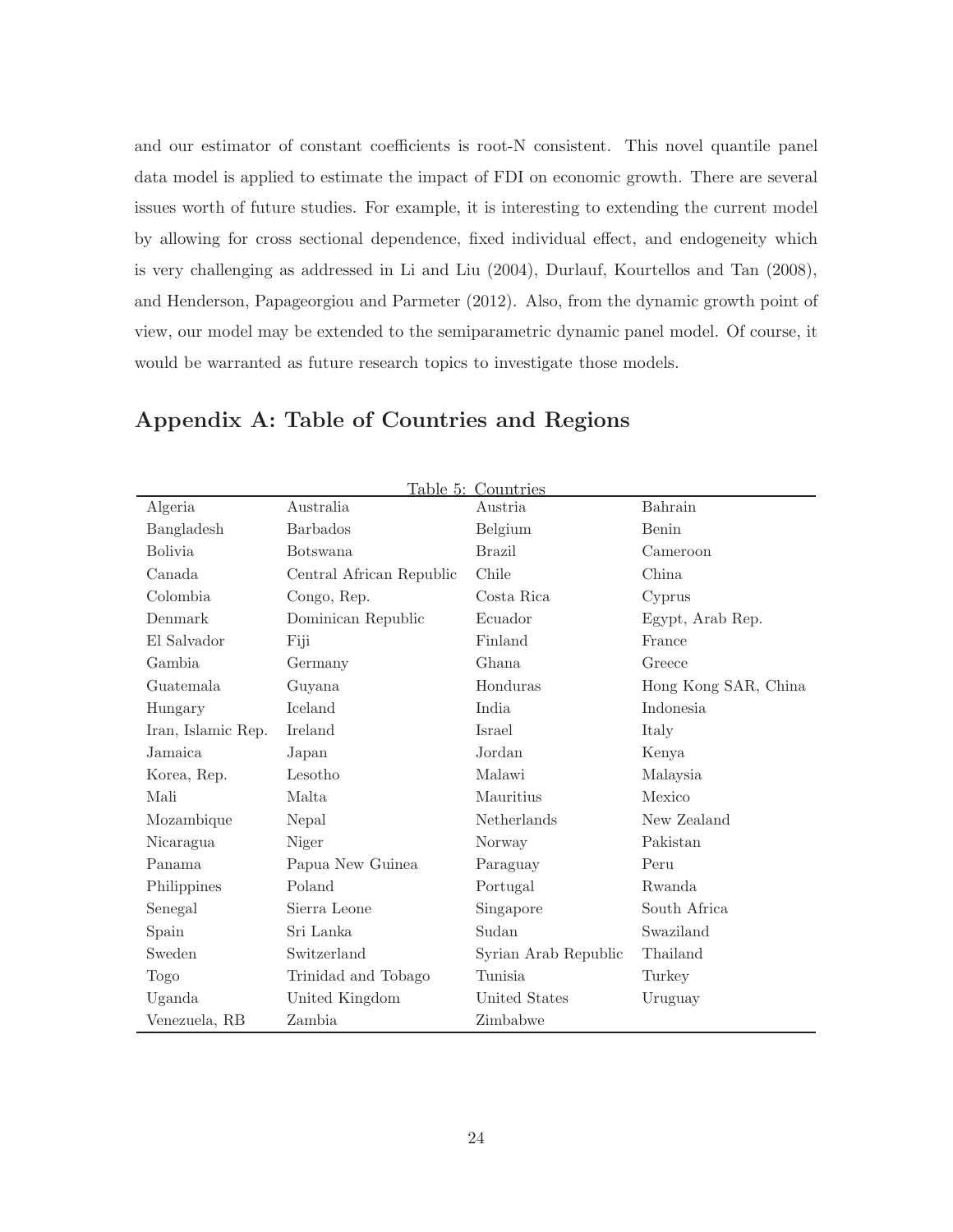### Appendix B: Proof of Theorem 1

It follows from Cai and Xu (2008) and Cai and Xiao (2012) that for any  $u_0$ ,

$$
\sqrt{Nh_1}\left(\begin{array}{c}\hat{\gamma}_{\tau}(u_0) - \gamma_{\tau}(u_0) \\ \hat{\theta}_{0,\tau}(u_0) - \theta_{\tau}(u_0)\end{array}\right) \simeq \frac{h_1}{\sqrt{Nh_1T}}\sum_{i=1}^N\sum_{t=1}^T B^{-1}(u_0)Z(u_0, \mathbf{Z}_{it})
$$
  
+ 
$$
\frac{h_1}{\sqrt{Nh_1T}}\sum_{i=1}^N\sum_{t=1}^T B^{-1}(u_0)\mathbf{Z}_{it}[\psi_{\tau}(\tilde{\varepsilon}_{it}) - \psi_{\tau}(u_0, \mathbf{Z}_{it})]K_h(U_i - u_0),
$$

where  $B(u_0) = f_U(u_0)\Omega^*(u_0), Z(u_0, \mathbf{Z}_{it}) = \mathbf{Z}_{it}\psi_\tau(u_0, \mathbf{Z}_{it})K_h(U_i - u_0)$  and  $\psi_\tau(u_0, \mathbf{Z}_{it}) =$  $\tau - I\{Y_{it} < Q_\tau(u_0, \mathbf{Z}_{it})\} = \tau - I\{Y_{it} < \mathbf{Z}_{it,1}'\pmb{\gamma}_\tau + \mathbf{Z}_{it,2}'\pmb{\theta}_\tau(u_0)\}\$  for  $U_i$  in a small neighborhood of  $u_0$ . In particular,

$$
\hat{\pmb{\gamma}}_{\tau}(u_0) - \pmb{\gamma}_{\tau}(u_0) \simeq \frac{1}{NT} \sum_{i=1}^{N} \sum_{t=1}^{T} e'_1 B^{-1}(u_0) Z(u_0, \pmb{Z}_{it}) + B_N(u_0)
$$

holds uniformly for all  $u_0$  under Assumption A, where  $B_N(u_0) = \frac{1}{NT} \sum_{n=1}^N$  $i=1$  $\frac{T}{\sum_{i=1}^{n}}$  $t=1$  $e'_1B^{-1}(u_0)\mathbf{Z}_{it}[\psi_\tau(\tilde{\varepsilon}_{it}) \psi_{\tau}(u_0,\mathbf{Z}_{it})]K_h(U_i-u_0)$ . Thus,

$$
\hat{\gamma}_{\tau} - \gamma_{\tau} = \frac{1}{N} \sum_{i=1}^{N} [\hat{\gamma}_{\tau}(U_{i}) - \gamma_{\tau}(U_{i})]
$$
\n
$$
= \frac{1}{N^{2}} \sum_{i=1}^{N} \sum_{j=1}^{N} \frac{1}{T} \sum_{t=1}^{T} e_{1}^{\prime} B^{-1}(U_{i}) Z(U_{i}, \mathbf{Z}_{jt}) + \frac{1}{N} \sum_{i=1}^{N} B_{N}(U_{i})
$$
\n
$$
= \frac{2}{N^{2}} \sum_{1 \leq i < j \leq N} e_{1}^{\prime} B^{-1}(U_{i}) \frac{1}{T} \sum_{t=1}^{T} Z(U_{i}, \mathbf{Z}_{jt}) + \frac{1}{N} \sum_{i=1}^{N} B_{N}(U_{i})
$$
\n
$$
= \frac{1}{N^{2}} \sum_{1 \leq i < j \leq N} [e_{1}^{\prime} B^{-1}(U_{i}) \frac{1}{T} \sum_{t=1}^{T} Z(U_{i}, \mathbf{Z}_{jt}) + e_{1}^{\prime} B^{-1}(U_{j}) \frac{1}{T} \sum_{t=1}^{T} Z(U_{j}, \mathbf{Z}_{it})] + \frac{1}{N} \sum_{i=1}^{N} B_{N}(U_{i})
$$
\n
$$
= \frac{N - 1}{2N} U_{N} + \mathbb{B}_{N},
$$
\nwhere  $\mathbb{B}_{N} = \frac{1}{N} \sum_{i=1}^{N} B_{N}(U_{i})$  and  $U_{N} = \frac{2}{N(N - 1)} \sum_{i \in N} p_{N}(\xi_{i}, \xi_{j})$  with

 $1\leq i < j \leq N$ 

$$
p_N(\xi_i, \xi_j) = e'_1 B^{-1}(U_i) \frac{1}{T} \sum_{t=1}^T Z(U_i, \mathbf{Z}_{jt}) + e'_1 B^{-1}(U_j) \frac{1}{T} \sum_{t=1}^T Z(U_j, \mathbf{Z}_{it}).
$$

 $i=1$ 

Define  $r_N(\xi_i) = E[p_N(\xi_i, \xi_j)|\xi_i], \theta_N = E[r_N(\xi_i)] = E[p_N(\xi_i, \xi_j)],$  and  $\hat{\mathbb{U}}_N = \theta_N + \frac{2}{N}$  $\frac{2}{N}$  $\sum_{n=1}^{N}$  $\sum_{i=1} [r_N(\xi_i) \theta_N$ . The following two lemmas are useful to prove Theorem 1 and their detailed proofs are relegated to Appendix D.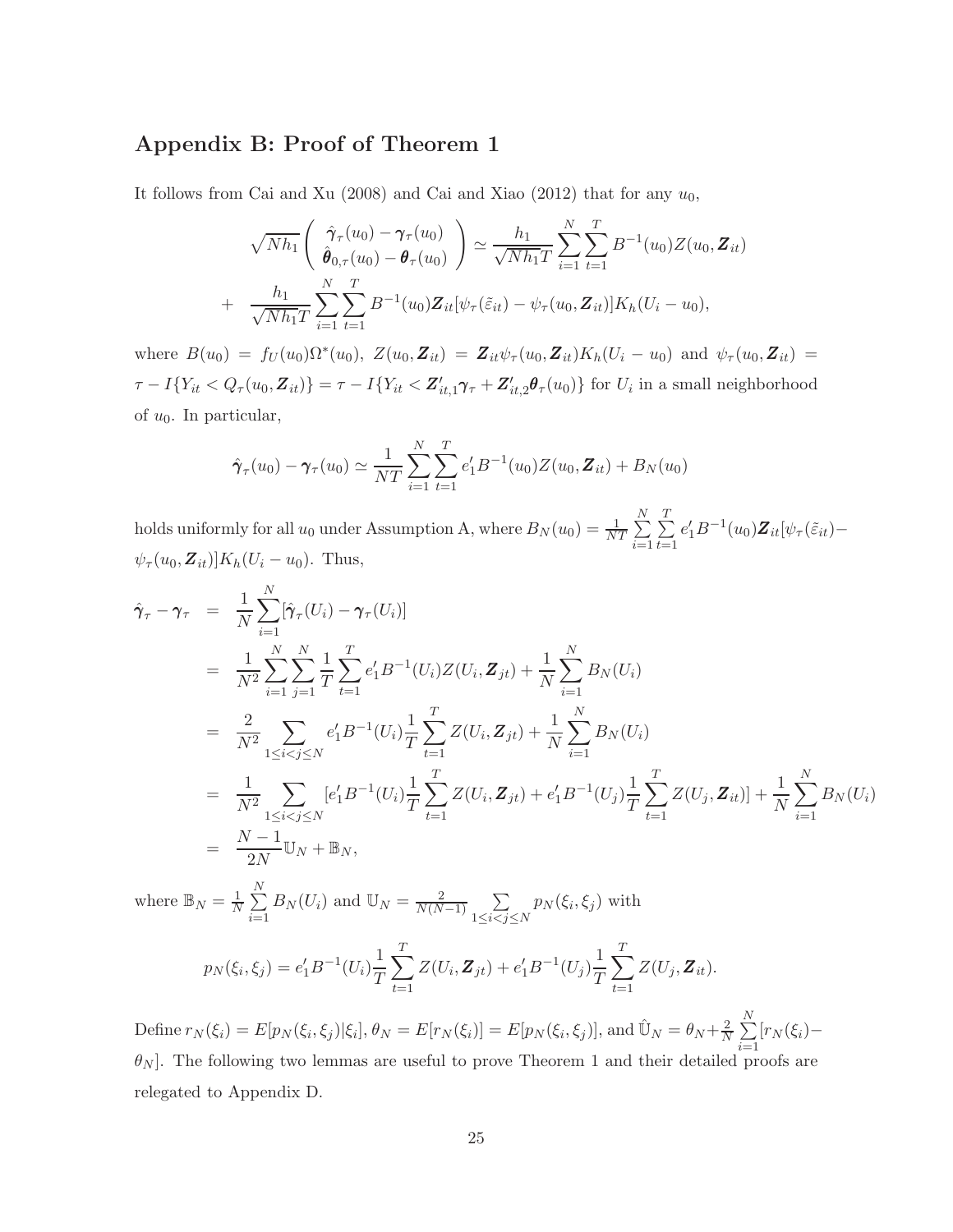Lemma 2.1: Under the assumptions in Theorem 1, we have

(i) 
$$
r_N(\xi_i) = e'_1(\Omega^*(U_i))^{-1} \frac{1}{T} \sum_{t=1}^T \mathbf{Z}_{it} \psi_\tau(U_i, \mathbf{Z}_{it}) + o(1),
$$
  
\n(ii)  $\theta_N = \mu_2 h_1^2(2\mathbf{B}_1^* - \mathbf{B}_2^*) + o(h_1^2),$   
\n(iii)  $Var[r_N(\xi_i)] = \mathbf{\Sigma}_{\gamma} + o(h_1).$ 

Lemma 2.2: Under the assumptions in Theorem 1, we have

$$
\mathbb{B}_N = \mu_2 h_1^2(-2\boldsymbol{B}_1^* + \boldsymbol{B}_2^*) + o(h_1^2).
$$

**Proof of Theorem 1:** First, note that  $E[||p_N(\xi_i, \xi_j)||^2] = O(h^{-1}) = O[N(Nh_1)^{-1}] \rightarrow$  $o(N)$  if and only if  $Nh_1 \rightarrow \infty$  as  $h_1 \rightarrow 0$ . Lemma 3.1 in Powell, Stock and Stoker (1989) gives that  $\sqrt{N}(\mathbb{U}_N - \hat{\mathbb{U}}_N) = o_p(1)$ . Then the result follows from Lemma 2.1, Lemma 2.2 and the Lindeberg-Lévy central limit theorem.

### Appendix C: Proof of Theorem 2

For a given root-N consistent estimator  $\hat{\gamma}_{\tau}$  of  $\gamma_{\tau}$ , it follows from (9) that

$$
\sqrt{Nh_2}(\hat{\boldsymbol{\theta}}_{0,\tau} - \boldsymbol{\theta}_{\tau}(u_0)) \simeq \frac{(\Omega_2^*(u_0))^{-1}}{\sqrt{Nh_2}Tf_U(u_0)} \sum_{i=1}^N \sum_{t=1}^T \mathbf{Z}_{it,2} \psi_{\tau}(\tilde{\varepsilon}_{it}) K(U_{ih_2})
$$
  
\n
$$
= \frac{(\Omega_2^*(u_0))^{-1}}{\sqrt{Nh_2}Tf_U(u_0)} \sum_{i=1}^N \sum_{t=1}^T \mathbf{Z}_{it,2}[\psi_{\tau}(Y_{it}^* - \tilde{c}_{1\tau}) - \zeta_{it}] K(U_{ih_2})
$$
  
\n
$$
+ \frac{(\Omega_2^*(u_0))^{-1}}{\sqrt{Nh_2}Tf_U(u_0)} \sum_{i=1}^N \sum_{t=1}^T \mathbf{Z}_{it,2} \zeta_{it} K(U_{ih_2})
$$
  
\n
$$
\equiv \mathbf{B}_N + \zeta_N,
$$

where  $\check{c}_{1\tau} = Q_{\tau}(u_0, \mathbf{Z}_{it,2}) + \mathbf{Z}_{it,2}' \dot{\theta}_{\tau}(u_0) h_2 U_{ih_2}$  and  $\zeta_{it} = \psi_{\tau} [Y_{it}^* - Q_{\tau}(U_i, \mathbf{Z}_{it,2})]$ . We will show that the first term  $B_N$  determines the asymptotic bias and the second term  $\zeta_N$  gives the asymptotic normality.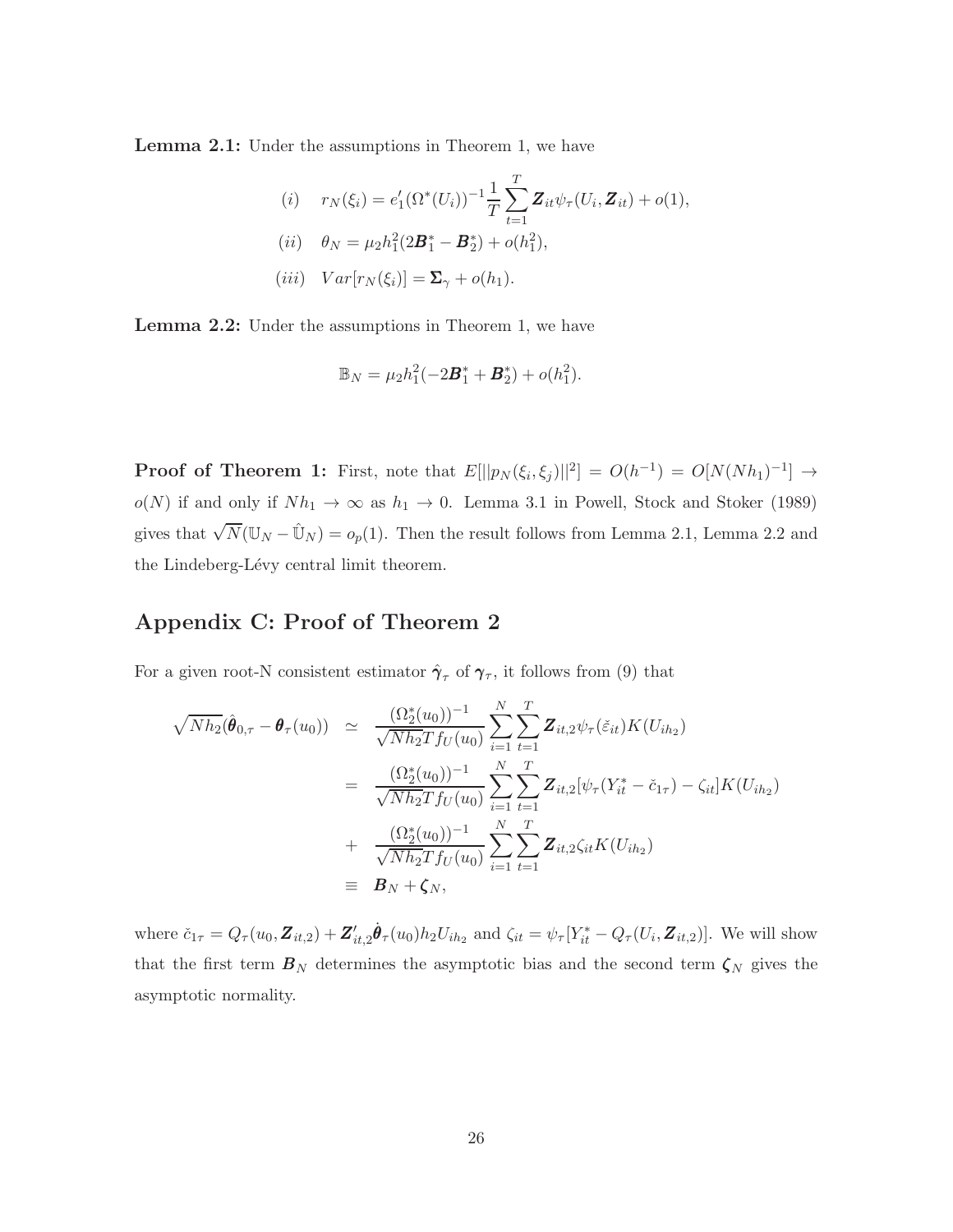First, note that

$$
E(\zeta_{it}|U_i, \mathbf{Z}_{it,2}) = E(\psi_{\tau}[Y_{it}^* - Q_{\tau}(U_i, \mathbf{Z}_{it,2})]|U_i, \mathbf{Z}_{it,2})
$$
  
\n
$$
= E(\tau - I\{[Y_{it}^* < Q_{\tau}(U_i, \mathbf{Z}_{it,2})\}|U_i, \mathbf{Z}_{it,2})
$$
  
\n
$$
= \tau - E(I\{[Y_{it}^* < Q_{\tau}(U_i, \mathbf{Z}_{it,2})\}|U_i, \mathbf{Z}_{it,2})
$$
  
\n
$$
= \tau - \tau = 0,
$$
\n(14)

and

$$
E(\zeta_{it}^2 | U_i, \mathbf{Z}_{it,2}) = E(\psi_{\tau}^2 [Y_{it}^* - Q_{\tau}(U_i, \mathbf{Z}_{it,2})] | U_i, \mathbf{Z}_{it,2})
$$
  
\n
$$
= E(\tau^2 - (2\tau - 1)I\{[Y_{it}^* < Q_{\tau}(U_i, \mathbf{Z}_{it,2})\}] | U_i, \mathbf{Z}_{it,2})
$$
  
\n
$$
= \tau^2 - (2\tau - 1)E(I\{[Y_{it}^* < Q_{\tau}(U_i, \mathbf{Z}_{it,2})\}] | U_i, \mathbf{Z}_{it,2})
$$
  
\n
$$
= \tau^2 - (2\tau - 1)\tau = \tau(1 - \tau).
$$

Thus,

$$
E(\zeta_N) = \frac{(\Omega_2^*(u_0))^{-1}}{\sqrt{Nh_2}f_U(u_0)}NE[\mathbf{Z}_{it,2}E(\zeta_{it}|U_i,\mathbf{Z}_{it,2})K(U_{ih_2})] = 0,
$$

and

$$
Var(\zeta_N) = \Sigma_{\theta}(u_0) = \frac{\tau(\tau - 1)\nu_0}{Tf_U(u_0)}\Sigma(u_0).
$$

Let  $Q_N = \frac{1}{N'}$  $\frac{1}{NT}$  $\sum_{n=1}^{N}$  $i=1$  $\frac{T}{\sum_{i=1}^{n}}$  $\sum_{t=1}^{I} \mathbf{Z}_{it,2} \zeta_{it} K(U_{ih_2})$ . Using the Cramer-Wold device, for any  $\boldsymbol{d} \in R^{K_2^*}$ , define  $Z_{N,it}=\sqrt{\frac{h_2}{T}}$  $\frac{h_2}{T}$ d'Z<sub>it,2</sub> $\zeta_{it} K(U_{ih_2})$ , then we have

$$
\sqrt{N h_2} \mathbf{d}' Q_N = \frac{1}{\sqrt{NT}} \sum_{i=1}^N \sum_{t=1}^T Z_{N, it} = \frac{1}{\sqrt{NT}} \sum_{i=1}^N Z_{N, i}^*,
$$

where  $Z_{N,i}^* = \sum_{i=1}^T$  $\sum_{t=1} Z_{N,it}$ , which is iid across *i*. Hence, it follows by the Lindeberg-Lévy central limit theorem that the asymptotic normality holds.

Next, we move to work on the first term  $\boldsymbol{B}_N$ . Note that

$$
E{\mathbf{Z}_{it,2}[\psi_{\tau}(Y_{it}^{*} - \check{c}_{1\tau}) - \zeta_{it}]K(U_{ih_{2}})}
$$
\n
$$
= E[\mathbf{Z}_{it,2}\psi_{\tau}(Y_{it}^{*} - \check{c}_{1\tau})K(U_{ih_{2}})] - E[\mathbf{Z}_{it,2}(\zeta_{it}|U_{i}, \mathbf{Z}_{it,2})K(U_{ih_{2}})]
$$
\n
$$
= E[\mathbf{Z}_{it,2}\psi_{\tau}(Y_{it}^{*} - \check{c}_{1\tau})K(U_{ih_{2}})] \equiv E(\check{\mathbf{Z}}_{it}),
$$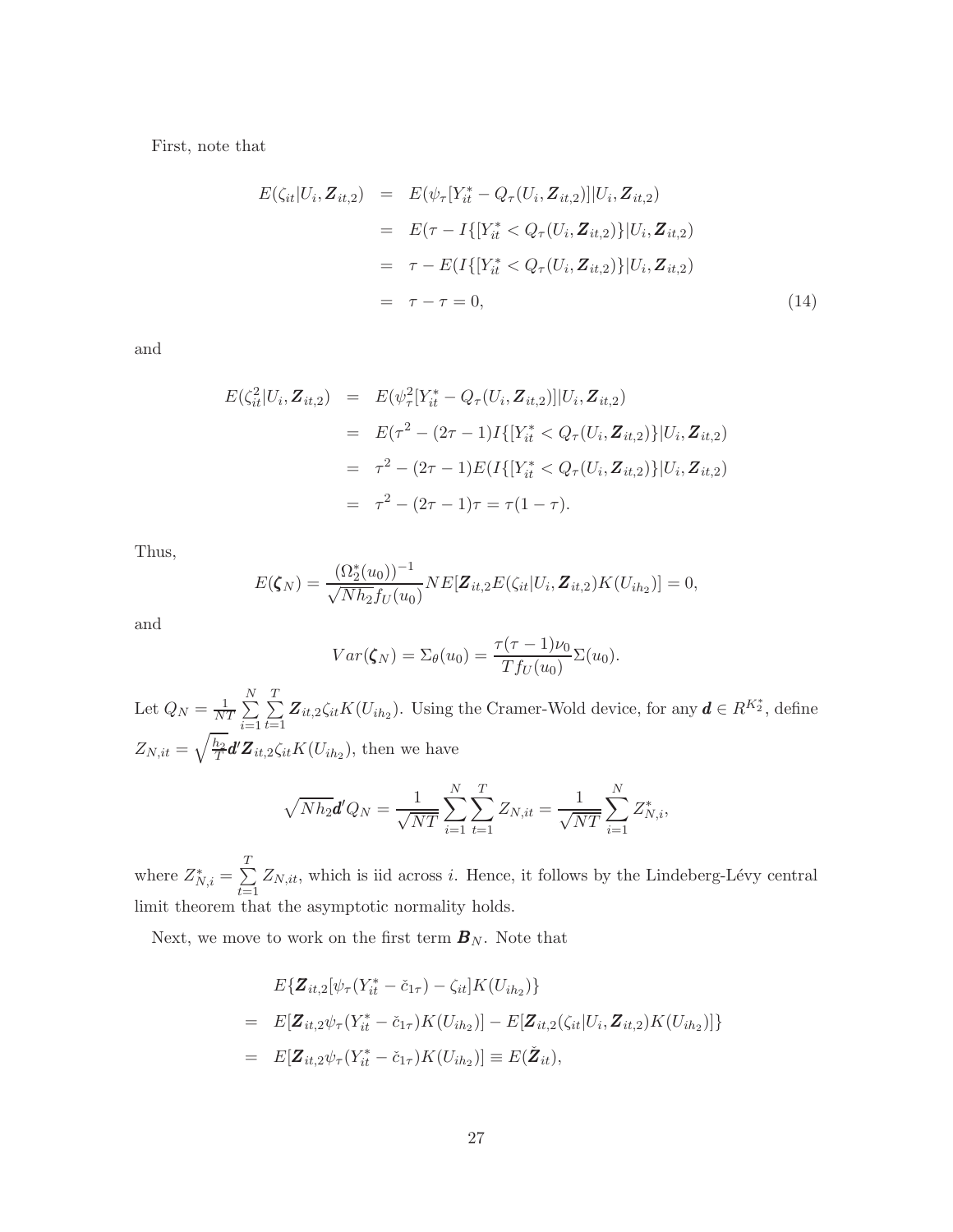and furthermore, we have

$$
E\{\psi_{\tau}[Y_{it}^{*}-\tilde{c}_{1\tau}][U_{i}, \mathbf{Z}_{it,2}\}\
$$
\n
$$
= E\{\tau - I\{Y_{it}^{*} < \tilde{c}_{1\tau}\}|U_{i}, \mathbf{Z}_{it,2}\}\
$$
\n
$$
= F_{Y^{*}|U,\mathbf{Z}}(Q_{\tau}(U_{i}, \mathbf{Z}_{it,2})) - F_{Y^{*}|U,\mathbf{Z}_{2}}(\tilde{c}_{1\tau}|U_{i}, \mathbf{Z}_{it,2})
$$
\n
$$
= f_{Y^{*}|U,\mathbf{Z}}(\tilde{c}_{1\tau} + \xi(Q_{\tau}(U_{i}, \mathbf{Z}_{it}) - \tilde{c}_{1\tau})|U_{i}, \mathbf{Z}_{it,2})(Q_{\tau}(U_{i}, \mathbf{Z}_{it,2}) - \tilde{c}_{1\tau})
$$
\n
$$
= \frac{h_{2}^{2}}{2} f_{Y^{*}|U,\mathbf{Z}_{2}}(\tilde{c}_{1\tau} + \xi \mathbf{Z}_{it,2}' \ddot{\boldsymbol{\theta}}_{\tau}(\tilde{u}) U_{ih_{2}}^{2}|U_{i}, \mathbf{Z}_{it,2}) \mathbf{Z}'_{it,2} \ddot{\boldsymbol{\theta}}_{\tau}(\tilde{u}) U_{ih_{2}}^{2}
$$
\n
$$
= \frac{h_{2}^{2}}{2} [f_{Y^{*}|U,\mathbf{Z}_{2}}(Q_{\tau}(U_{i}, \mathbf{Z}_{it,2})) + o(h_{2})] U_{ih_{2}}^{2} \mathbf{Z}'_{it,2} [\ddot{\boldsymbol{\theta}}_{\tau}(u_{0}) + o(1)]
$$
\n
$$
= \frac{h_{2}^{2}}{2} f_{Y^{*}|U,\mathbf{Z}_{2}}(Q_{\tau}(U_{i}, \mathbf{Z}_{it,2})) U_{ih_{2}}^{2} \mathbf{Z}'_{it,2} \ddot{\boldsymbol{\theta}}_{\tau}(u_{0}) + o(h_{2}^{2}).
$$

Since

$$
Q_{\tau}(U_i, \mathbf{Z}_{it,2}) - \check{c}_{1\tau} = \frac{h_2^2}{2} \mathbf{Z}_{it,2}' \ddot{\boldsymbol{\theta}}_{\tau}(\tilde{u}) U_{ih_2}^2,
$$

we obtain

$$
E(\mathbf{\check{Z}}_{it,2}) = E\{\mathbf{Z}_{it,2}E(\psi_{\tau}[Y_{it}^{*} - \check{c}_{1\tau}||U_{i}, \mathbf{Z}_{it,2})K(U_{ih_{2}})\}\
$$
  
\n
$$
= \frac{h_{2}^{2}}{2}E\{\mathbf{Z}_{it,2}[f_{Y|U,\mathbf{Z}}(Q_{\tau}(U_{i}, \mathbf{Z}_{it,2})) + o(h_{2})]U_{ih_{2}}^{2}K(U_{ih_{2}})\{\mathbf{\ddot{\theta}}_{\tau}(u_{0}) + o(1)\}\
$$
  
\n
$$
= \frac{h_{2}^{3}}{2}f_{U}(u_{0})\mu_{2}\Omega_{2}^{*}(u_{0})(\mathbf{\ddot{\theta}}_{\tau}(u_{0}) + o(1)).
$$

Thus,

$$
E(\mathbf{B}_N) = \frac{(\Omega_2^*(u_0))^{-1}}{\sqrt{Nh_2}f_U(u_0)} NE(\check{\mathbf{Z}}_{it,2})
$$
  
\n
$$
= \frac{(\Omega_2^*(u_0))^{-1}}{\sqrt{Nh_2}f_U(u_0)} N \frac{h_2^3}{2} f_U(u_0) \mu_2 \Omega_2^*(u_0) \ddot{\theta}_\tau(u_0) [1 + o(1)]
$$
  
\n
$$
= \frac{h_2^2 \sqrt{Nh_2}}{2} \mu_2 \ddot{\theta}_\tau(u_0) [1 + o(1)].
$$

Let  $B_{it} = \mathbf{Z}_{it,2}[\psi_\tau(Y_{it}^* - \check{c}_{1\tau}) - \zeta_{it}]K(U_{ih_2})$  and then

$$
[\psi_{\tau}(Y_{it}^* - \check{c}_{1\tau}) - \zeta_{it}]^2 = [I\{Y_{it}^* < Q_{\tau}(U_i, \mathbf{Z}_{it,2})\} - I\{Y_{it}^* < \check{c}_{1\tau}\}]^2
$$
\n
$$
= I_{\{q_{\tau,min} < Y_{it}^* < q_{\tau,max}\}}
$$

where  $q_{\tau,min} = \min(Q_{\tau}(U_i, \mathbf{Z}_{it,2}), \check{c}_{1\tau})$  and  $q_{\tau,max} = \max(Q_{\tau}(U_i, \mathbf{Z}_{it,2}), \check{c}_{1\tau}).$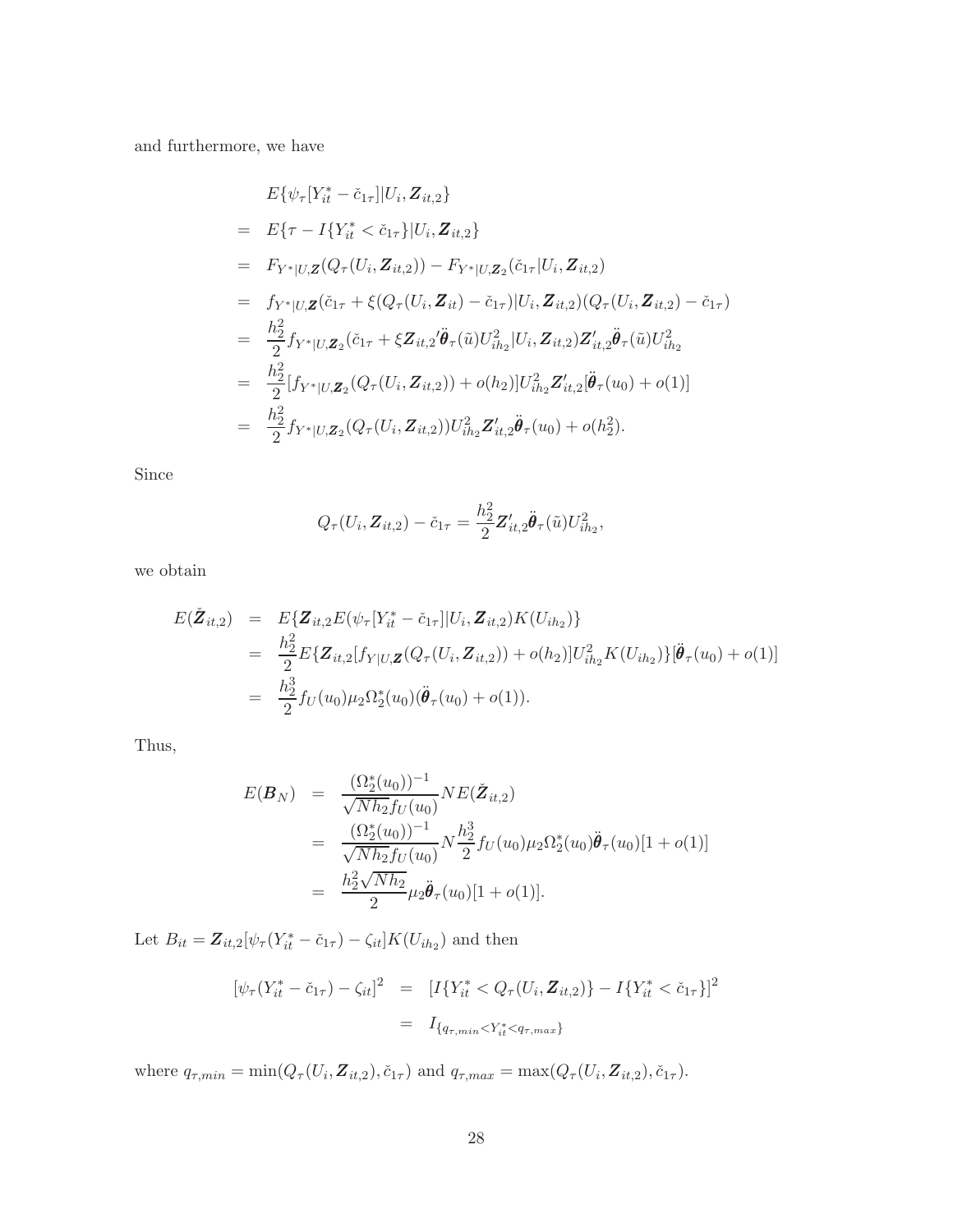Finally, we show that

$$
E[B_{it}^2] = E[\mathbf{Z}_{it,2}\mathbf{Z}'_{it,2}I_{\{q_{\tau,min} < Y_{it} < q_{\tau,max}\}}K^2(U_{ih_2})]
$$
\n
$$
= E[\mathbf{Z}_{it,2}\mathbf{Z}'_{it,2}[F_{Y^*|U,\mathbf{Z}_2}(q_{\tau,max}) - F_{Y^*|U,\mathbf{Z}_2}(q_{\tau,min})]^2K^2(U_{ih_2})]
$$
\n
$$
= O(h_2^3)
$$

and similarly, we have  $E[B_{it_1}B_{it_2}] = O(h_2^3)$ . Hence,  $Var(\mathbf{B}_N) = o(1)$ . This completes the proof of Theorem 2.

## Appendix D: Proofs of Lemmas

Proof of Lemma 2.1: First, note that

$$
E[\psi_{\tau}(U_i, \mathbf{Z}_{jt})|\xi_j] = \tau - F_{Y|U,\mathbf{Z}}(Q_{\tau}(U_j, \mathbf{Z}_{jt}) - \mathbf{Z}_{it,2}'[\boldsymbol{\theta}_{\tau}(U_j) - \boldsymbol{\theta}_{\tau}(U_i)])
$$
  
\n
$$
\approx \tau - \{F_{Y|U,\mathbf{Z}}(Q_{\tau}(U_j, \mathbf{Z}_{jt})) - f_{Y|U,\mathbf{Z}}(Q_{\tau}(U_j, \mathbf{Z}_{jt}))\mathbf{Z}_{it,2}'[\boldsymbol{\theta}_{\tau}(U_j) - \boldsymbol{\theta}_{\tau}(U_i)]
$$
  
\n
$$
+ \frac{1}{2}\dot{f}_{Y|U,\mathbf{Z}}(Q_{\tau}(U_j, \mathbf{Z}_{jt}))\{\mathbf{Z}_{it,2}'[\boldsymbol{\theta}_{\tau}(U_j) - \boldsymbol{\theta}_{\tau}(U_i)]\}^2\}
$$
  
\n
$$
= f_{Y|U,\mathbf{Z}}(Q_{\tau}(U_j, \mathbf{Z}_{jt}))\mathbf{Z}_{jt}'\begin{pmatrix} 0 \\ \boldsymbol{\theta}_{\tau}(U_j) - \boldsymbol{\theta}_{\tau}(U_i) \end{pmatrix}
$$
  
\n
$$
- \frac{1}{2}\dot{f}_{Y|U,\mathbf{Z}}(Q_{\tau}(U_j, \mathbf{Z}_{jt}))\{\mathbf{Z}_{jt,2}'[\boldsymbol{\theta}_{\tau}(U_j) - \boldsymbol{\theta}_{\tau}(U_i)]\}^2.
$$

Hence, we have

$$
E[Z(U_i, \mathbf{Z}_{jt})] = E\{\mathbf{Z}_{jt}E[\psi_\tau(U_i, \mathbf{Z}_{jt})|\xi_j]K_h(U_j - U_i)\}
$$
  
\n
$$
= E[f_{Y|U,\mathbf{Z}}(Q_\tau(U_j, \mathbf{Z}_{jt}))\mathbf{Z}_{jt}\mathbf{Z}_{jt}' \begin{pmatrix} 0 \\ \boldsymbol{\theta}_\tau(U_j) - \boldsymbol{\theta}_\tau(U_i) \end{pmatrix} K_h(U_j - U_i)]
$$
  
\n
$$
- \frac{1}{2}E\{\dot{f}_{Y|U,\mathbf{Z}}(Q_\tau(U_j, \mathbf{Z}_{jt}))\mathbf{Z}_{jt}\{\mathbf{Z}_{it,2}'[\boldsymbol{\theta}_\tau(U_j) - \boldsymbol{\theta}_\tau(U_i)]\}^2 K_h(U_j - U_i)\}
$$
  
\n
$$
\equiv I_1 - \frac{I_2}{2}.
$$

Then, we obtain that

$$
I_1 = E[\Omega^*(U_j) \begin{pmatrix} 0 \\ \boldsymbol{\theta}_\tau(U_j) - \boldsymbol{\theta}_\tau(U_i) \end{pmatrix} K_h(U_j - U_i)]
$$
  
\n
$$
= \int [\Omega^*(U_i) + uh_1 \dot{\Omega}^*(U_i)] \begin{pmatrix} 0 \\ \boldsymbol{\theta}_\tau(U_j) - \boldsymbol{\theta}_\tau(U_i) \end{pmatrix} K(u)[f_U(U_i) + uh_1 \dot{f}_U(U_i)]du + o(h_1^2)
$$
  
\n
$$
= \mu_2 h_1^2 B(U_i) \begin{pmatrix} 0 \\ \frac{\ddot{\boldsymbol{\theta}}_\tau(U_i)}{2} + \frac{\dot{f}_U(U_i)}{f_U(U_i)} \dot{\boldsymbol{\theta}}_\tau(U_i) \end{pmatrix} + \mu_2 h_1^2 f_U(U_i) \dot{\Omega}^*(U_i) \begin{pmatrix} 0 \\ \dot{\boldsymbol{\theta}}_\tau(U_i) \end{pmatrix} + o(h_1^2),
$$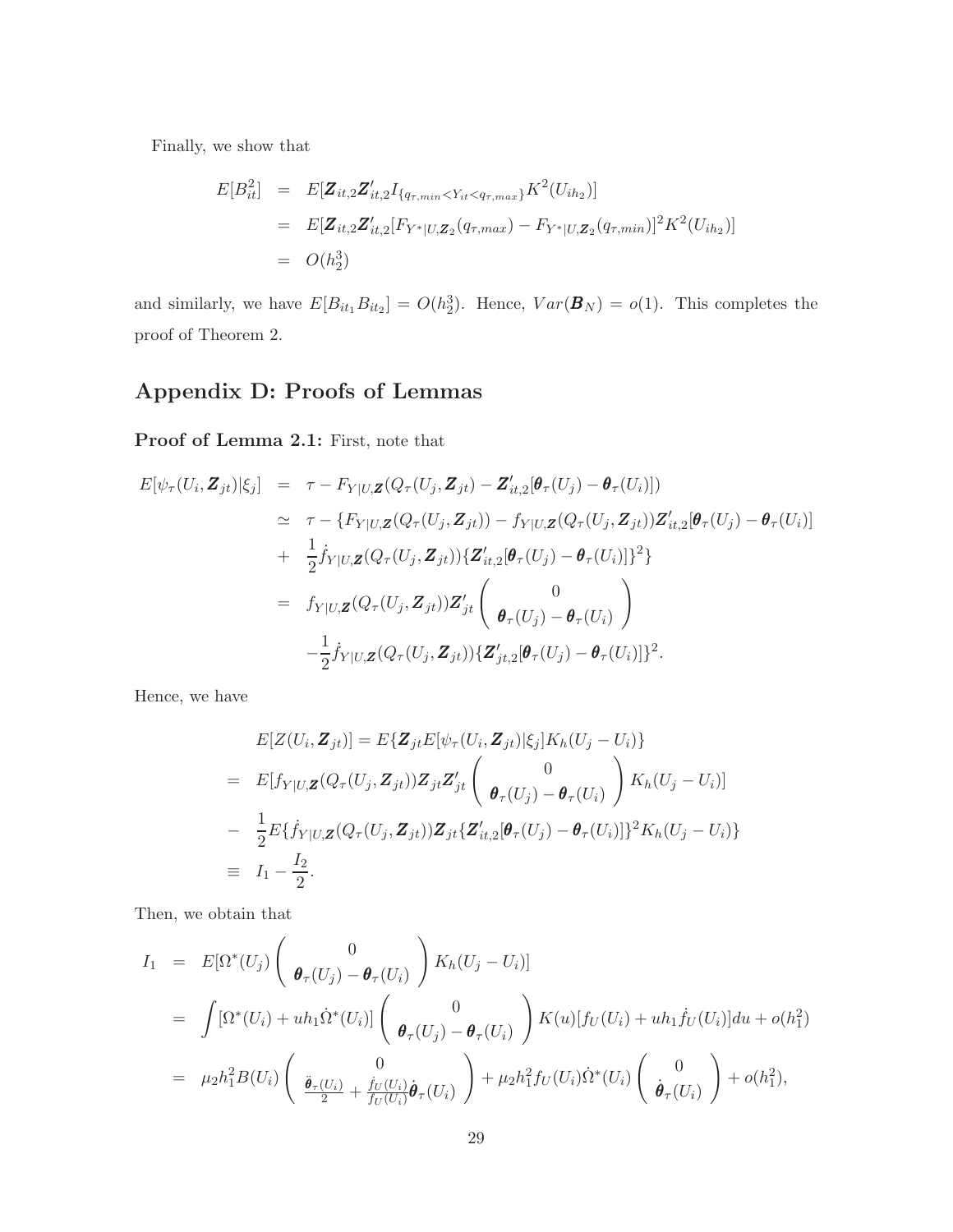and

$$
I_2 = E[\Theta(U_j)(U_j - U_i)^2 K_h (U_j - U_i)]
$$
  
= 
$$
\int \Theta(U_i)(uh_1)^2 K(u) f_U(U_i) du + o(h_1^2)
$$
  
= 
$$
\mu_2 h_1^2 f_U(U_i) \Theta(U_i) + o(h_1^2).
$$

It follows that

$$
r_N(\xi_i) = E[e'_1 B^{-1}(U_i) \frac{1}{T} \sum_{t=1}^T Z(U_i, \mathbf{Z}_{jt}) + e'_1 B^{-1}(U_j) \frac{1}{T} \sum_{t=1}^T Z(U_j, \mathbf{Z}_{it}) | \xi_i]
$$
  
\n
$$
= E[e'_1 B^{-1}(U_i) \frac{1}{T} \sum_{t=1}^T Z(U_i, \mathbf{Z}_{jt}) | \xi_i] + E[e'_1 B^{-1}(U_j) \frac{1}{T} \sum_{t=1}^T Z(U_j, \mathbf{Z}_{it}) | \xi_i]
$$
  
\n
$$
= o_p(h_1) + \frac{1}{T} \sum_{t=1}^T e'_1 \int B^{-1}(U_j) \mathbf{Z}_{it} \psi_\tau(U_j, \mathbf{Z}_{it}) K_h(U_i - U_j) f_U(U_j) dU_j
$$
  
\n
$$
= o_p(h_1) + \frac{1}{T} \sum_{t=1}^T e'_1 B^{-1}(U_i) \mathbf{Z}_{it} \psi_\tau(U_i, \mathbf{Z}_{it}) f_U(U_i) (1 + o(1))
$$
  
\n
$$
= e'_1 (\Omega^*(U_i))^{-1} \frac{1}{T} \sum_{t=1}^T \mathbf{Z}_{it} \psi_\tau(U_i, \mathbf{Z}_{it}) + o(1),
$$

and furthermore, we obtain that

$$
\theta_N = E[p_N(\xi_i, \xi_j)] = 2E[e'_1 B^{-1}(U_i) Z(U_i, \mathbf{Z}_{jt})]
$$
\n
$$
= \mu_2 h_1^2 \{ E[e'_1 \begin{pmatrix} 0 \\ \ddot{\boldsymbol{\theta}}_{\tau}(U_i) + 2 \frac{\dot{f}_U(U_i)}{f_U(U_i)} \dot{\boldsymbol{\theta}}_{\tau}(U_i) \end{pmatrix} ] + 2E[e'_1 (\Omega^*(U_i))^{-1} \dot{\Omega}^*(U_i) \begin{pmatrix} 0 \\ \dot{\boldsymbol{\theta}}_{\tau}(U_i) \end{pmatrix} ]
$$
\n
$$
-E[e'_1 (\Omega^*(U_i))^{-1} \Theta(U_i)] \} + o(h_1^2)
$$
\n
$$
\equiv \mu_2 h_1^2 (2\mathbf{B}_1^* - \mathbf{B}_2^*) + o(h_1^2),
$$

Since  $E[r_N(\xi_i)] = o_p(h_1)$  holds, it follows that

$$
Var[r_N(\xi_i)] = E[e'_1(\Omega^*(U_i))^{-1} \frac{1}{T} \sum_{t_1=1}^T \mathbf{Z}_{it} \psi_\tau(U_i, \mathbf{Z}_{it})]^2 + o(h_1)
$$
  

$$
\equiv \Sigma_\gamma + o(h_1).
$$

Therefore, Lemma 2.1 is established.

**Proof of Lemma 2.2:** Similar to Lemma 2.1 (ii), we show that  $E(\mathbb{B}_N) = \mu_2 h_1^2(-2\mathbf{B}_1^* +$  $\mathbf{B}_{2}^{*}$  +  $o(h_{1}^{2})$ . The lemma is established due the fact that  $Var(\mathbb{B}_{N}) = o(h_{1}^{4})$ .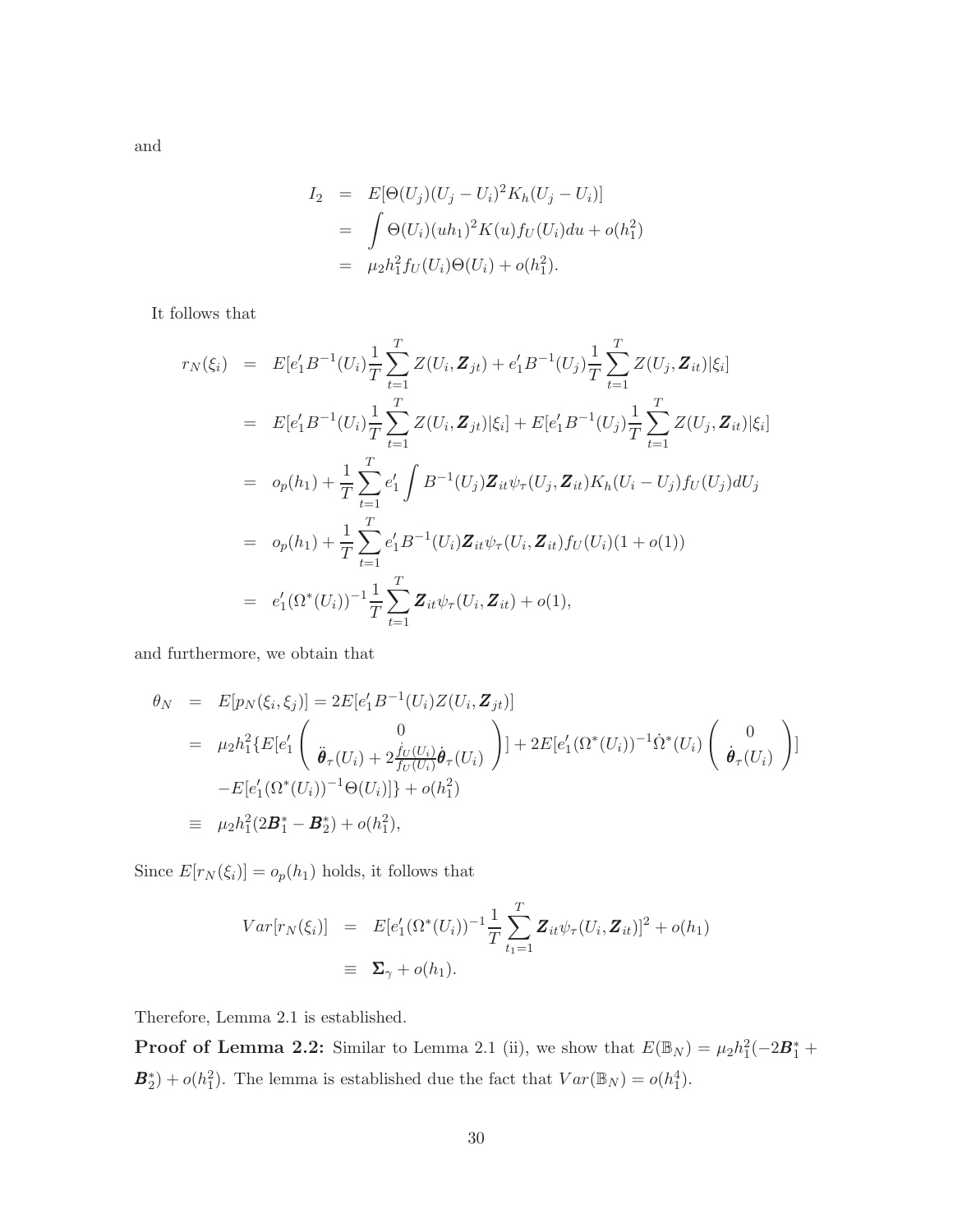### References

- Abrevaya, J., Dahl, C., 2008. The effects of birth inputs on birth weight: evidence from quantile estimation on panel data. Journal of Business & Economic Statistics, 26, 379-397.
- Aitken, B., Harrison, A., 1999. Do domestic firms benefit from direct foreign investment? Evidence from Venezuela. American Economic Review, 89, 605-618.
- Alfaro, L., Chanda, A., Kalemli-Ozcan, S., Sayek, S., 2004. FDI and economic growth: the role of local financial markets. Journal of International Economics, 64, 89-112.
- Blomstrom, M., Lipsey, R., Zejan, M., 1992. What explains developing country growth? NBER Working Paper No. 4132.
- Blomstrom, M., Persson, H., 1983. Foreign investment and spillover efficiency in an underdeveloped economy: evidence from the Mexican manufacturing industry. World Development, 11, 493-501.
- Borensztein, E., De Gregorio, J., Lee, J-W., 1998. How does foreign direct investment affect economic growth? Journal of International Economics, 45, 115-135.
- Cai, Z., 2010. Functional coefficient models for economic and financial data. In Ferraty, F., Romain, Y.(Eds), Handbook of Functional Data Analysis, Oxford University Press, Oxford, 166-186.
- Cai, Z., Das, M., Xiong, H., Wu, X., 2006. Functional coefficient instrumental variables models. Journal of Econometrics 133, 207-241.
- Cai, Z., Xiao, Z., 2012. Semiparametric quantile regression estimation in dynamic models with partially varying coefficients. Journal of Econometrics, 167, 413-425.
- Cai Z., Xu, X., 2008. Nonparametric quantile estimations for dynamic smooth coefficient models. Journal of the American Statistical Association, 103, 1595-1608.
- Canay, I., 2011. A simple approach to quantile regression for panel data. Econometrics Journal, 14, 368-386.
- Carkovic, M., Levine, R. 2005. Does foreign direct investment accelerate economic growth? In: Moran, T., Graham, E., Blomstrom, M. (Eds), Does Foreign Investment Promote Development? Peterson Institute Press, Washington.
- Chamberlain, G., 1982. Multivariate regression models for panel data. Journal of Econometrics, 18, 5-46.
- Chamberlain, G., 1984. Panel data. In: Griliches, Z., Intriligator, M. (Eds), Handbook of Econometric, Vol. II, Amsterdam: North-Holland, 1247-1318.
- Chaudhuri, P., 1991. Global nonparametric estimation of conditional quantile functions and their derivatives. Journal of Multivariate Analysis, 39, 246-269.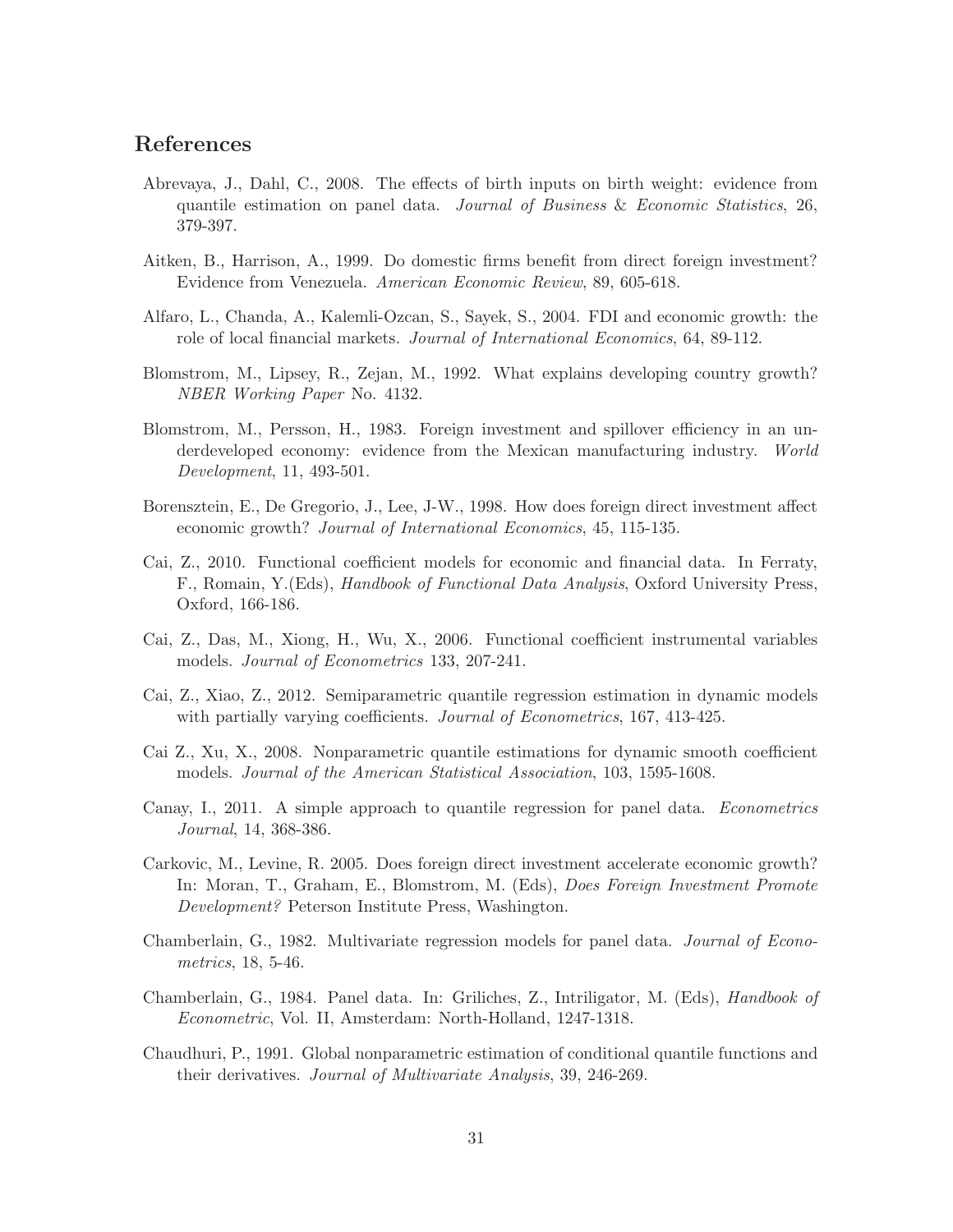- Chernozhukov, V., Hansen, C., 2006. Instrumental quantile regression inference for structural and treatment effect models. Journal of Econometrics, 132, 491-525.
- Durham, J.B., 2004. Absorptive capacity and the effects of foreign direct investment and equity foreign portfolio investment on economic growth. European Economic Review, 48, 285-306.
- De Mello, R., 1999. FDI-led growth: evidence from time series and panel data. *Oxford* Economic Papers, 51: 133-151.
- De Gooijer, J.G., Zerom, D., 2003. On additive conditional quantiles with high-dimensional covariates. Journal of the American Statistical Association, 98, 135-146.
- De Gregorio, J., 1992. Economic growth in Latin America. Journal of Development Economics, 39, 58-84.
- Durlauf, S.N., Kourtellos, A., Tan, C., 2008. Are any growth theories robust? Economic Journal, 118, 329-346.
- Fan, J., Yao, Q., Cai, Z., 2003. Adaptive varying-coefficient linear models. Journal of the Royal Statistical Society, series B, 65, 57-80.
- Fan, J., Yao, Q., Tong, H., 1996. Estimation of conditional densities and sensitivity measures in nonlinear dynamical systems. Biometrica, 83, 189-206.
- Galvao, A., 2011. Quantile regression for dynamic panel data with fixed effects. *Journal of* Econometrics, 164, 142-157.
- Gamper-Rabindran, S., Khan, S., Timmins, C., 2008. The impact of piped water provision on infant mortality in Brazil: a quantile panel data approach. NBER Working Paper No.14365.
- Ghosh, M., Wang, W., 2009. Does FDI accelerate economic growth? The OECD experience based on panel data estimation for the period 1980-2004. Global Economy Journal, 9, 1-21.
- Grog, H., Strobl, E., 2001. Multinational companies and productivity spillovers: an metaanalysis. Economic Journal, 111, 723-739.
- Haddad, M., Harrison, A., 1993. Are there positive spillovers from direct foreign investment? Evidence from panel data for Morocco. Journal of Development Economics, 42, 51-74.
- He, X., Liang, H., 2000. Quantile regression estimates for a class of linear and partially linear errors-in-variable models. Statistica Sinica, 10, 129-140.
- He, X., Ng, P., 1999. Quantile splines with several covariates. Journal of Statistical Planning and Inference, 75, 343-352.
- He, X., Ng, P., Portnoy, S., 1998. Bivariate quantile smoothing splines. Journal of the Royal Statistical Society, Series B, 60, 537-550.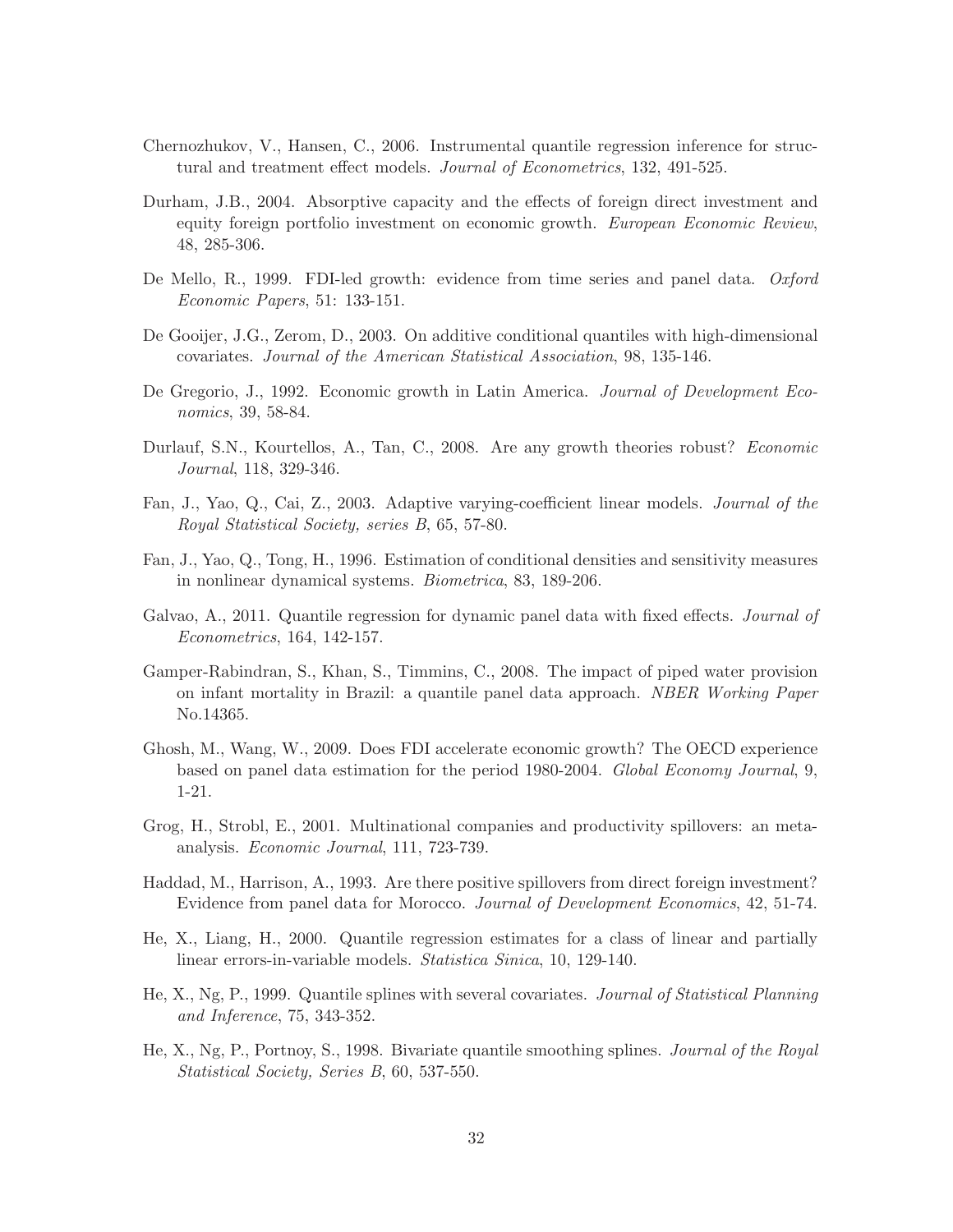- He, X., Portnoy, S., 2000. Some asymptotic results on bivariate quantile splines. Journal of Statistical Planning and Inference, 91, 341-349.
- Henderson, D., Papageorgiou, C., Parmeter, C., 2011. Growth empirics without parameters The Economic Journal, 122, 125-154.
- Hermes, N., Lensink, R., 2003. Foreign direct investment, financial development and economic growth. *Journal of Development Studies*, 40, 142-163.
- Honda, T., 2004. Quantile regression in varying coefficient models. Journal of Statistical Planning and Inference, 121, 113-125.
- Horowitz, J., Lee, S., 2005. Nonparametric estimation of an additive quantile regression model. Journal of the American Statistical Association, 100, 1238-1249.
- Koenker, R., 2004. Quantile regression for longitudinal data. Journal of Multivariate Analysis, 91, 74-89.
- Koenker, R., 2005. Quantile Regression. Cambridge University Press, New York.
- Koenker R., Bassett G., 1978. Regression quantiles. Econometrica, 46, 33-50.
- Kottaridi, C., Stengos, T., 2010. Foreign direct investment, human capital and nonlinearities in economic growth. Journal of Macroeconomics, 32, 858-871.
- Lamarche, C., 2010. Robust penalized quantile regression estimation for panel data. Journal of Econometrics, 157, 396-408.
- Lee, S., 2003. Efficient semiparametric estimation of partially linear quantile regression model. Econometric Theory, 19, 1-31.
- Li, X, Liu, X., 2004. Foreign direct investment and economic growth: An increasingly endogenous relationship. World Development, 33, 393-406.
- Lipsey, R. 2003. Foreign direct investment, growth, and competitiveness in developing countries. In: Cornelius, P.(Eds.), The Global Competitiveness Report, 2002-2003. Oxford University Press, New York.
- Luiz, R., De Mello, J., 1999. Foreign direct investment-led growth: evidence from time series and panel data. Oxford Economic Papers, 51, 133-151.
- Maasoumi, E.J., Racine, J.S., Stengos, T., 2007. Growth and convergence: a profile of distribution dynamics and mobility. Journal of Econometrics, 136, 483-508.
- Nunnenkamp, P., 2004. To what extent can foreign direct investment help achieve international development goals? Blackwell Publishers, Oxford.
- Powell, J., Stock, J., Stoker, T., 1989. Semiparametric estimation of index coefficients. Econometrica, 57, 1403-1430.
- Robinson, P.M., 1988. Root-N-consistent semiparametric regression. Econometrica, 56, 931-954.